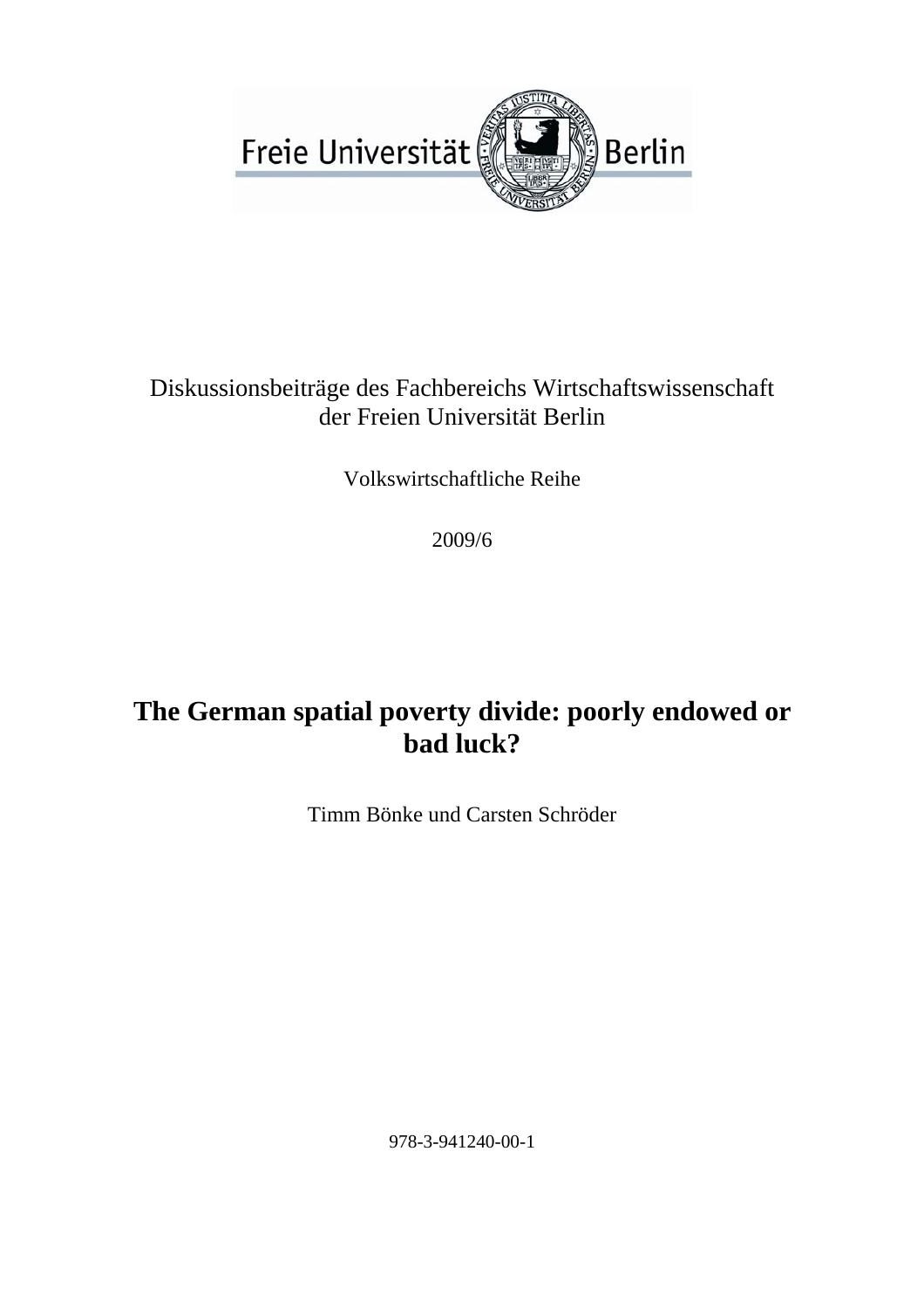# The German spatial poverty divide: poorly endowed or bad luck?

Timm Bönke Freie Universität Berlin, Boltzmannstr. 20 14195 Berlin, Germany

Carsten Schröder<sup>∗</sup> University of Kiel, Olshausenstr. 40 24098 Kiel, Germany

May 29, 2009

Abstract.

We study inter-temporal changes in poverty for Germany from year 1978 to 2003, and we employ the bootstrap method to test for statistical significance of results. All results are decomposed by household type and region. Poverty estimates are particularly high for single parents. Most striking, however, is the poverty divide between the old and newly-formed German Federal States, with poverty being significantly higher in the latter. We conduct a nonlinear Oaxaca-Blinder decomposition to quantify the separate contribution of regional differences in households' characteristics to the probability of being poor.

Key words: Poverty, decomposition, expenditure patterns, necessities, Oaxaca-Blinder decomposition, bootstrap, equivalence scale.

JEL codes: H53, I38

 $\overline{a}$ 

<sup>∗</sup> Author of correspondence. Email: carsten.schroeder@economics.uni-kiel.de. We thank participants of the conference "Income distribution and the family" 2008 in Kiel and the Annual Meeting of the Austrian Economic Society 2009 in Linz for their most valuable comments.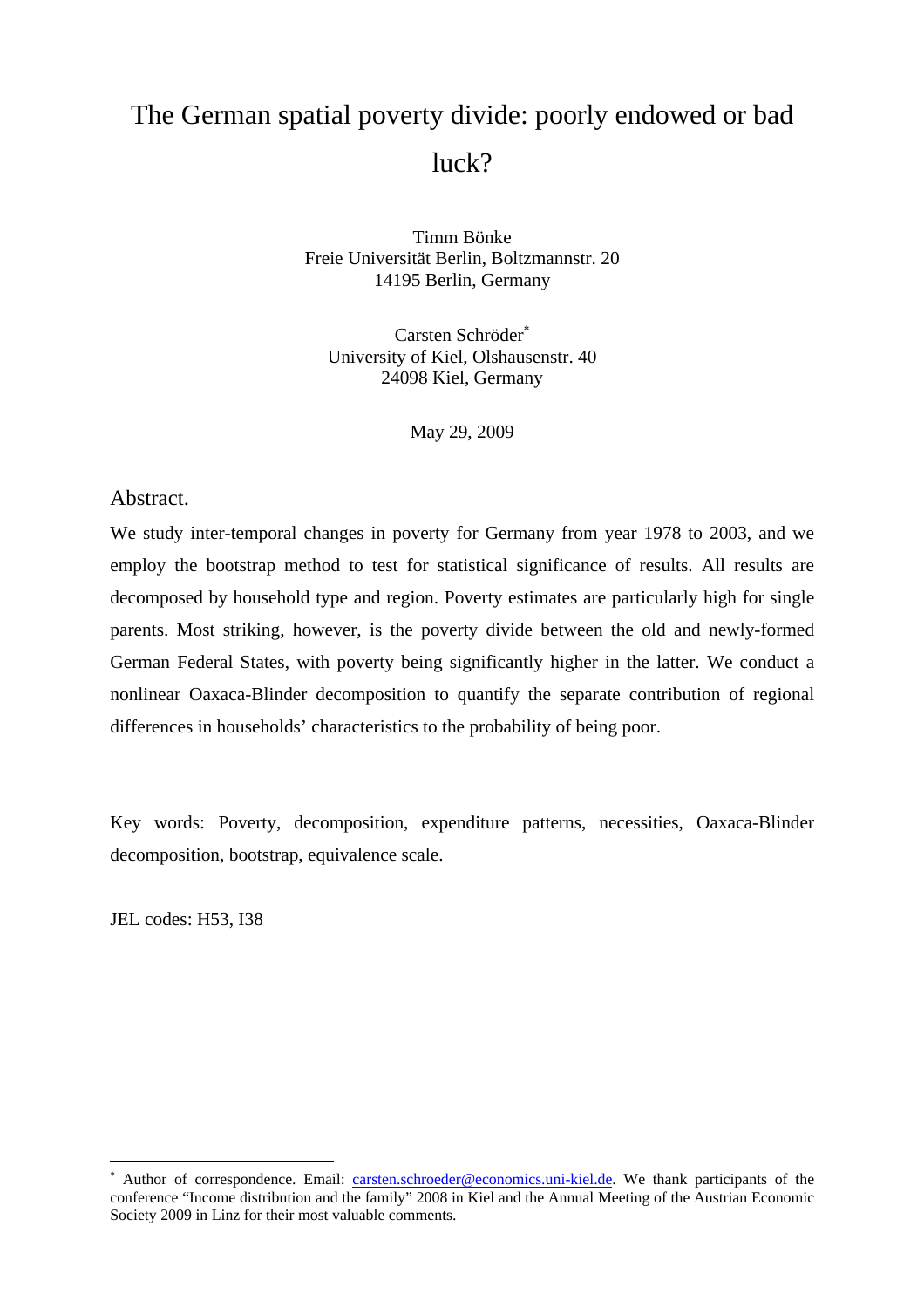## 1 Introduction

Poverty and child poverty in particular are recognized as key social problems. Duncan and Brooks-Gunn (1997) and later studies like Gregg and Machin (2000) suggest that growing up poor is likely to have negative effects on children's learning and social capabilities, and on their future life chances. Poor families' children are more likely to become teen and sole parents, are less successful in school (see, for example, Paxson and Schady, 2007) and in the labor market (see, for example, Chase-Landsdale and Brooks-Gunn, 1995, Rodgers and Pryor, 1998, or Oreopoulos et al., 2008). According to medical studies, poverty during infancy and childhood is an important predictor of mortality risk (see, for example, Nelson, 1992, Nersesian et al., 1985, and Wise et al., 1985). Similarly, Marmot (2004) finds the health conditions of adults to depend crucially on the individual economic opportunities, the socalled status syndrom. Other studies find positive correlations between peoples' economic situation on the one hand and drug use and crime rates on the other (see Patterson, 2006).

Being poor not only is an individual tragedy. High poverty rates are likely to create social costs, resulting average income to grow less rapidly.<sup>1</sup> For example, if households face credit constraints, which again prevent them from undertaking efficient human capital investments. Substantial income and wealth disparities may also discourage and frustrate people. In turn, deprived people might withdraw from social life, stop looking for work, or turn their backs on the democratic system. Finally, individuals who feel powerless in view of large economic disparities may see no other chance to improve their economic situation but to infringe social and ethical rules and norms. All this is as true in rich as it is in poor countries.

This study investigates the long-run poverty trends in Germany. Six waves of the German Sample Survey of Income and Expenditures from year 1978 to 2003 form our database. Estimates are decomposed by region of residence (newly-formed vs. old German Federal States) and household type. As a threshold, we use both a relative and an absolute poverty line applied. To allow for inter-temporal comparability of results, the absolute poverty line is held constant over time in CPI adjusted monetary units. Our incidence measure is the head count ratio, the normalized poverty gap ratio is our measure of poverty intensity.

Not all of our findings are new. Several empirical studies have explored poverty in Germany. Examples are Burkhauser et al. (1996), Smeeding et al. (2000), Schluter (2001), Jenkins et al. (2003), Jenkins and Schluter (2003), Valletta (2006), and Corak et al. (2008). For a comprehensive literature review see Hauser and Becker (2003). This article builds upon aforementioned literatures, extending it along two dimensions.

 $\overline{a}$ 

 $<sup>1</sup>$  See Okun (1975) or Welch (1999) for opposite arguments.</sup>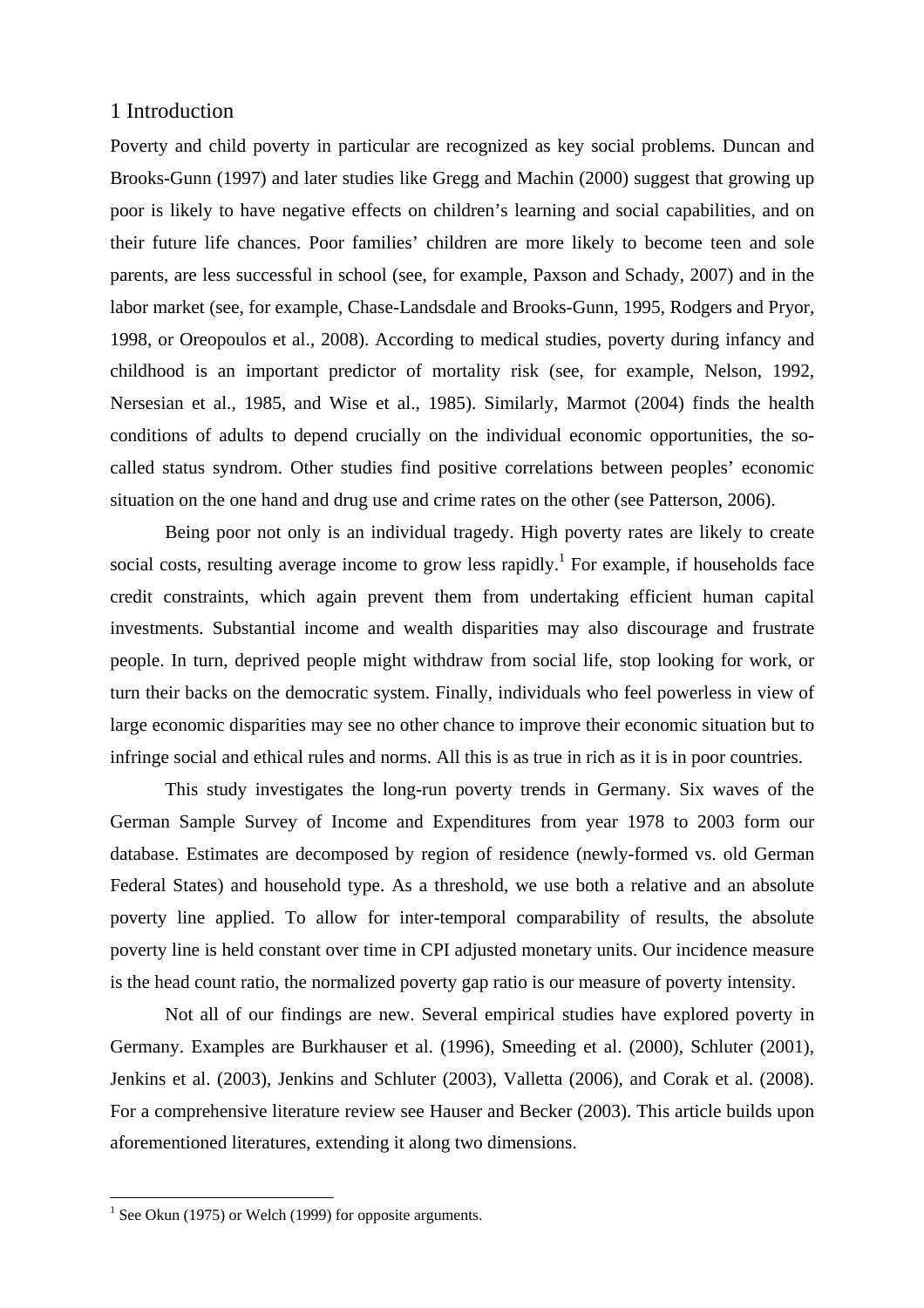First, we employ the bootstrap method to test for statistical significance of results. In the context of inequality and poverty, the bootstrap approach was first applied by Mills and Zandvakili (1997), and its validity has been shown in Biewen (2002). Our results contribute to closing an apparent lack of statistical inference in the empirical poverty literature. Over the observation period, poverty is on the ease if the absolute poverty line is applied. However, little change for the better is found if the relative poverty line is applied. Across household types, single parents with children are prone to be poor. Most striking, however, is the huge regional divide in poverty: both the incidence and the intensity of poverty are substantially higher in the New Federal States.

The latter finding asks for explanations. Is it the reunification shock, turning the New States economy upside down from a command to a market economy and causing numerous firm liquidations, which causes the East/West poverty divide? Or is it that East German households have socioeconomic characteristics making them particularly prone to be poor? As the second extension, to address these questions, we conduct a non-linear Oaxaca-Blinder decomposition. The decomposition quantifies how much of the East/West poverty divide is due to differences in Old and New States households' socioeconomic characteristics, the socalled characteristics effect.

It turns out that, in year 1993 the characteristics effect is unable to explain any of the poverty divide. Presuming the non-existence from non-observables, this result indicates that the reunification shock was the single reason for the poverty divide in the early years after reunification. Over time, however, the characteristics effect becomes more relevant. In year 2003 already, it explains about 30 percent of the poverty divide. Migration of well-educated and well-trained people, moving from the newly formed to the old Federal States, may underlie this trend.

The paper is structured as follows. Section 2 explains employed poverty measures, the use of the bootstrap method, and the Oaxaca-Blinder decomposition approach. Section 3 portraits the inter-temporal poverty trends including tests for significance. Section 4 summarizes the results from the non-linear Oaxaca-Blinder decomposition approach, and Section 5 concludes.

## 2 Methodological considerations

#### *2.1 Conventions related to poverty measurement*

Our analysis builds on six waves of the German Sample Survey of Household Income and Expenditure (EVS) collected at 5-year intervals between 1978 and 2003. The EVS is provided by the German Federal Statistical Office, and contains representative household data on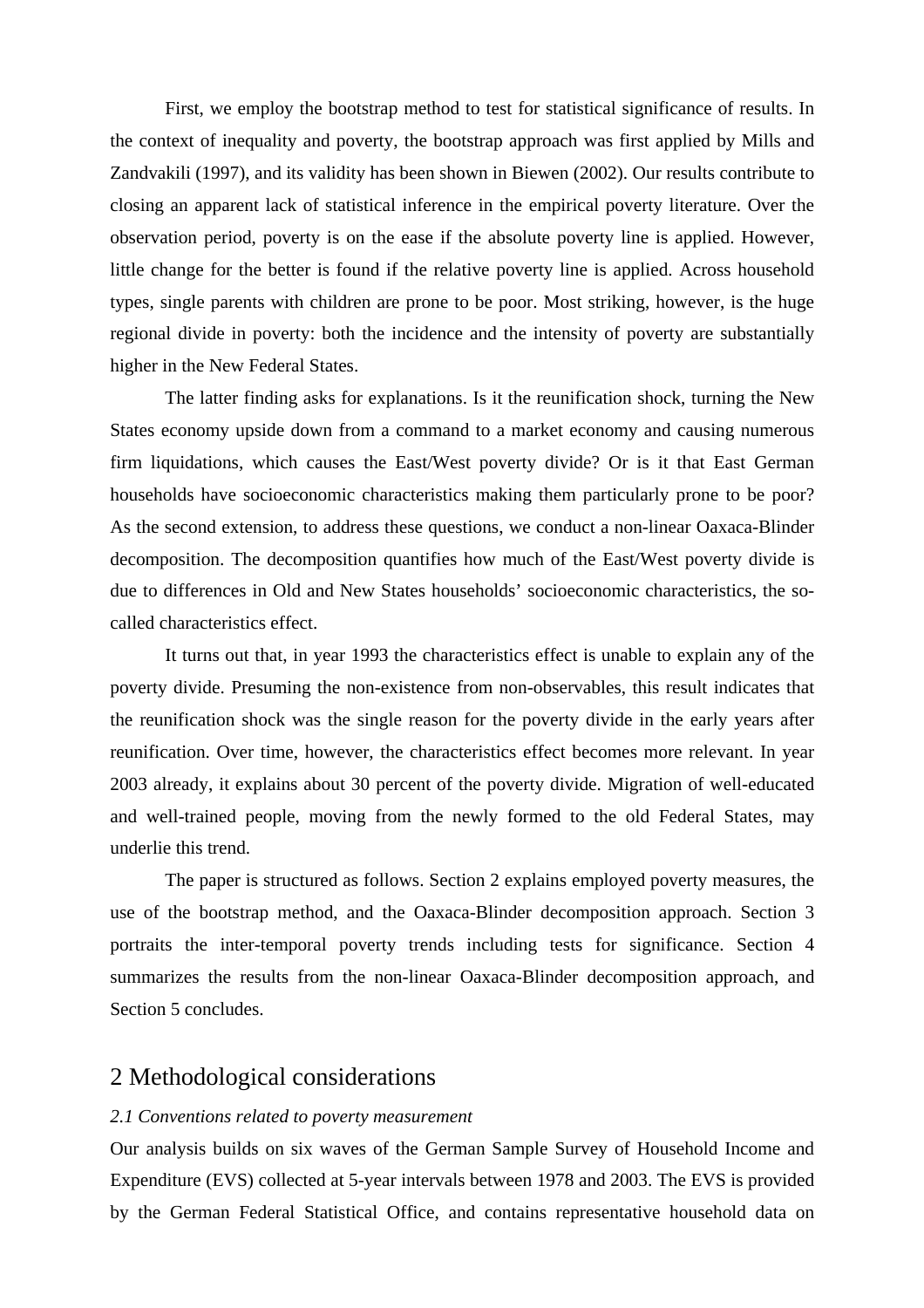incomes, taxes, social security contributions, social transfers, wealth, inventories, and expenditures, as well as several other socioeconomic and demographic characteristics. Per cross section, sample size ranges between 40,000 to 60,000 household units.

The assessment of poverty necessitates several conventions with immediate implications for the way we have processed the data.<sup>2</sup> First, an income concept must be selected. Following standard international practice, all estimates are derived from *CPIadjusted equivalent disposable household income* (henceforth "equivalent income"). It is not directly reported in the EVS, but can easily be computed from the EVS variable *disposable household income* (gross earnings, capital and self-employment income, plus public transfers and imputed rents, minus income taxes and social security contributions). First, we adjust disposable household income for changing consumer price indices (CPI). Incomes are adjusted to 2003 prices in Euros.<sup>3</sup> Second, to control for differences in households' needs, CPI-adjusted disposable household income is divided by the *OECD modified scale*. 4 Equivalent incomes are the outcome of the two-step adjustment.

Second, a poverty line must be defined. In Germany, an official poverty line does not exist. We follow the European Statistical Office which recommends a 60-percent-of-median standard *relative poverty line* (RPL).<sup>5</sup> Before reunification, it is based on the population resident in West Germany; afterwards, on the whole population. A RPL ties down the minimum acceptable income to what other people get. Hence, derived poverty estimates, for example, remain unchanged if incomes of all households grow over time at same rate. A decrease in poverty essentially mirrors an improving economic situation of low income relative to high income households. Additionally, we apply an *absolute poverty line* (APL). Its monetary threshold coincides with the 2003 relative poverty line, and it is held constant for earlier periods. In case of an absolute poverty line, poverty remains constant if the income poor do not experience real income growth.

The third convention relates to the unit of analysis, i.e. households vs. individuals. All our poverty estimates are assessed on the individual level. It immunizes poverty estimates for

 $\overline{a}$ 

 $2^2$  See also Deaton (2004).

<sup>&</sup>lt;sup>3</sup> Although most Newly formed States districts are low-price regions, we apply the same consumer price index to households with residence in the Old and Newly formed German States. The reason is that a rough distinction of consumer prices by Old and Newly formed German States does not adequately capture living conditions in Germany. For example, structurally weak areas in the Old States like Bavarian areas nearby the Czech border, as well as some regions in Rhineland-Palatinate, the Saarland and Hesse, are also low-price areas (see Kosfeld et al., 2007, for details).

 $4$  The OECD modified scale assigns a value of 1.0 to the first adult household member, of 0.5 (0.3) to each further person of age 14 and above (below 14 years).

<sup>&</sup>lt;sup>5</sup> See Eurostat, 2000, and Brewer and Gregg, 2002, for details.

<sup>&</sup>lt;sup>6</sup> Alternatively, distinct poverty lines for East and West Germany could have been applied (for a discussion see Corak et al., 2008). As equivalent income is on average (median) lower in the Newly formed States, this procedure would lead to lower poverty estimates in the New and higher poverty estimates in the Old States.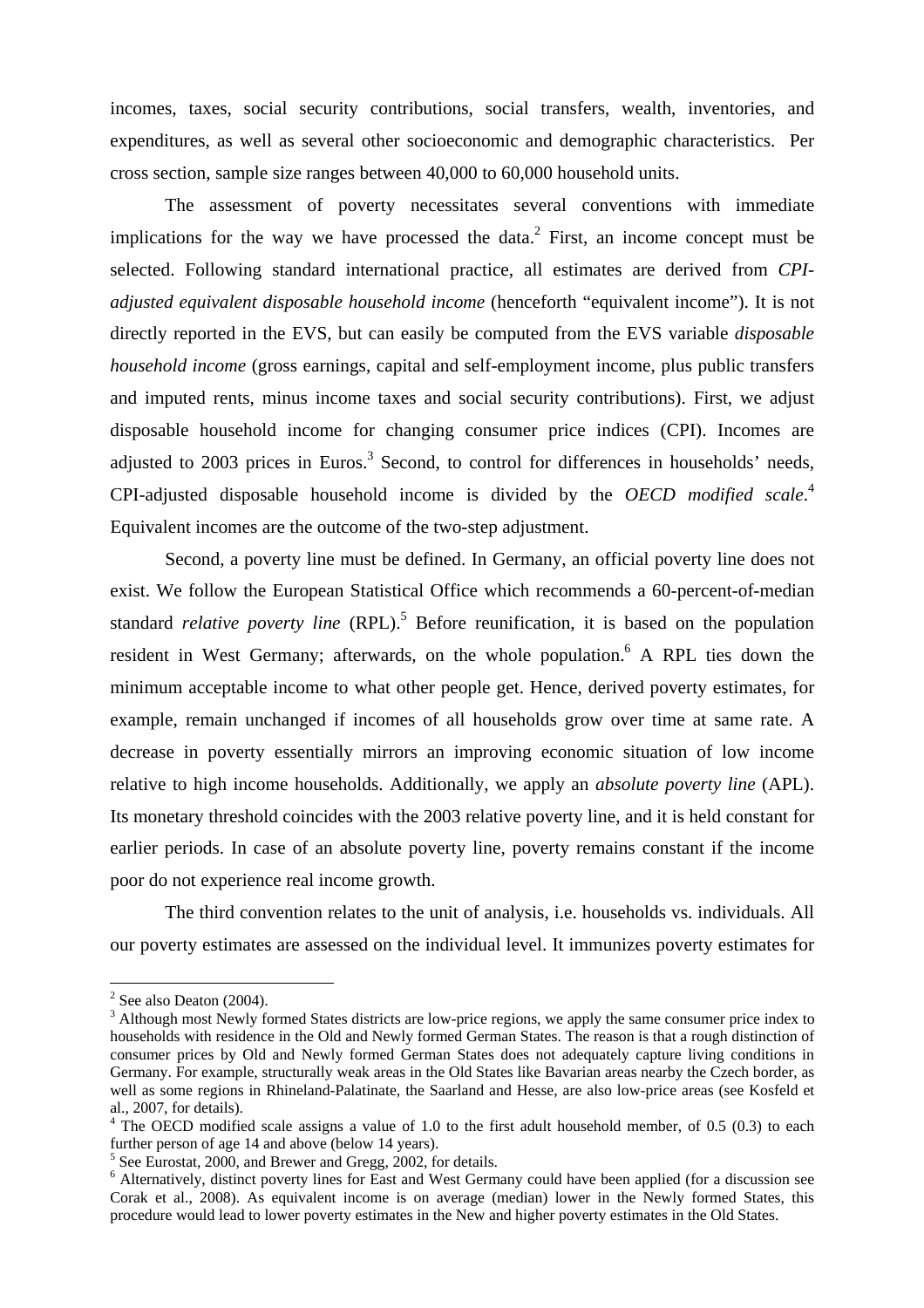changes in household formation. E.g., poverty is not affected by four poor people formerly living in the same household unit chose to live in separate household units. Technically speaking, let an EVS sampling unit consist of four members, and its frequency weight be 50. Then we assign equivalent income to each of the unit's members. If equivalent income is (not) below the poverty line, 200 people are assessed as (non) poor.

A fourth convention relates to the poverty measure. We employ a class of indexes introduced by Foster et al. (1984), covering two popular poverty measures with complementary features. Let  $z$  denote the poverty line (in money units), and  $y_i$  the equivalent income of household unit *i*. Let  $i = 1, ..., q$  denote the poor household units with  $y_i < z$ , then,

$$
(1) \qquad I(\alpha) = \frac{1}{N} \cdot \sum_{i=1}^{q} \left( w_i \cdot n_i \right) \cdot \left( 1 - \frac{y_i}{z} \right)^{\alpha} = \frac{1}{N} \cdot \sum_{i=1}^{q} \left( w_i \cdot n_i \right) \cdot \left( \frac{z - y_i}{z} \right)^{\alpha}.
$$

In equation (1),  $w_i$  denotes the EVS frequency weight pertaining to household unit *i* consisting of  $n_i$  members. The total number of observations, *N*, is defined as  $N = \sum_i w_i \cdot n_i$ . The term  $z - y_i$  denotes the poverty gap pertaining to *i*. For  $\alpha = 0$ , equation (1) is the head count ratio. The head count ratio is a pure incidence measure, providing the frequency of poverty among the population but not "on the depth and distribution of poverty" (see Foster, 1998, p. 336). If  $\alpha = 1$ , we have the poverty gap ratio, the head count ratio times the average poverty gap. Gap measures add an important dimension to incidence measures, the intensity of poverty, i.e., how far the incomes of the income poor fall below the poverty line.

Fifth, the level of dis-aggregation must be defined. We provide poverty estimates by region of residence (Newly formed and Old Federal States) and household type. Altogether, nine household types are distinguished: single parents with one, two, and three or more children; (married or non-married) couples with one, two, and three or more children; childless single adults, childless couples, and other childless household units. Throughout the paper, we define children as persons below 18 years. Unweighted numbers of household units are provided in the Appendix (see Tables A1).

#### *2.2 Bootstrap inference and poverty*

To test for statistical significance of differences in poverty indices, we compute confidence intervals using the bootstrap method. From each EVS cross section we draw, with replacement,  $B = 100$  random samples. Each random sample contains as many sampling units as the original cross section. Each sampling unit in the original cross section has the same probability of being selected. So the bootstrap does not account for EVS frequency weights,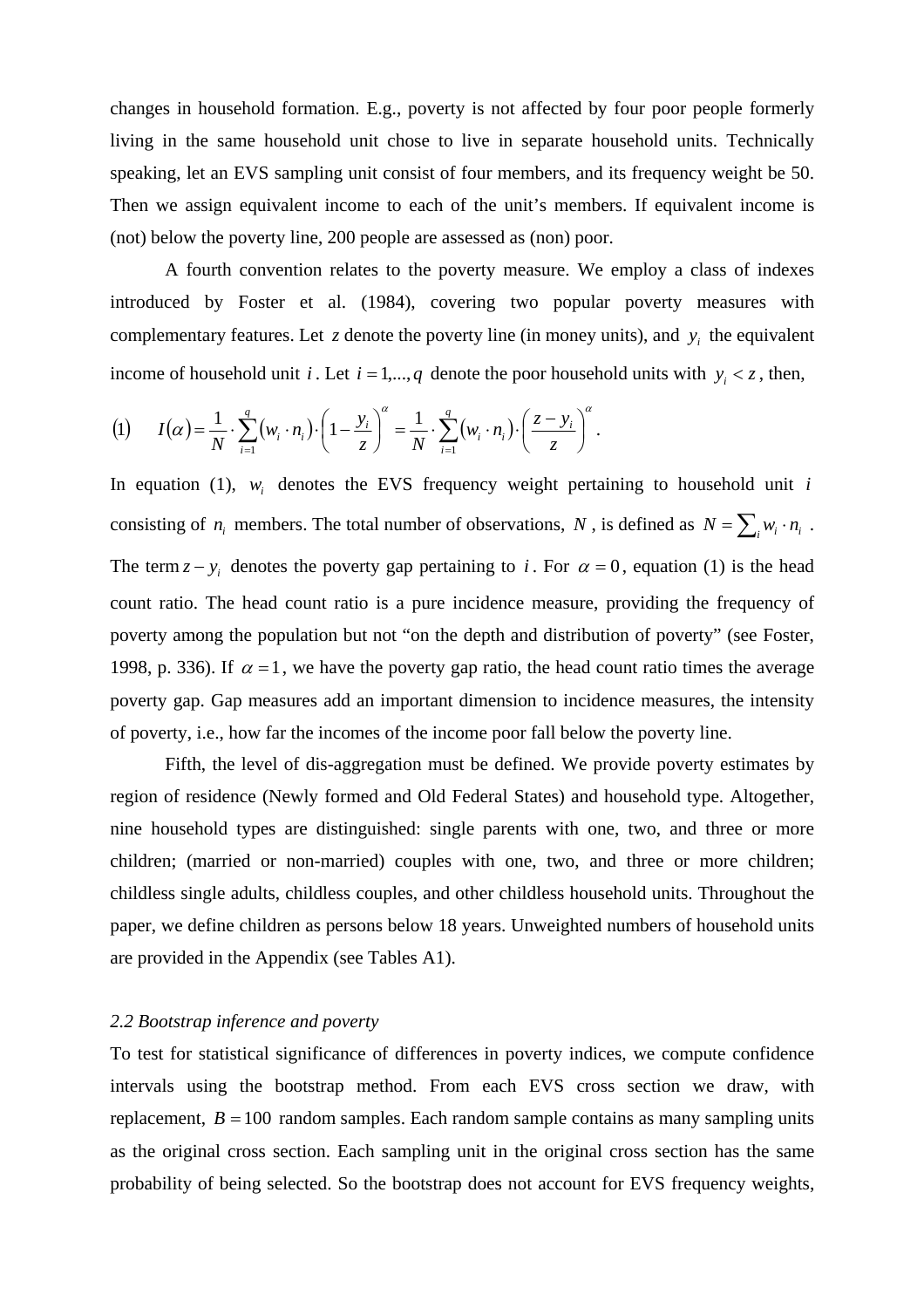but the weights are accounted for whenever a poverty measure is computed. Be it for the calculation of point estimates from the original database or for the calculation of confidence intervals from bootstrap samples (see Biewen, 2002).

Accordingly, per cross section, we compute *B* values of a poverty index, one for each bootstrap sample. To derive confidence intervals for our estimates, we follow Hall (1994). Hall's confidence interval at the 95 percent level for the true value of *I* is given by  $Pr(2\hat{I} - I_{high}^* \le I \le 2\hat{I} - I_{low}^*) = (100 - 2\alpha)/100$ , where  $\hat{I}$  denotes the point estimate based on the original sample and  $I_{high}^*$  ( $I_{low}^*$ ) denotes the 2.5<sup>th</sup> upper (lower) percentile in the bootstrap distribution of estimates. If we want to test for significance of a change in poverty between periods *t* and *t* − 5, this gives *B* differences,  $\Delta I(\alpha)_{t}^{*b} = I(\alpha)_{t}^{*b} - I(\alpha)_{t}^{*b}$ *b t*  $\Delta I(\alpha)_{t}^{*b} = I(\alpha)_{t}^{*b} - I(\alpha)_{t-5}^{*b}$ , where  $b = 1,...,B$ and  $I(\alpha)_t^{*b}$  denotes the poverty estimate from bootstrap distribution *b* in period *t*. The difference in point estimates is  $\Delta \hat{I} = \hat{I}_t - \hat{I}_{t-5}$ . Hence, Hall's (1994) percentile confidence interval is given by  $Pr( 2\Delta \hat{I} - \Delta I_{high}^* \le \Delta I \le 2\Delta \hat{I} - \Delta I_{low}^* ) = (100 - 2\alpha)/100$ . The term  $\Delta I_{high}^*$ denotes the 2.5<sup>th</sup> upper and  $\Delta I_{low}^*$  is the 2.5<sup>th</sup> lower percentile in the bootstrap distribution of differences, and ∆*I* is the true difference. An index difference is statistically different from zero if Hall's confidence interval does not include zero.

#### *2.3 The non-linear Oaxaca-Blinder decomposition approach*

We conduct an Oaxaca-Blinder decomposition for nonlinear regressions (see Oaxaca, 1973, Blinder, 1973, and Fairlie, 2005) to investigate whether differences in the distributions of socioeconomic characteristics in East and West Germany can explain the East/West poverty divide. More precisely, we assess the separate contribution of group differences in individual/household characteristics to the probability of being poor *controlling for all other characteristics* (see Fairlie, 2005).7

 The non-linear decomposition approach builds on logit regressions. In the logit regressions, the independent variable is a dummy. It is equal to 1.0 if a household unit *i* is poor, where else it is zero. Newly formed vs. Old German States households are assigned to two mutually-exclusive groups  $g \in \{0,1\}$ . In the logit model, the likelihood of *i* being poor is,

$$
(2) \qquad P_i^g = \Pr(y_i^g < z) = F\big(x_i^g \beta^g\big) = \exp\big(x_i^g \beta^g\big) / \big[1 + \exp\big(x_i^g \beta^g\big)\big],
$$

 $\overline{a}$ 

 $^7$  A technically related analysis has recently been conducted by Gradín (2008) to investigate differences in poverty rates between minorities in the United States.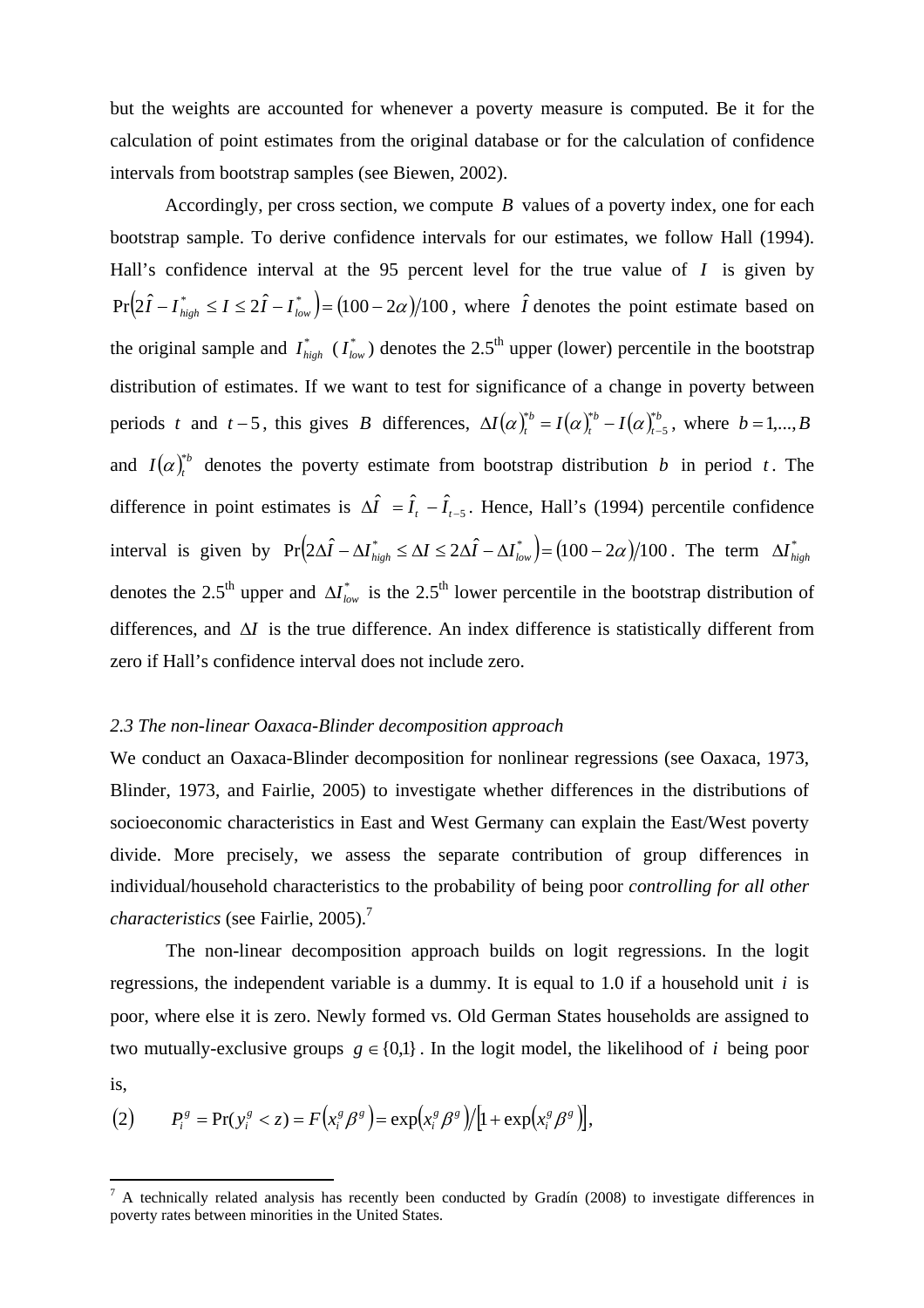where  $x$  is a vector of household and individual characteristics, and  $F$  is the cumulative distribution function from the logistic distribution. Based on the logit estimates, the difference in the poverty rates between the groups is,

$$
(3) \qquad \overline{P}^1 - \overline{P}^0 = \left[ \underbrace{\sum_{i=1}^{N^1} \frac{F(x_i^1 \hat{\beta}^1)}{N^1} - \sum_{i=1}^{N^0} \frac{F(x_i^0 \hat{\beta}^1)}{N^0}}_{\text{characteristics-effect}} \right] + \left[ \underbrace{\sum_{i=1}^{N^0} \frac{F(x_i^0 \hat{\beta}^1)}{N^0} - \sum_{i=1}^{N^1} \frac{F(x_i^0 \hat{\beta}^0)}{N^0}}_{\text{coefficient-effect & \text{unobservable}}}\right]}_{\text{coefficient-effect & \text{unobservable}}}
$$

(see Fairlie, 2005). In equation (3),  $\overline{P^1}$   $(\overline{P^0})$  denotes the poverty rate in group  $g = 1$   $(g = 0)$ , and  $\hat{\beta}^s$  is the vector of coefficient estimates for *g*. The first term in brackets is the so-called aggregate characteristics effect which is the part of the poverty divide due to differences in the distributions of independent variables. The second term captures the part of the poverty divide which can be explained by differences in group processes determining poverty, but also due to group differences in non-quantified endowments. As it mixes up coefficient effects and the impact of non-observables (see Jones 1983, and Cain, 1986), it lacks a clear interpretation. For this reason, we refrain from commenting on the second term in the Sections that follow.

## 3 Long-run poverty trends

Figure 1 gives the two poverty lines underlying all our calculations (expressed in CPI adjusted Euros). The solid line connects point estimates corresponding to the 60-percent-of-median RPL, and the dashed line connects APL point estimates. Vertical bars indicate 95 percent Hall confidence intervals  $(2\hat{z} - z_{high}^*, 2\hat{z} - z_{low}^*)$ , where  $\hat{z}$  is the point estimate of the respective poverty line,  $z_{high}^*$  is the 2.5<sup>th</sup> upper and  $z_{low}^*$  is the 2.5<sup>th</sup> lower percentile of the bootstrap distribution of poverty lines. The monetary equivalent of the RPL significantly increases over time. Only German Reunification causes a temporary slowdown of the increase between 1988 and 1993. By construction, the APL remains constant over time, and coincides with the RPL in 2003.

#### **[Figure 1 about here]**

#### *3.1 The general picture*

Figure 2 provides region-specific RPL and APL based head count ratios, FGT(0), and poverty gap ratios, FGT(1). Dark lines connect estimates for the Old States, whereas light lines connect New States estimates. Solid lines refer to RPL-based indices. APL-based point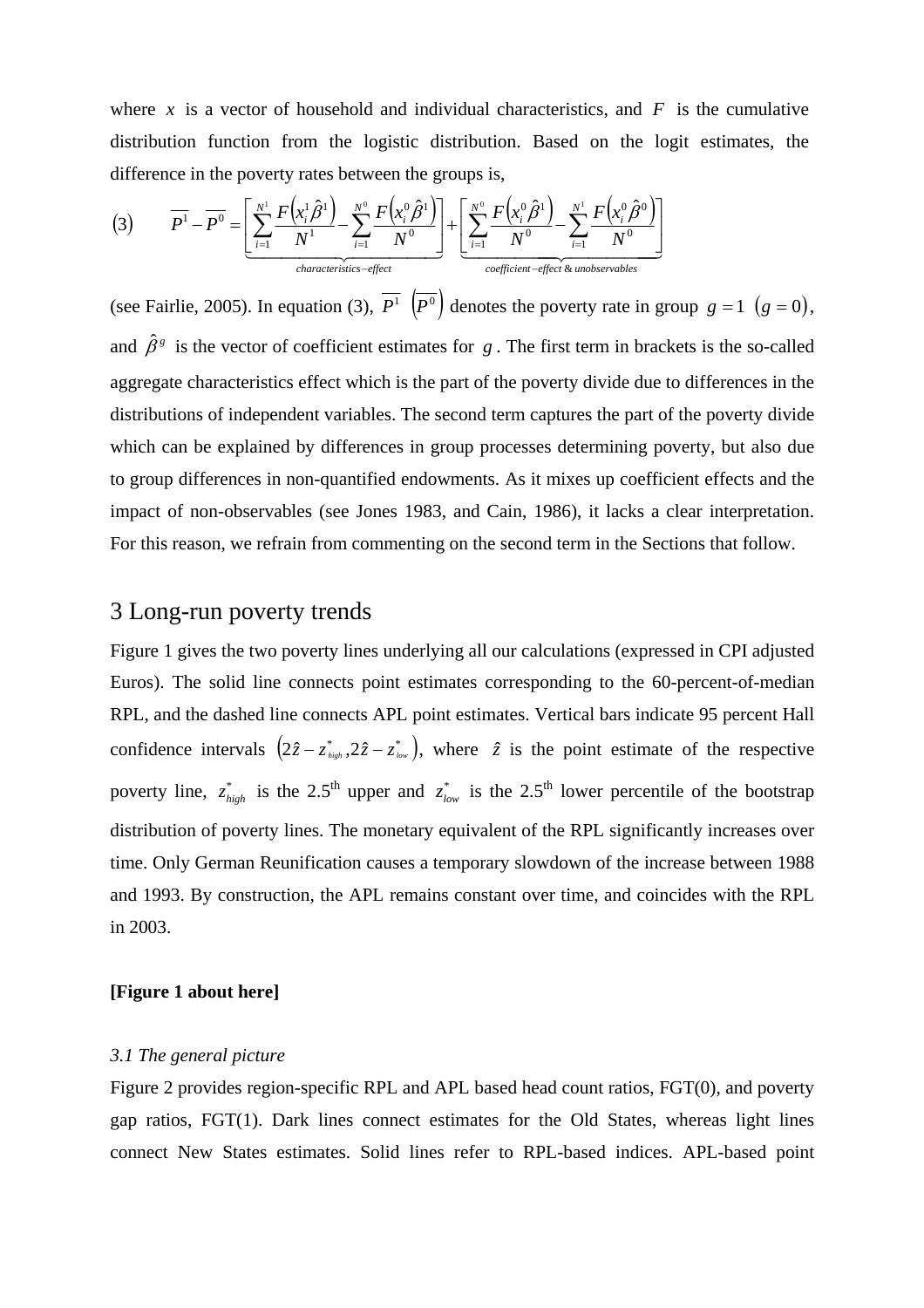estimates are connected by dashed lines. As in Figure 1, vertical bars depict 95 percent Hall confidence intervals of estimates.

#### **[Figure 2 about here]**

Looking at estimates from a single cross section, most eye-catching is a substantial difference in poverty levels between the two German regions. In the newly formed East German States, poverty estimates average at substantially higher levels. For example, in year 1993 about 22 percent of the East German population fall below the RPL as opposed to only 13 percent of the population living in the West German states. In fact, the 1993 APL-based head count ratio in East Germany reaches almost 30 percent (West Germany: about 12 percent). Such an East/West poverty divide also exists in poverty gap ratios. Region-specific RPL-based (APL-based) poverty gap ratios differ by about three (two) percentage points. In Section 4, we further scrutinize the East/West divide in head count ratios by means of an Oaxaca-Blinder decomposition.

Comparing estimates over time, Figure 2 suggests an inter-temporal decline in APLbased poverty estimates. Most pronounced is the sharp decline of poverty in the New Federal States between 1993 and 1998. It is interesting to recognize that decreasing APL-based poverty estimates do not always translate into decreases in RPL-based measures. Instead, RPL-based estimates convey a rather inconclusive picture. From the late 1970s onwards, poverty estimates in the Old Federal States first go up, reaching a high point in the late 1980s, decline sharply between 1988 and 1993, before rising again. In the New States, the graphs suggest a slightly declining head count and a slightly increasing poverty gap ratio.

Tests for significance of inter-temporal changes are reported in Table 1. More precisely, Table 1 gives the differences in poverty estimates derived from two consecutive EVS cross sections,  $\Delta \hat{I} = \hat{I}_t - \hat{I}_{t-5}$ , together with the respective Hall confidence interval derived from the bootstrap samples. So, it is always the differences in point estimates from a recent year to a base year. A positive (negative) sign indicates that the poverty gap ratio between period  $t - 5$  and  $t$  has gone up (down), and a star confirms the change's significance. For example, take the entry " \* − 4.46 " in column "*West Germany, 1993 % 1988*", row "*absolute*,  $\Delta \hat{I}(0)$ ". It indicates a significant decline in the APL-based head count ratio between 1988 and 1993 in the Old States by 4.46 percentage points.

#### **[Table 1 about here]**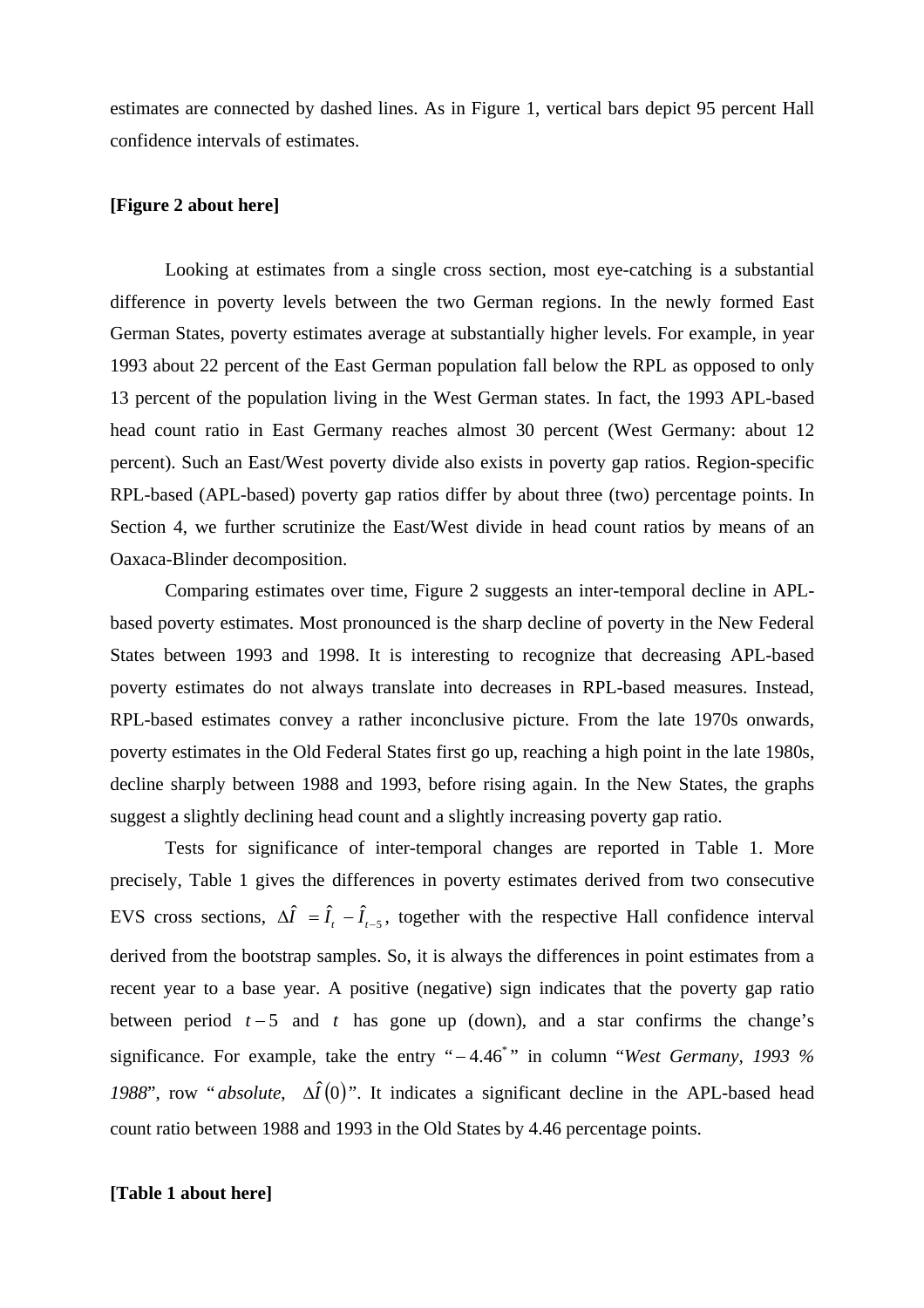We comment on the Old States first. Test statistics corroborate the visual impression from Figure 2. RPL-based head count and poverty gap ratios rise significantly between 1978 and 1988, decline between 1988 and 1993, ${}^{8}$  rise again between 1993 and 1998, and stagnate since then. APL-based figures indicate a robust and significant downward trend both in the incidence and intensity of poverty. Encouragingly, also poverty estimates in the New States decrease, at least in the early years after Reunification. From 1993 to 1998, head count and poverty gap ratios fall significantly. Yet, this trend comes to a quick end. Comparing 1998 and 2003, only one out of four differences is positive, one is negative and two are insignificant.

#### *3.2 Poverty estimates by household-type*

We next turn to the question whether results from Section 3.1 equally apply to all household types, and whether poverty levels differ by household type. We start of answering these questions using the same measures as in Figure 2, broken down by the nine household types defined in Section 2.1. Head count ratios are depicted in Figure 3a, poverty gap ratios in Figure 3b. Within each figure, nine graphs are provided, one for each household type. Again solid (dashed) lines refer to the relative (absolute) poverty line. Differences in bar width and color are chosen to offset Hall confidence intervals visually.

#### **[Figures 3a and 3b about here]**

 $\overline{a}$ 

There are striking differences across household types in the incidence and intensity of poverty. Most vulnerable to poverty are single parent households. As can be seen from Figure 3a, about 22 percent (31 percent) of West German single parents with one child fall below the RPL (APL) in year 1993, around 49 percent (56 percent) in the New States. Point estimates suggest that single parents with two children have the highest poverty risk: RPL-based (APLbased) head count ratios in 1993 are 36 percent (44 percent) in the West and 55 percent (69 percent) in the East. Confidence intervals, however, indicate that standard errors for single parents are particularly high. Consequently, point estimates should be interpreted with care. Also the poverty intensity is particularly high for single parents. As can be seen from Figure 3b, poverty gap ratios for single parents outrange estimates for all other household types by far. In sum, all our figures hint at an extra poverty risk faced by single parents.

<sup>&</sup>lt;sup>8</sup> The pronounced decline between 1988 and 1993 is driven by German reunification, leading to many low income households entering the sample.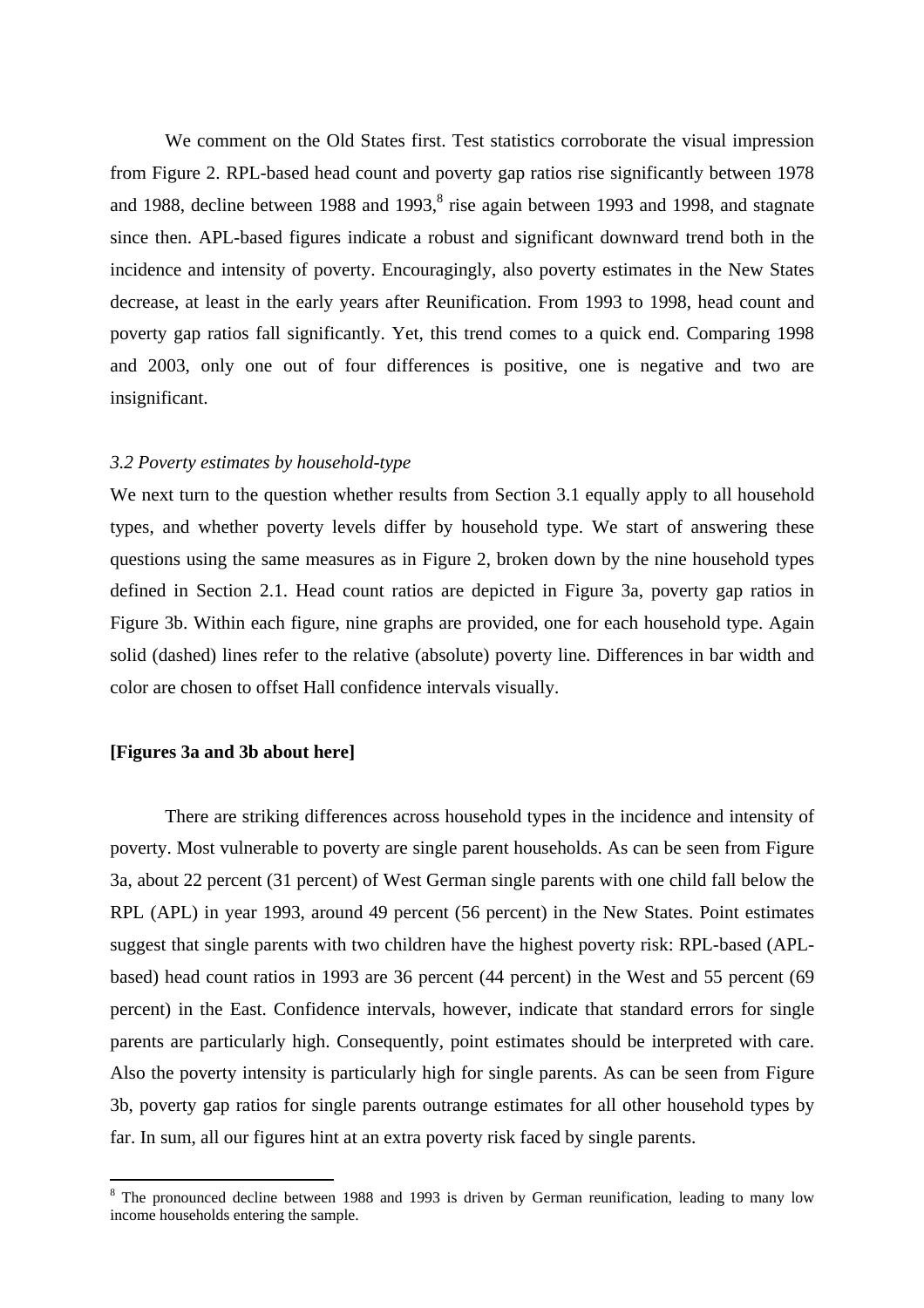Inter-temporal changes in poverty estimates are particularly interesting. Tables 2a to 2i, in analogy to Table 1, complement the graphic exposition with tests for significance. For example, take the entry "0.60<sup>\*</sup>" in Table 3a, column "1998 % 1993", row " *relative*,  $\Delta \hat{I}(1)$ ". It is the difference in the RPL-based point estimates poverty gap ratios in 1998 and 1993 in case of "other childless households."

#### **[Tables 2a to 2i about here]**

We comment on the Old States first. Here, inter-temporal differences in RPL-based head count and poverty gap ratios for 1978 and 1983 are positive for five out of nine household types, i.e., for other childless households, single parents/couples with one or two children. Positive signs of the differences indicate that the incidence and intensity of poverty has gone up. In all other cases differences are insignificant. On the contrary, for the same period, APL-based differences convey a rather ambiguous picture. Only single parents with one child experience a simultaneous rise in their head count and poverty gap ratio. Poverty gap ratios increase for single parents with two children, and couples with one or two children. On the contrary, poverty levels lower for childless single adults, childless couples and couples with three or more children.

Estimates remain quite stable between 1983 and 1988. Only poverty estimates for single parents with one or two children change significantly and consistently across indicators, and indicate rising poverty levels. The period from 1988 to 1993 is characterized by a significant decline in poverty levels: 24 out of 36 differences are negative and significantly different from zero. All other differences are insignificant. Between 1993 and 1998, poverty again is on the rise. Particularly childless households, single parents and couples with one child or two children are affected. Between 1998 and 2003, RPL-based poverty indices systematically and significantly decrease for couples with children, and rise for childless couples. All other household types are not affected by any systematic change.

Concerning the New States, household-type specific poverty estimates for 1993 and 1998 differ less than one might have expected. Only for couples with three or more children we find estimates to be significantly lower in 1998 for both poverty lines. APL-based head count and poverty gap ratios decline for other childless households and childless couples. For all other household types, results are ambiguous. Between 1998 and 2003 head count and poverty gap ratios drop systematically and significantly for single parents with three or more children only. Poverty gap ratios increase significantly and consistently across poverty lines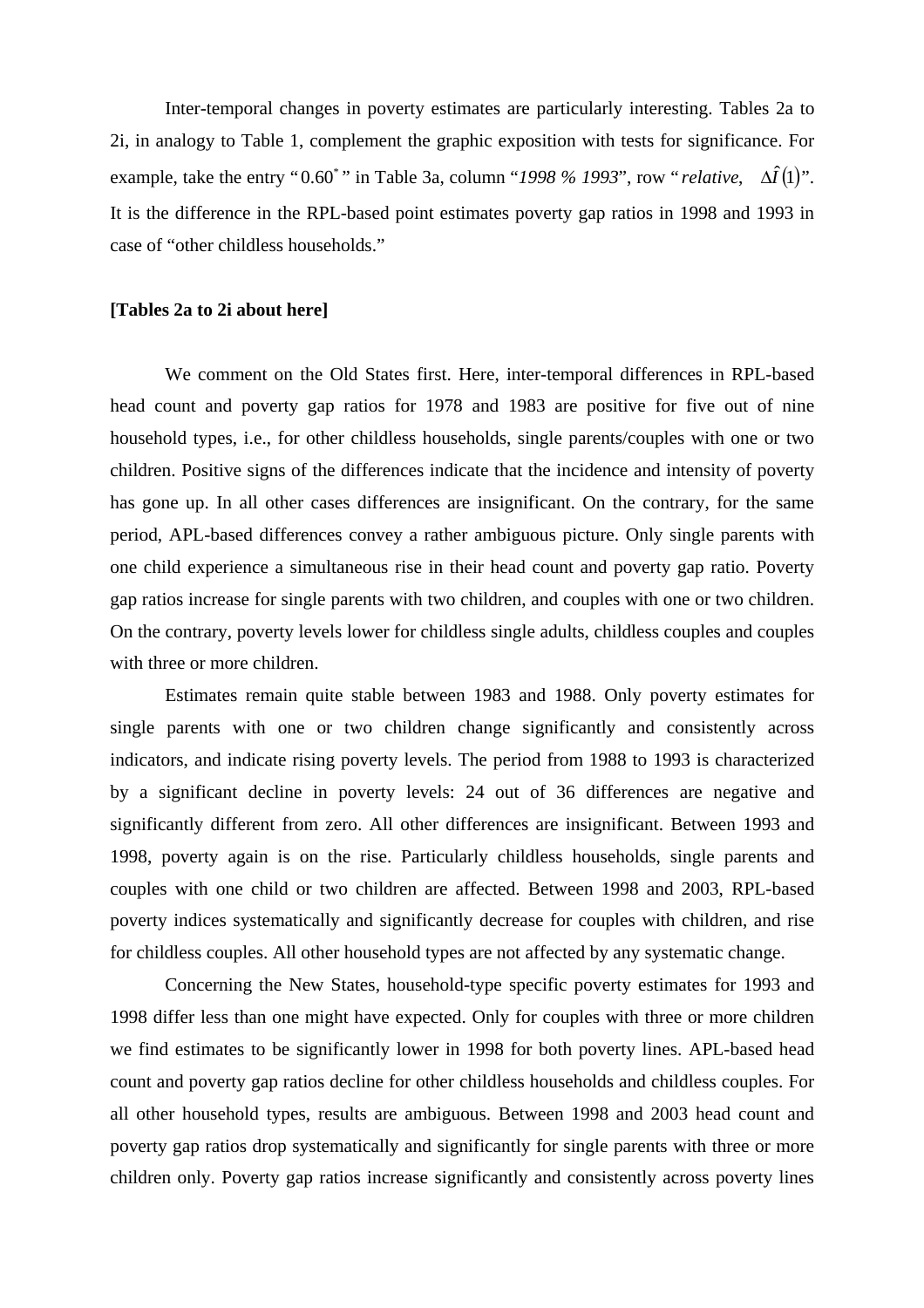for other childless households. For all other household types, a systematic pattern is not apparent.

 In conclusion, we find systematic differences in poverty levels across household types. Both the intensity and the incidence of poverty are particularly high for single parent households. Also systematic regional differences are apparent, with poverty levels being substantially higher in the newly formed Federal States. Over time, systematic results are scarce. For the old Federal States, APL-based poverty rates decline, a trend that is particularly robust for childless single adults and couples, and couples with two or more children. For RPL-based estimates, for none of the nine household types an eye-catching trend exists. Comparing New and Old States, a prominent regional divide became apparent, with poverty being particularly pronounced in the New States.

## 4 Explaining the East/West poverty divide

The Oaxaca-Blinder decomposition builds on two sets of logit regression coefficients. One coefficient set is derived from a pooled sample. I.e., both households resident in the New and in the Old German States enter the regression simultaneously. Hence, estimates contain "mixed" information on the impact of socioeconomic characteristics on poverty risk from a region with long-established markets and institutions (West Germany) and a region in transition (East Germany). The other coefficient set relates to a regression where only Old State households are included. These regression coefficients reveal the correlation of socioeconomic variables with poverty risk in the Old Federal States.

 The full-sample approach seeks to answer the following question: "Given that the correlation between socioeconomic characteristics and poverty was the same in East Germany as it is in Germany as a whole, how much of the East/West poverty divide can be explained by differences in the distributions of socioeconomic characteristics between the two regions?" The restricted-sample approach answers the question: "Given that the correlation between socioeconomic characteristics and poverty was the same in the East as it is in the West, how much of the East/West poverty divide can be explained by differences in the distributions of socioeconomic characteristics between the two regions?"

#### *4.2 Regression and decomposition results*

In the logit regressions, we include the following right-hand variables: gender, age, family status, labor force status, and highest occupational degree of the household head, household type, number of income recipients, and number of earners. Table 3 lists the independent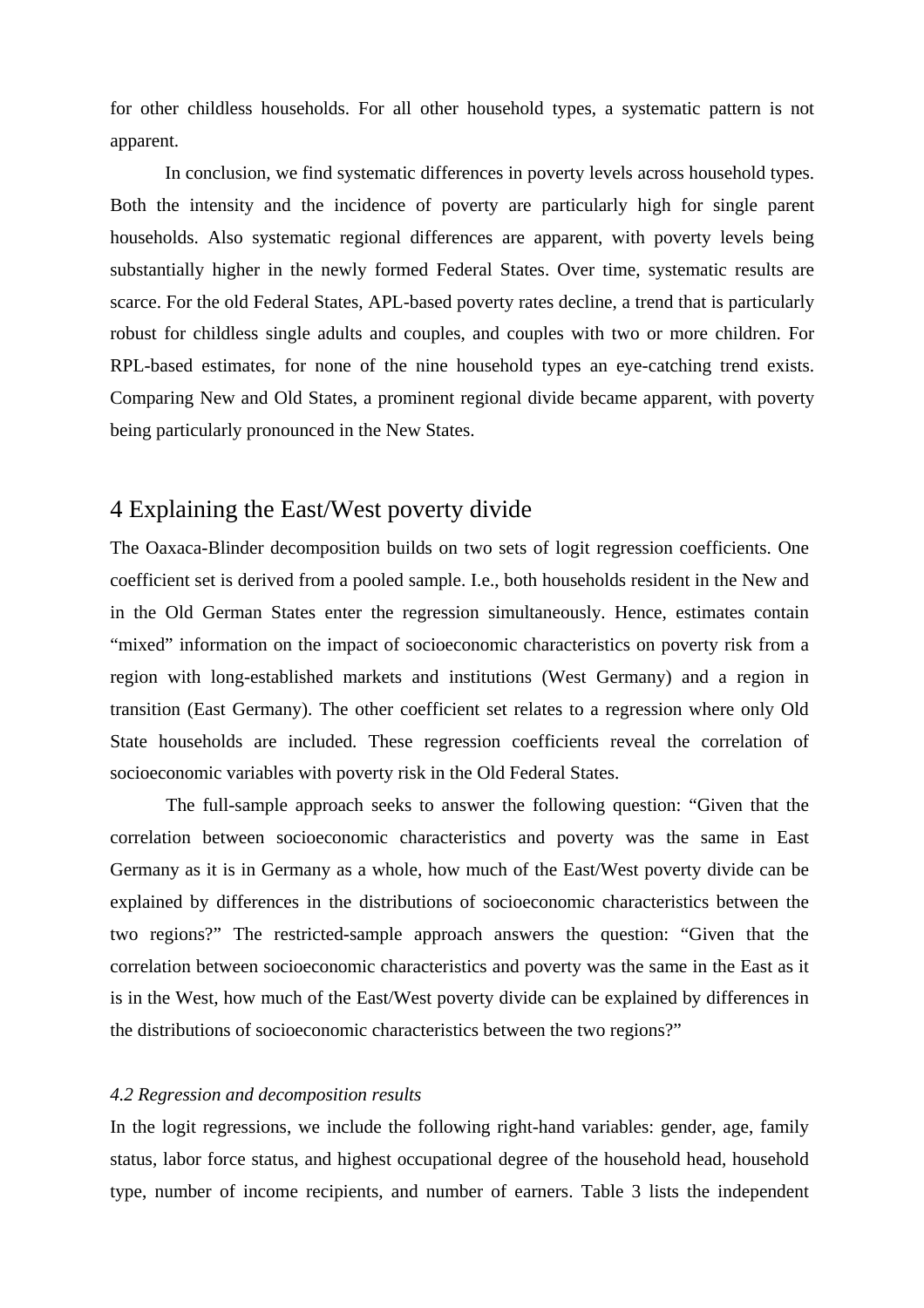regression variables and their items. A sample breakdown provides Table A2 in the Appendix.

#### **[Table 3 about here]**

 Tables 4a-d summarize the logit-regression results. For each regressor, the marginal effect is reported. Our regression benchmark is a childless couple (unwed) with a single earner; the household head is a male white-collar worker, age 30 to 39, holding an engineering school degree (or equivalent). Compared with the regression benchmark, the poverty risk is higher if the household head is female, divorced, younger, and holds a low educational degree. The poverty risk is also higher if the household head is self-employed, a blue collar worker, unemployed or non-working (e.g., a pensioner). The poverty risk decreases with age of the household head, if the household head is married or widowed, and/or a civil servant.

 Concerning the household-level characteristics, the poverty risk decreases in the age of the other households members and in the number of earners. It increases in the number of children. The latter effect is more pronounced for single parents compared with two-parent households, supporting our findings from Section 3. Most of the regression results are robust for all three EVS cross sections, for both poverty lines, and for both the full-sample and the restricted-sample approach.

#### **[Tables 4a and 4b about here]**

 The results from the non-linear Oaxaca-Blinder decomposition are summarized in Tables 5a and 5b. Each reported coefficient reveals how much different regional distributions of a specific variable contribute to the East/West poverty divide. In all our calculations, the West German population serves as the reference group and the East German population as the comparison group. As separate contributions from independent variables may be sensitive to the variable ordering, variable ordering is randomized to approximate results over all possible orderings (see Fairlie, 2005, for details). To make the read more convenient, the top rows of the tables repeat poverty rates from Section 3.

#### **[Tables 5a and 5b about here]**

 $\overline{a}$ 

 $9<sup>9</sup>$  The choice of the reference and of the comparison group can change the decomposition results. However, in our decomposition analysis we do not find such effects, and hence refrain from stating results from scenarios where reference and comparison group are reversed. All estimates can be provided by the authors upon request.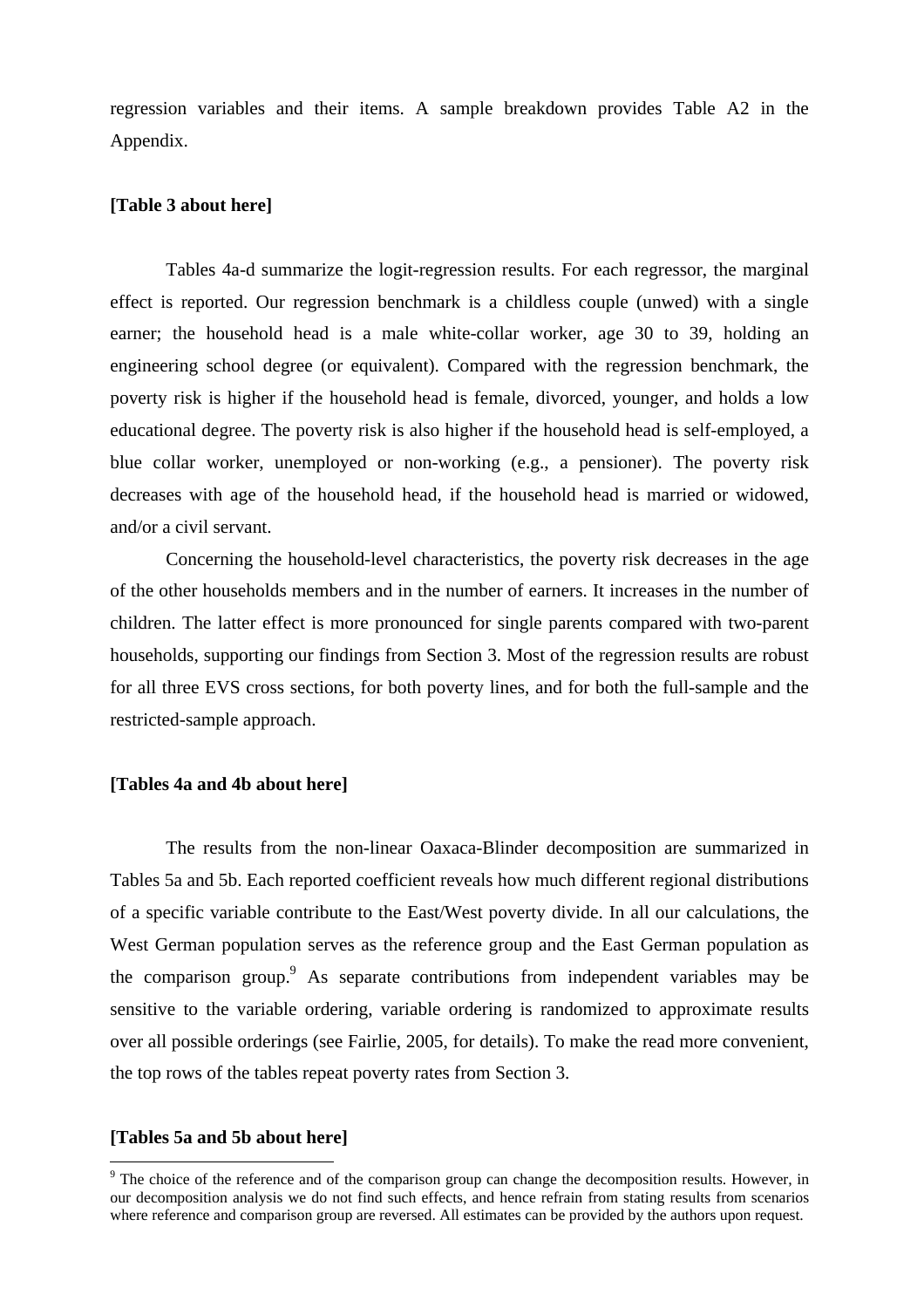The total explanatory contribution of group differences in regressors is given in the row "total explained." The explanatory power of the decomposition is limited, especially for the early years after German reunification. In the full-sample approach and choosing the relative (absolute) poverty threshold, the characteristics effect can only explain 11.9 percent (10.9 percent) of the regional poverty divide. This means that if New States residents had the same characteristics as Old States residents, the discrepancy in poverty rates would be narrowed by a modest 1.5 percentage points. The characteristics effect is even smaller in case of the restricted-sample approach, indicating that the socioeconomic characteristics-poverty nexus has a regional component.

 The ongoing transition of the East German command economy into a western-style market economy, however, should alleviate the explanatory power of the decomposition. Although the explanatory power is still low in 1998, it rises substantially in 2003. In case of the full-sample (restricted-sample) approach, the 2003 characteristics effect explains 31.4 (28.1) percent for the poverty divide. Another pattern is also interesting to note: coefficients of the two approaches, the full-sample and the restricted-sample approach, converge over time. This is indicative for socioeconomic characteristics start playing similar roles for individual poverty risks in the two parts of Germany.

 From the considered set of socioeconomic variables, differences in the labor force status are a key factor for the East-West poverty divide. The share of unemployed household heads in the New Federal States is about twice the share in the Old States. In recent years, an exodus of high-skilled and young East Germans further contributed to this difference. Moreover, a relatively small fraction of civil servants in East Germany, especially in the early years after German reunification, drives the poverty divide. That more East German household heads are female and/or divorced is another driving source. Finally, East/West differences in the age distributions of other household members contribute to the East/West poverty divide. In the opposite direction works the variable education.

 Distributional differences in other household-level variables hardly matter. An interesting result, however, pertains to the variable "number of earners". Over the observation period, the associated decomposition coefficient switches from positive to negative. Whereas above-average employment rates of females in the new federal states lowered the poverty risk in the early 1990s, rising unemployment and early retirement dominate in years 1998 and 2003.

 Summing up, the decomposition shows that in 1993 the characteristics effect can hardly explain any of the East/West poverty divide. Given the huge shock of reunification,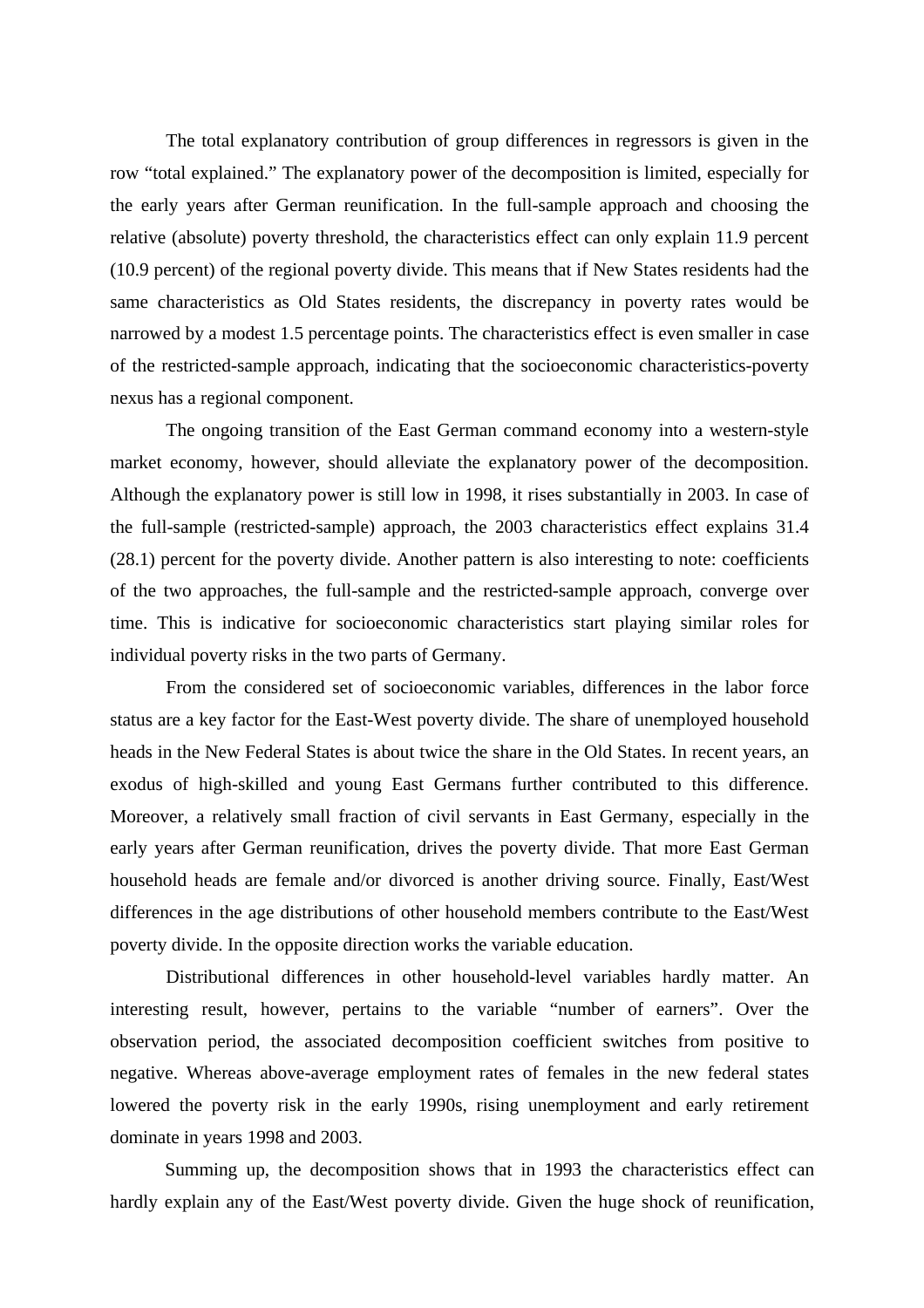turning the New States economy upside down from a command to a market economy, and numerous firm liquidations, this may not come as a big surprise. While results for year 1998 show a steep decline in poverty rates compared to 1993, the convergence seems to have stopped afterwards and poverty rates have even somewhat increased. Furthermore, now regional differences in the distributions of poverty-relevant characteristics explain almost one third of the East/West poverty divide. Hence, in the first years after reunification higher poverty risks were quasi randomly distributed among the East German population, whereas higher risks are inherent in the distribution of poverty-relevant socioeconomic characteristics in more recent years.10 This may be due to the well endowed leaving the economic week regions of Eastern Germany and, therefore, the transitory divide is likely to become a persistence or permanent phenomenon.

 $\overline{a}$ 

 $10$  See Table A2 for a summary of the inter-temporal changes in the distributions of personal and household characteristics.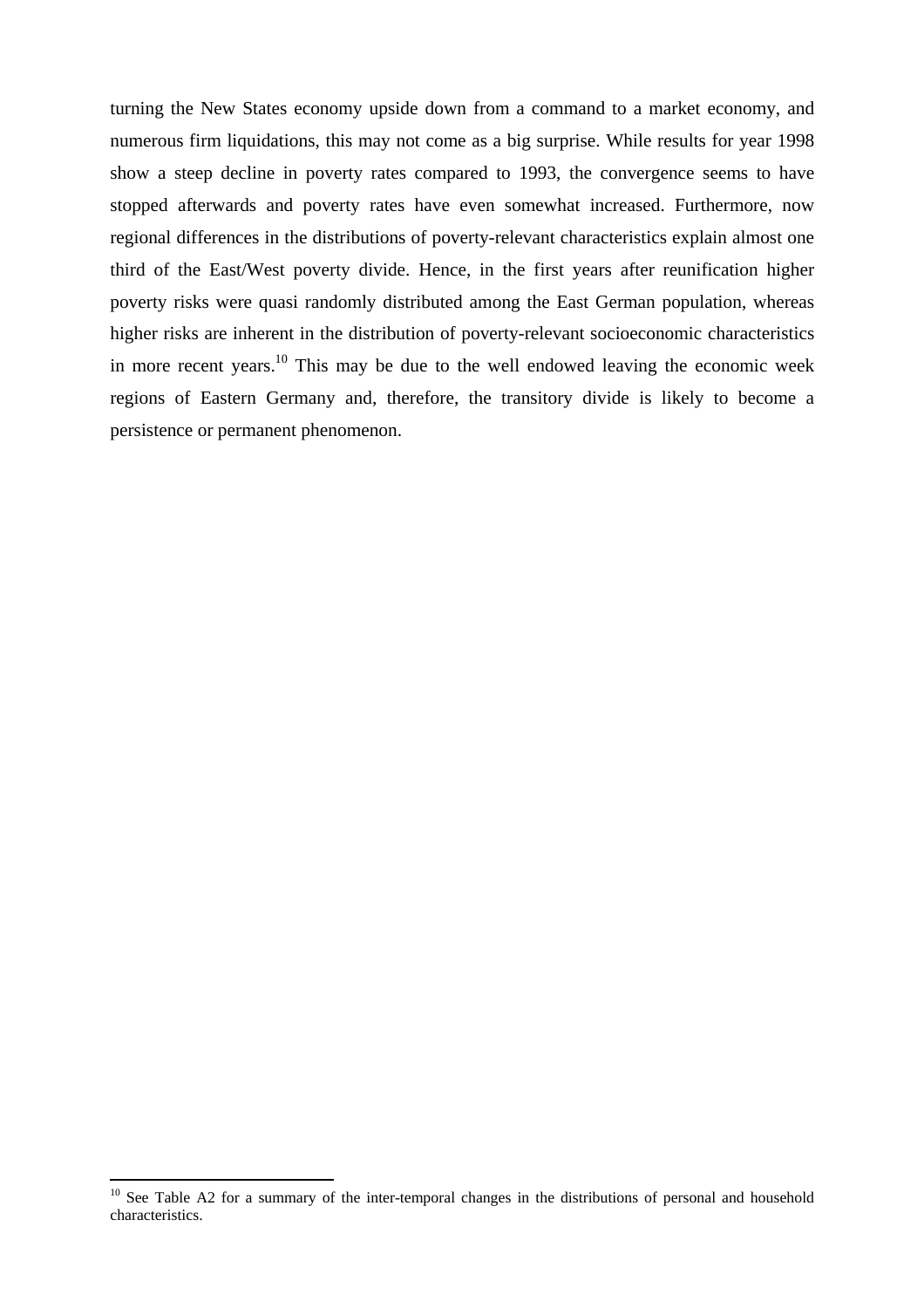## 5 Conclusion

A major goal of welfare states all over the world, including Germany, is poverty reduction. We quantify head count and poverty gap ratio to assess whether the situation, indeed, improved since 1978 in Germany's Old Federal States. When the partitioning criterion is a relative poverty line (60-percent-of-median equivalent income), our answer is "no:" there is no significant trend of poverty reduction. Our conclusion is different when an intertemporally constant absolute poverty line serves as the partitioning criterion. Here, our answer is "yes:" poverty declines significantly during the observation period.

 A Germany-specific goal is the creation of similar living circumstances across Federal States. Our estimates, however, reveal substantial regional differences in poverty rates. Particularly, New States' head count and income gap ratios exceed Old States' estimates by far. Evidence that poverty rates have converged over time is also limited. A non-linear Oaxaca-Blinder decomposition of poverty rates for the two parts of Germany indicates that the poverty divide, first of all, is owed to macroeconomic differences between the two regions. Regional differences in the distributions of socioeconomic characteristics play a minor role. In recent years, however, differences in poverty-relevant characteristics contribute significant to the poverty divide.

Across household types, poverty rates of single parents are the highest. Little improvement has been made as to that, although the basic problems of single parents are well understood. They rely on the earnings of a single person, typically a low-skilled part time working woman, so that employment income is typically below and unemployment risk above average. Moreover, child-rearing requires a substantial amount of parental time and affordable childcare facilities are scarce. Hence, parents, and single parents in particular, face additional opportunity costs upon deciding to work, lowering their labor market participation rates. $^{11}$ 

#### References

 $\overline{a}$ 

Biewen, M. (2002): "Bootstrap Inference for Inequality, Mobility and Poverty Measurement," *Journal of Econometrics*, 108, 317-342.

Blinder, A.S. (1973): "Wage Discrimination: Reduced Form and Structural Estimates," *The Journal of Human Resources*, 8, 436–455.

Brewer, M., and Gregg, P. (2002): "Eradicating Child Poverty in Britain: Welfare Reform and Children since 1997," *The Institute for Fiscal Studies*, WP01/08.

 $11$  Francesconi and van der Klaauw (2007) or Tekin (2007), for example, investigate policies to break this vicious circle.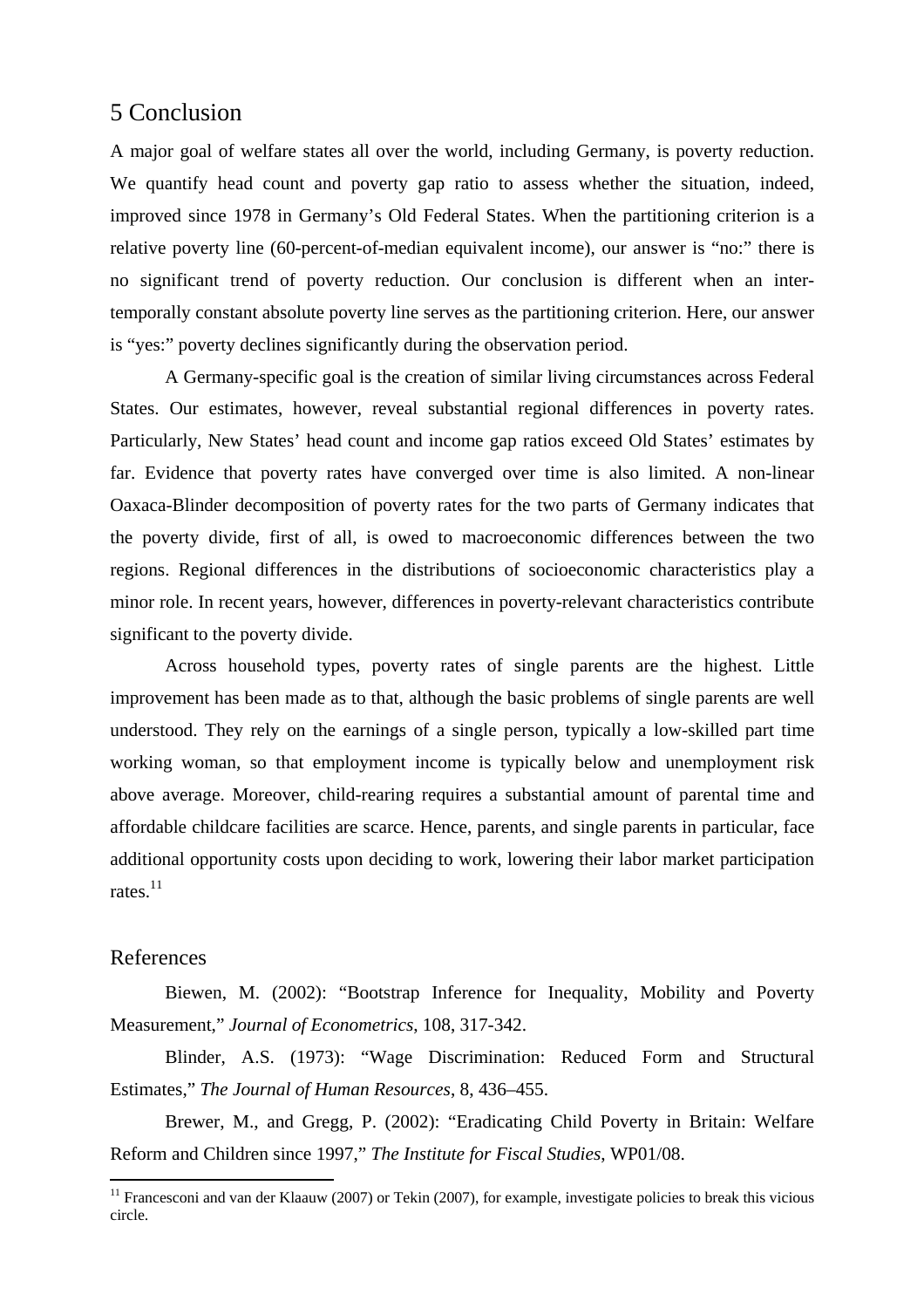Burkhauser, R.V., Smeeding, T.M., and Merz, J. (1996): "Relative Inequality and Poverty in Germany and the United States using alternative Equivalence Scales," *Review of Income and Wealth*, 42, 381-400.

Cain, G.G. (1986): "The Economic Analysis of Labor Market Discrimination: A Survey," in: Ashenfelter, O. and Laynard, R. (eds.), *Handbook of Labor Economics*, 1, Amsterdam: North Holland.

Chase-Landsdale, P., and J. Brooks-Gunn (1995): *Escape from Poverty: What Makes a Difference for Children?*, Cambridge University Press: Cambridge.

Corak, M., Fertig, M., and Tamm, M. (2008): "A Portrait of Child Poverty in Germany," *Review of Income and Wealth*, 54, 547 - 571.

Deaton, A. (2004): "Measuring Poverty," *Princeton Research Program in Development Studies Working Paper*.

Deaton, A., and J. Muellbauer (1980): *Economics and Consumer Behavior*, Cambridge: Cambridge University Press.

Duncan, G. J., and J. Brooks-Gunn (1997): *Consequences of Growing Up Poor*, Russell Sage Foundation: New York.

Tekin, E. (2007): "Childcare Subsidies, Wages, and Employment of Single Mothers," *Journal of Human Resources*, 42(2), 453–487.

Eurostat (2000): *Report of the Working Group: Statistics on Income, Social Exclusion and Poverty*, Luxembourg: European Statistical Office.

Fairlie, R.W. (2005): "An Extension of the Blinder-Oaxaca Decomposition Technique to Logit and Probit Models," *Journal of Economic and Social Measurement*, 30, 305-316.

Foster, J.E., Greer, J., and E. Thorbecke (1984): "A Class of Decomposable Poverty Measures," *Econometrica*, 52, 761-766.

Foster, J.E. (1998): "Absolute versus Relative Poverty," *American Economic Review*, 88, 335-341.

Francesconi, M., and W. van der Klaauw (2007): "The Socioeconomic Consequences of 'In-Work' Benefit Reform for British Lone Mothers," *Journal of Human Resources*, 42(1), 1–31.

Gradín, C. (2008): "Poverty among Minorities in the United States: Explaining the Racial Poverty Gap for Blacks and Latinos," *ECINEQ Working Paper*, 96.

Gregg, P., and S. Machin (2000): "Childhood Experiences. Educational Attainment and Adult Labor Market Performance," in Vleminckx, K., and Smeeding, T. (eds.): *Child Well-Being, Child Poverty and Child Policy in Modern Nations: What do we know?*, Bristol: The Policy Press.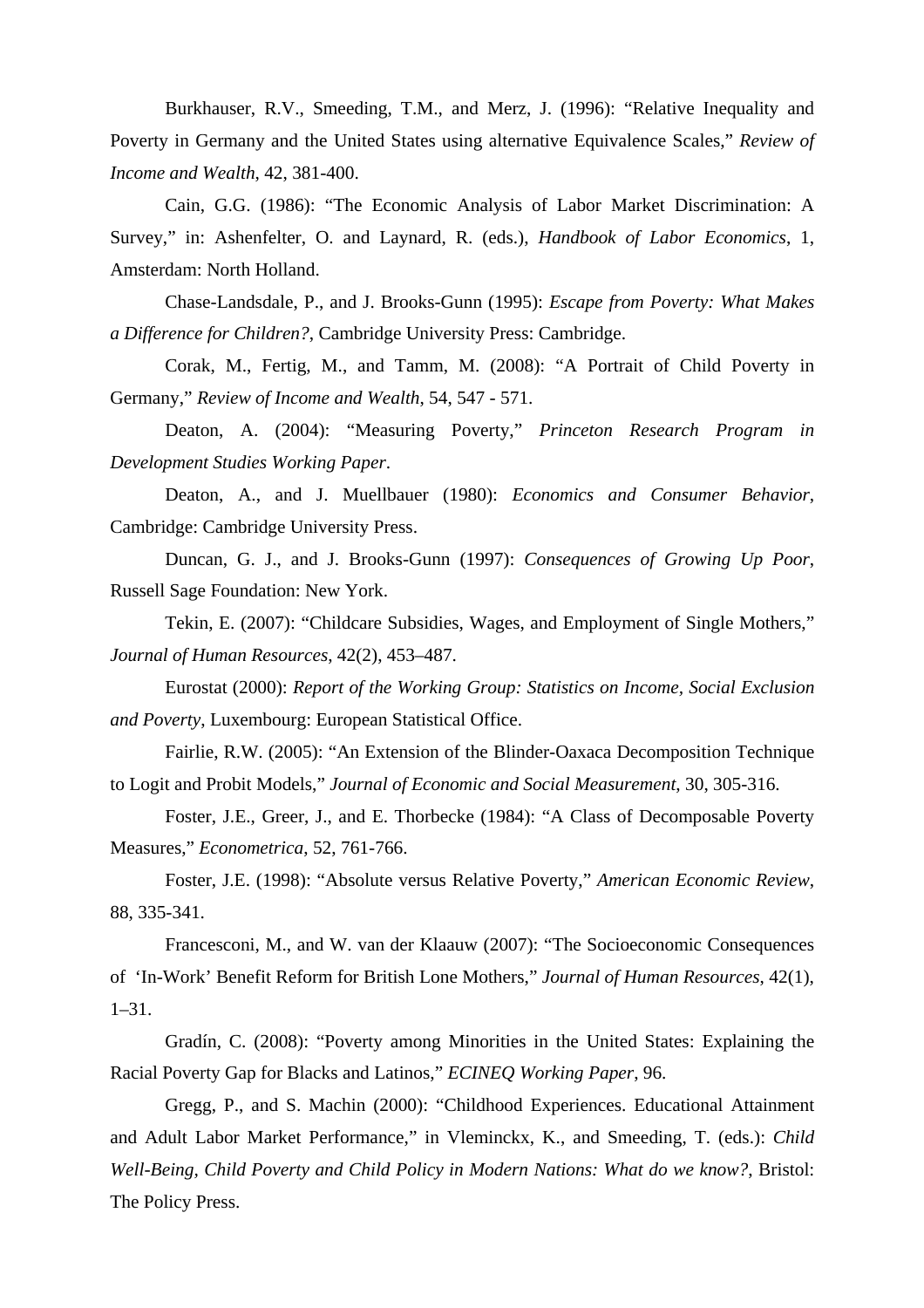Hauser, R., and Becker, I. (2003) "Zur Entwicklung von Armut und Wohlstand in der Bundesrepublik Deutschland – eine Bestandsaufnahme," in: Butterwegge, C., and Klundt, M. (eds.), *Kinderarmut und Generationengerechtigkeit. Familien- und Sozialpolitik im demographischen Wandel*, Opladen: Leske + Budrich, 25-41.

Jenkins, S., and C. Schluter (2003): "Why are Child Poverty Rates Higher in Britain than in Germany? A Longitudinal Perspective," *Journal of Human Resources*, 38, 441-465.

Jenkins, S., Schluter, C., and G. Wagner (2003): "The Dynamics of Child Poverty: Britain and Germany Compared," *Journal of Comparative Family Studies*, 34, 337-355.

Jones, F.L. (1983): "On Decomposing the Wage Gap: A Critical Comment on Blinder's Method," *Journal of Human Resources*, 18, 126-130.

Kosfeld, R., Eckey, H.-F., and J. Lauridsen (2007): "Disparities in Prices and Income Across German NUTS 3 Regions," *REPEC Working Paper*, 2007-93.

Marmot, M. (2004): *The Status Syndrome*, New York, NY: Henry Holt.

Mills, J.A., and S. Zandvakili (1997): "Statistical Inference via Bootstrapping for Measures of Inequality," *Journal of Applied Econometrics*, 12(2), 133-150.

Nelson, M.D. (1992): "Socioeconomic Status and Childhood Mortality in North Carolina," *American Journal of Public Health*, 82, 1131–1133.

Nersesian, W.S., Petit, M.R., Shaper, R., Lemieux, D., and E. Naor (1985): "Childhood Death and Poverty: A Study of All Childhood Deaths in Maine, 1976 to 1980," *Pediatrics*, 75, 41–50.

Oaxaca, R. (1973): "Male-Female Wage Differentials in Urban Labor Markets," *International Economic Review*, 14. 693–709.

Okun, A.M. (1975): *Equality and Efficiency: The Big Tradeoff*. Washington DC: Brookings.

Oreopoulos, P., Stabile, M., Walld, R. and L. Roos (2008): "Short, Medium, and Long Term Consequences of Poor Infant Health: An Analysis Using Siblings and Twins," *Journal of Human Resources*, 43, 88-138.

Patterson, E.P. (2006): "Poverty, Income Inequality, and Community Crime Rates," *Criminology*, 29, 755-776.

Paxson, C., and N. Schady (2007): "Cognitive Development among Young Children in Ecuador: The Roles of Wealth, Health, and Parenting," *Journal of Human Resources*, 42(1), 49–84.

Rodgers, B., and J. Pryor (1998): *Divorce and Separation – The Outcomes for Children*, Joseph Rowntree Foundation: New York.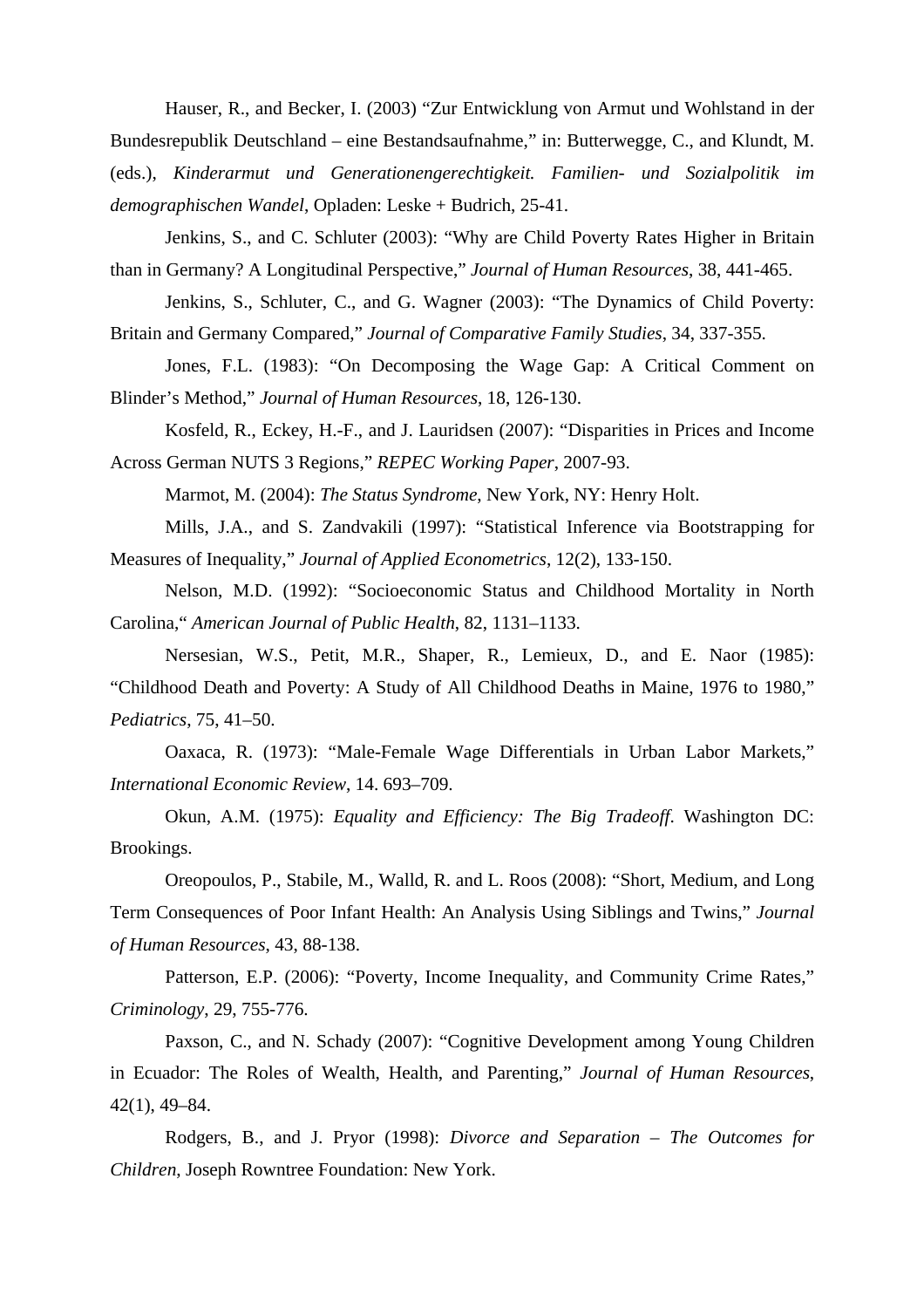Schluter, C. (2001). "Child Poverty in Germany: Trends and Persistence," in Bradbury, B. Jenkins, S. and J. Micklewright (eds.): *The Dynamics of Child Poverty in Industrialised Countries*, Cambridge: Cambridge University Press, 154-173.

Valletta, R.G. (2006): "The Ins and Outs of Poverty in Advanced Economies: Government Policy and Poverty Dynamics in Canada, Germany, Great Britain, and the United States," *Review of Income and Wealth*, 52, 261-284.

Welch, F. (1999): "In Defense of Inequality," *American Economic Review, Papers and Proceedings*, 89(2), 1-17.

Wise, P.H., Kotelchuck, M., Wilson, M.L., and M. Mills (1985): "Racial and Socioeconomic Disparities in Childhood Mortality in Boston," *The New England Journal of Medicine*, 313, 360–366.



#### **FIGURES AND TABLES**

**Figure 1.** Income levels associated with poverty lines.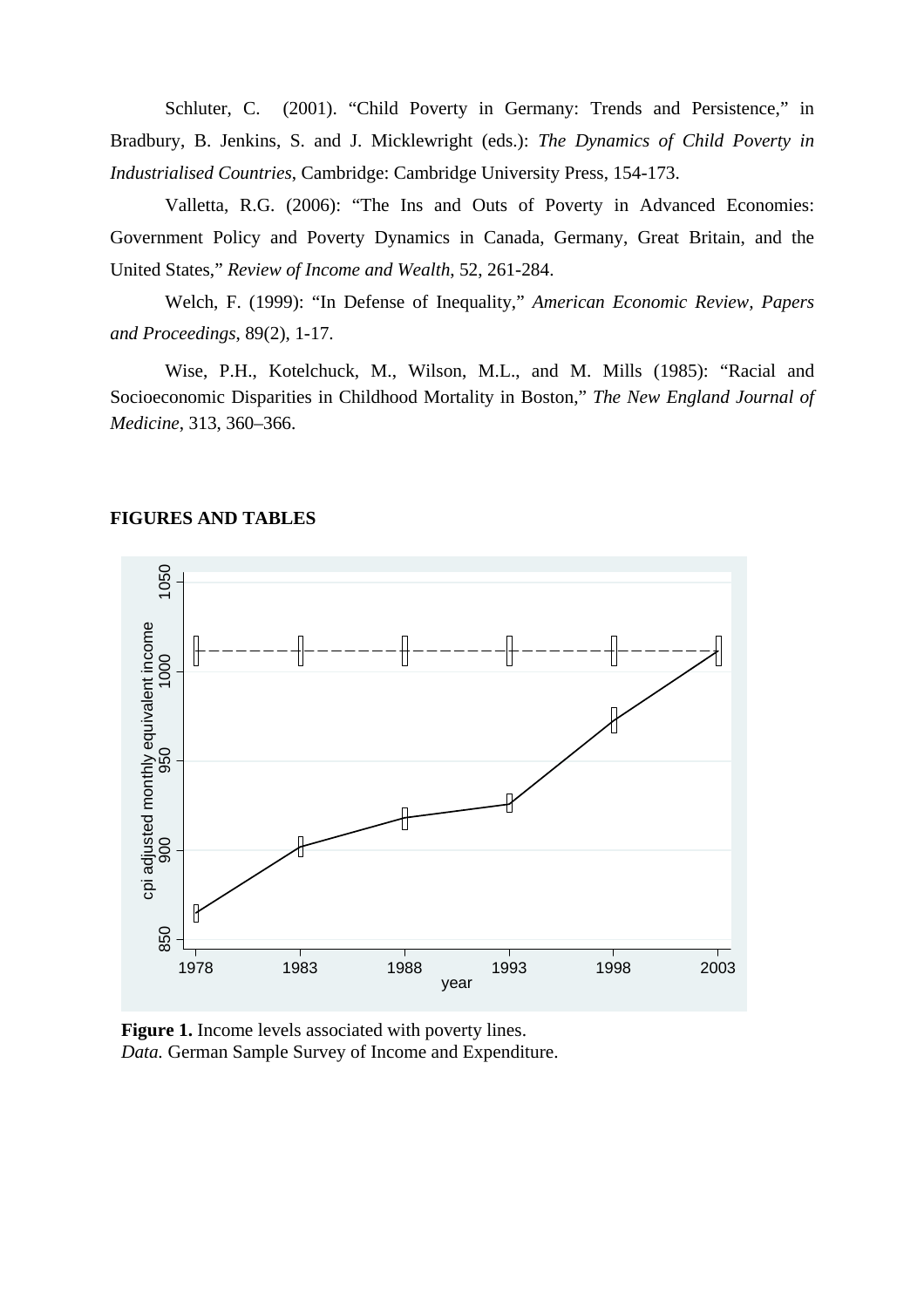

**Figure 2.** Incidence and intensity of poverty in the overall population. *Data.* German Sample Survey of Income and Expenditure.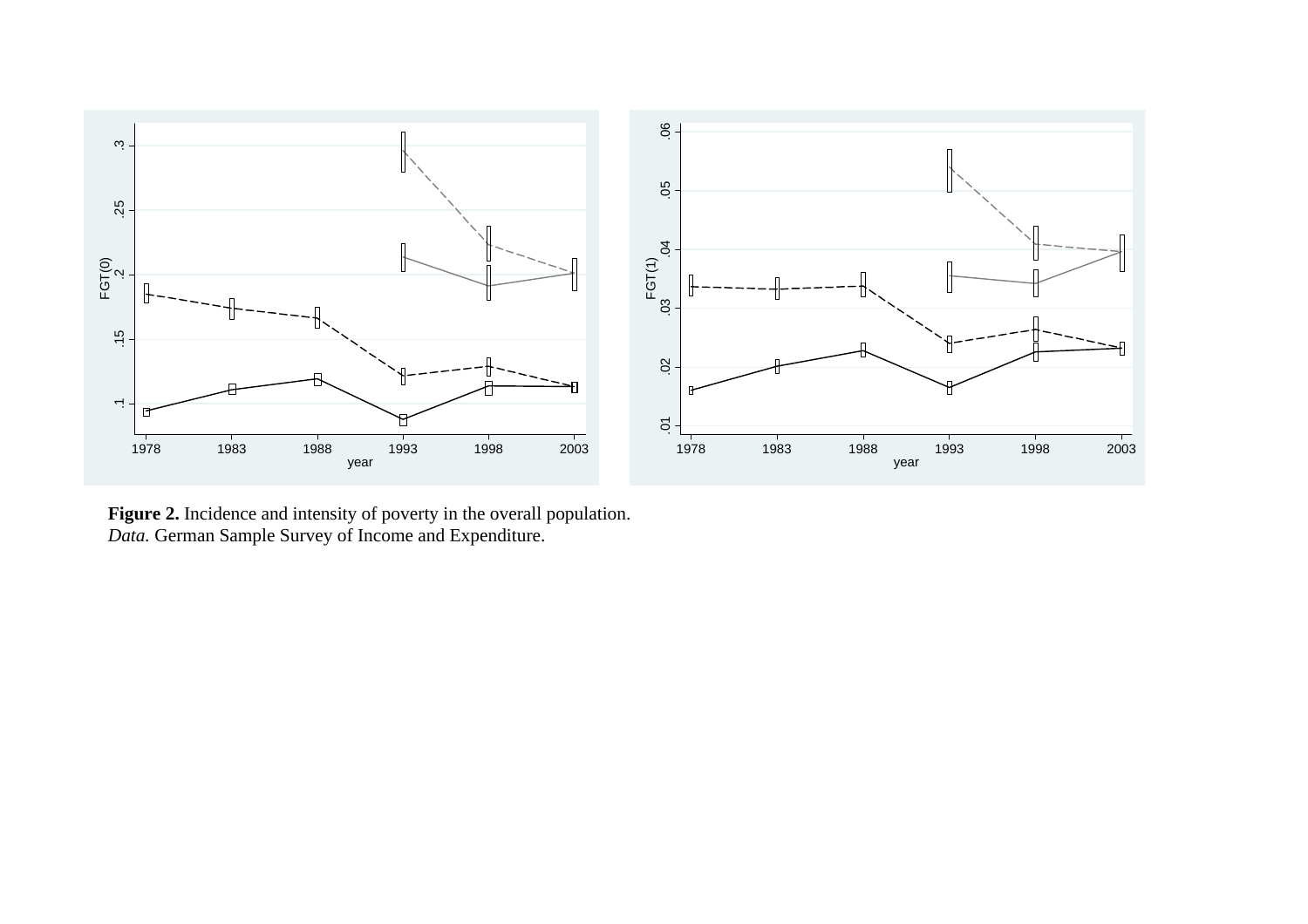





A2C3+

A1C3+

**Figure 3a.** Head count ratios by household type. *Data.* German Sample Survey of Income and Expenditure.

 $1978$ 

6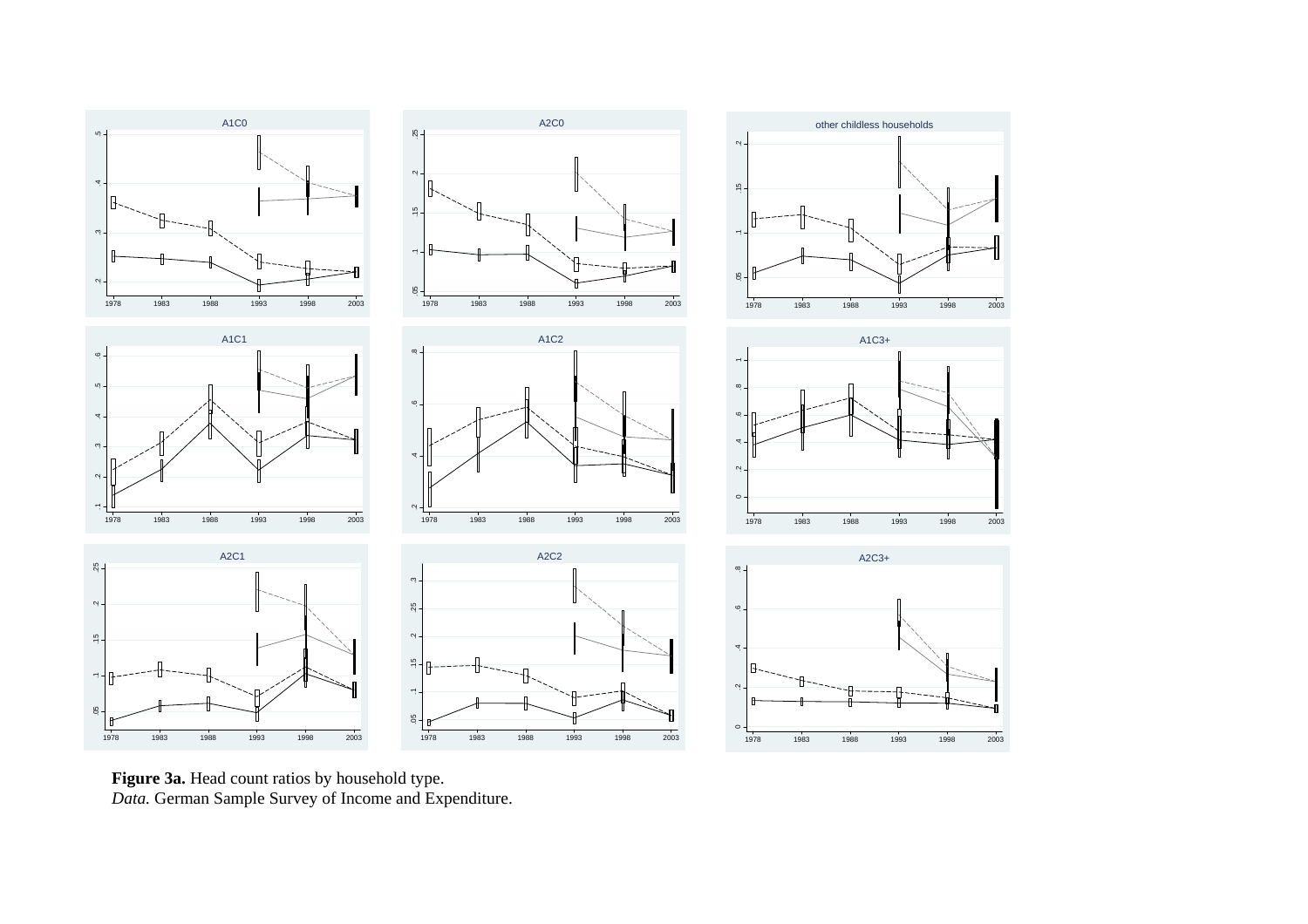

**Figure 3b.** Poverty gap ratios by household type. *Data.* German Sample Survey of Income and Expenditure.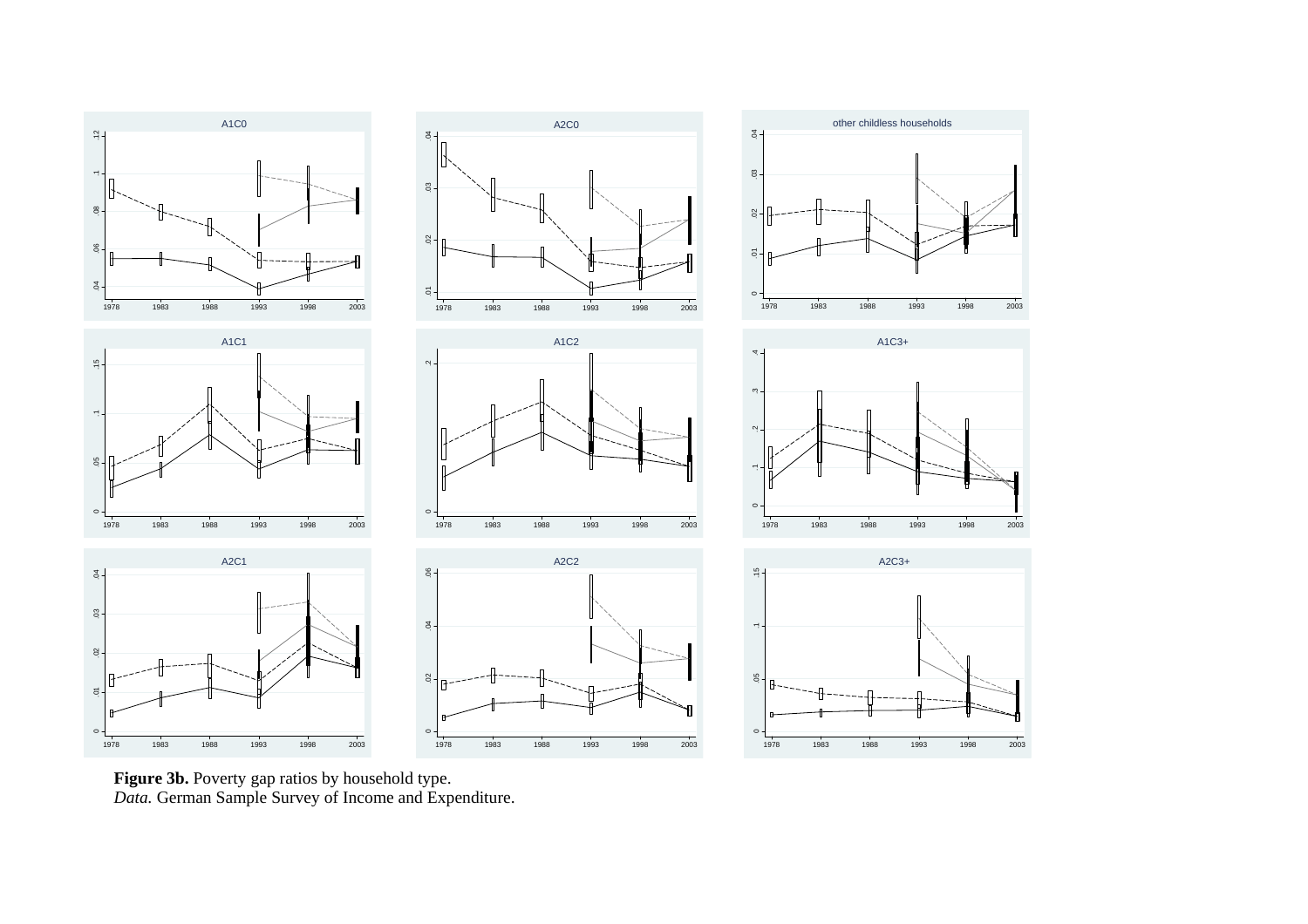|          |                     |                  |                 | <b>New States</b> |                 |                  |                  |                  |
|----------|---------------------|------------------|-----------------|-------------------|-----------------|------------------|------------------|------------------|
| poverty  | poverty             | 1983             | 1988            | 1993              | 1998            | 2003             | 1998             | 2003             |
| line     | index               | %1978            | %1983           | %1988             | %1993           | %1998            | %1993            | %1998            |
| relative | $\Delta I(0)$       | $1.66*$          | $0.85*$         | $-3.16*$          | $2.60*$         | $-0.05$          | $-2.25*$         | 1.00             |
|          | $(95\% \text{ CI})$ | (1.24; 2.24)     | (0.10; 1.36)    | $(-3.90; -2.49)$  | (1.91; 3.18)    | $(-0.62; 0.72)$  | $(-3.95; -0.35)$ | $(-0.98; 2.95)$  |
|          | $\Delta I(1)$       | $0.41*$          | $0.27*$         | $-0.63*$          | $0.60*$         | 0.07             | $-0.13$          | $0.54*$          |
|          | $(95\% \text{ CI})$ | (0.27; 0.56)     | (0.12; 0.44)    | $(-0.80; -0.48)$  | (0.43; 0.78)    | $(-0.12; 0.22)$  | $(-0.41; 0.30)$  | (0.10; 0.92)     |
| absolute | $\Delta \hat{I}(0)$ | $-1.10*$         | $-0.76$         | $-4.46*$          | 0.73            | $-1.57*$         | $-7.30*$         | $-2.20*$         |
|          | $(95\% \text{ CI})$ | $(-1.76; -0.46)$ | $(-1.45; 0.03)$ | $(-5.51; -3.59)$  | $(-0.07; 1.39)$ | $(-2.29; -0.71)$ | $(-8.65; -5.48)$ | $(-3.79; -0.85)$ |
|          | $\Delta \hat{I}(1)$ | $-0.04$          | 0.05            | $-0.97*$          | $0.24*$         | $-0.32*$         | $-1.31*$         | $-0.12$          |
|          | $(95\% \text{ CI})$ | $(-0.24; 0.12)$  | $(-0.17; 0.27)$ | $(-1.24; -0.76)$  | (0.03; 0.42)    | $(-0.54; -0.09)$ | $(-1.63; -0.74)$ | $(-0.58; 0.21)$  |

Table 1. Inter-temporal changes in poverty, all households

*Note.*  $\Delta \hat{I}$ (.) denotes the observed change in poverty indices between periods t and t-5. CI denotes Hall's confidence interval. \* denotes that the change is significantly different from zero at the 5% level. *Source*. German Sample Survey of Income and Expenditures 1978-2003. Own calculations.

| Table 2a. Inter-temporal changes in poverty, other childless households |                   |
|-------------------------------------------------------------------------|-------------------|
| Old States                                                              | <b>New States</b> |

|          |                      |                 |                 |                                                  | New States   |                 |                  |                 |
|----------|----------------------|-----------------|-----------------|--------------------------------------------------|--------------|-----------------|------------------|-----------------|
| poverty  | poverty              | 1983            | 1988            | 1993                                             | 1998         | 2003            | 1998             | 2003            |
| line     | index                | %1978           | %1983           | %1988                                            | %1993        | %1998           | %1993            | %1998           |
|          | $\Delta I(0)$        | $1.90*$         | $-0.40$         | $-2.65*$                                         | $3.18*$      | 0.83            | $-1.39$          | 3.02            |
| relative | $(95\% \text{ CI})$  | (0.59; 2.98)    | $(-1.67; 1.07)$ | $(-4.03; -1.12)$                                 | (1.57; 4.38) | $(-0.60; 3.46)$ | $(-5.01; 2.35)$  | $(-0.80; 7.71)$ |
|          | $\Delta \hat{I}$ (1) | $0.33*$         | 0.18            | $-0.54$                                          | $0.60*$      | 0.28            | $-0.25$          | $1.09*$         |
|          | $(95\% \text{ CI})$  | (0.04; 0.58)    | $(-0.22; 0.58)$ | $(-0.96; 0.01)$                                  | (0.08; 0.97) | $(-0.15; 0.82)$ | $(-0.91; 0.53)$  | (0.32; 1.96)    |
|          | $\Delta \hat{I}(0)$  | 0.47            | $-1.51$         | $-4.13*$                                         | $1.97*$      | $-0.06$         | $-5.48*$         | 1.30            |
| absolute | $(95\% \text{ CI})$  | $(-1.17;1.77)$  | $(-3.16; 0.18)$ | $(-5.80; -2.28)$                                 | (0.19; 3.22) | $(-1.65; 2.49)$ | $(-8.83; -1.38)$ | $(-2.20; 6.42)$ |
|          | $\Delta I(1)$        | 0.15            | $-0.08$         | $-0.81*$                                         | 0.47         | 0.03            | $-1.01*$         | $0.70*$         |
|          | $(95\% \text{ CI})$  | $(-0.24; 0.49)$ |                 | $(-0.55; 0.45)$ $(-1.34; -0.24)$ $(-0.14; 0.84)$ |              | $(-0.42; 0.62)$ | $(-1.81; -0.17)$ | (0.00; 1.54)    |

*Note and source*. See Table 1.

# Table 2b. Inter-temporal changes in poverty, childless single adult

|                                                                                                                                                                                                                                                                                                                                    |                     |                  |                 | Old States                                         |                 |                 | New States        |                 |
|------------------------------------------------------------------------------------------------------------------------------------------------------------------------------------------------------------------------------------------------------------------------------------------------------------------------------------|---------------------|------------------|-----------------|----------------------------------------------------|-----------------|-----------------|-------------------|-----------------|
| poverty                                                                                                                                                                                                                                                                                                                            | poverty             | 1983             | 1988            | 1993                                               | 1998            | 2003            | 1998              | 2003            |
| line                                                                                                                                                                                                                                                                                                                               | index               | %1978            | %1983           | %1988                                              | %1993           | %1998           | %1993             | %1998           |
|                                                                                                                                                                                                                                                                                                                                    | $\Delta \hat{I}(0)$ | $-0.48$          | $-0.79$         | $-4.58*$                                           | 1.22            | 1.45            | 0.43              | 0.63            |
| relative                                                                                                                                                                                                                                                                                                                           | $(95\% \text{ CI})$ | (-2.01; 1.20)    | $(-2.38; 0.90)$ | $(-6.41; -3.12)$                                   | $(-0.45; 2.72)$ | $(-0.21; 2.97)$ | $(-3.57; 4.93)$   | $(-3.71; 4.20)$ |
|                                                                                                                                                                                                                                                                                                                                    | $\Delta \hat{I}(1)$ | 0.01             | $-0.35$         | $-1.27*$                                           | $0.78*$         | $0.68*$         | $1.26*$           | 0.34            |
|                                                                                                                                                                                                                                                                                                                                    | $(95\% \text{ CI})$ | $(-0.49; 0.57)$  | $(-0.87; 0.18)$ | $(-1.72; -0.83)$                                   | (0.31; 1.24)    | (0.19; 1.16)    | (0.18; 2.44)      | $(-0.78; 1.37)$ |
|                                                                                                                                                                                                                                                                                                                                    | $\Delta \hat{I}(0)$ | $-3.63*$         | $-1.73$         | $-6.75*$                                           | $-1.37$         | $-0.68$         | $-6.24*$          | $-2.70$         |
| absolute                                                                                                                                                                                                                                                                                                                           | $(95\% \text{ CI})$ | $(-5.60; -2.02)$ | $(-3.57; 0.36)$ | $(-8.67; -5.05)$                                   | $(-3.39; 0.15)$ | $(-2.58; 0.86)$ | $(-10.95; -1.71)$ | $(-6.50; 0.96)$ |
|                                                                                                                                                                                                                                                                                                                                    | $\Delta I(1)$       | $-1.16*$         | $-0.80*$        | $-1.79*$                                           | $-0.08$         | 0.02            | $-0.44$           | $-0.84$         |
|                                                                                                                                                                                                                                                                                                                                    | $(95\% \text{ CI})$ |                  |                 | $(-1.82; -0.56)$ $(-1.38; -0.27)$ $(-2.33; -1.26)$ | $(-0.66; 0.44)$ | $(-0.49; 0.57)$ | $(-1.57; 1.02)$   | $(-1.94; 0.34)$ |
| $\mathbf{M}$ $\mathbf{U}$ $\mathbf{U}$ $\mathbf{U}$ $\mathbf{U}$ $\mathbf{U}$ $\mathbf{U}$ $\mathbf{U}$ $\mathbf{U}$ $\mathbf{U}$ $\mathbf{U}$ $\mathbf{U}$ $\mathbf{U}$ $\mathbf{U}$ $\mathbf{U}$ $\mathbf{U}$ $\mathbf{U}$ $\mathbf{U}$ $\mathbf{U}$ $\mathbf{U}$ $\mathbf{U}$ $\mathbf{U}$ $\mathbf{U}$ $\mathbf{U}$ $\mathbf{$ |                     |                  |                 |                                                    |                 |                 |                   |                 |

*Note and source*. See Table 1.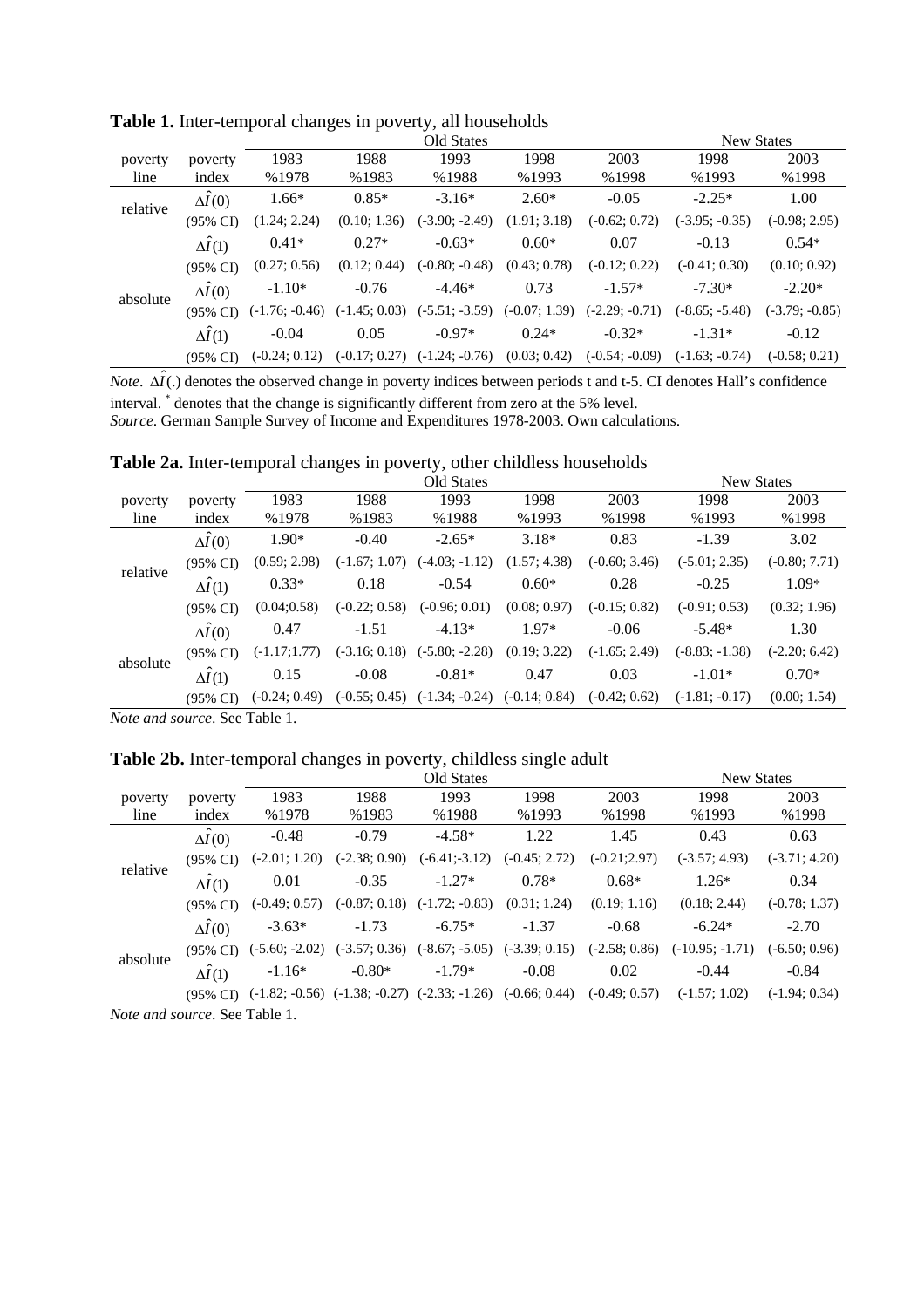|          |                     |               |              | New States                                        |              |                                                                                      |                  |                  |
|----------|---------------------|---------------|--------------|---------------------------------------------------|--------------|--------------------------------------------------------------------------------------|------------------|------------------|
| poverty  | poverty             | 1983          | 1988         | 1993                                              | 1998         | 2003                                                                                 | 1998             | 2003             |
| line     | index               | %1978         | %1983        | %1988                                             | %1993        | %1998                                                                                | %1993            | %1998            |
|          | $\Delta I(0)$       | $8.58*$       | $15.27*$     | $-15.55*$                                         | $11.47*$     | $-1.44$                                                                              | $-2.91$          | 7.64             |
| relative | $(95\% \text{ CI})$ | (3.38; 13.73) |              | $(9.97; 21.02)$ $(-22.15; -8.39)$ $(4.92; 17.86)$ |              | $(-8.15; 4.05)$                                                                      | $(-12.83; 7.38)$ | $(-3.09; 19.10)$ |
|          | $\Delta I(1)$       | $1.92*$       | $3.47*$      | $-3.50*$                                          | $1.97*$      | $-0.10$                                                                              | $-2.03$          | 1.32             |
|          | $(95\% \text{ CI})$ | (0.55; 3.25)  | (1.93; 5.19) | $(-5.37; -1.83)$                                  | (0.28; 3.70) | $(-2.34; 1.49)$                                                                      | $(-4.53; 0.89)$  | $(-1.27; 4.08)$  |
|          | $\Delta \hat{I}(0)$ | $9.09*$       | $14.14*$     | $-14.33*$                                         | $6.98*$      | $-6.01*$                                                                             | $-6.17$          | 4.00             |
| absolute | $(95\% \text{ CI})$ | (0.00; 14.10) |              |                                                   |              | $(8.94; 21.77)$ $(-21.05; -7.62)$ $(0.91; 13.99)$ $(-12.78; -0.17)$ $(-15.07; 4.47)$ |                  | $(-6.75; 14.75)$ |
|          | $\Delta I(1)$       | $2.21*$       | $4.15*$      | $-4.72*$                                          | 1.20         | $-1.24$                                                                              | $-4.12*$         | $-0.20$          |
|          | $(95\% \text{ CI})$ | (0.43; 3.98)  | (2.47; 5.82) | $(-6.72; -2.38)$ $(-0.50; 3.11)$                  |              | $(-3.16; 0.39)$                                                                      | $(-6.94; -0.91)$ | $(-2.79; 2.62)$  |

Table 2c. Inter-temporal changes in poverty, single parent with one child

*Note and source*. See Table 1.

Table 2d. Inter-temporal changes in poverty, single parent with two children

|          |                     |               |              | Old States                                                                                                           |                 |                 |                 | <b>New States</b>                                                                                     |
|----------|---------------------|---------------|--------------|----------------------------------------------------------------------------------------------------------------------|-----------------|-----------------|-----------------|-------------------------------------------------------------------------------------------------------|
| poverty  | poverty             | 1983          | 1988         | 1993                                                                                                                 | 1998            | 2003            | 1998            | 2003                                                                                                  |
| line     | index               | %1978         | %1983        | %1988                                                                                                                | %1993           | %1998           | %1993           | %1998                                                                                                 |
|          | $\Delta I(0)$       | $13.41*$      | $12.31*$     | $-17.04*$                                                                                                            | 0.77            | $-4.46$         | $-7.85$         | $-1.21$                                                                                               |
| relative | $(95\% \text{ CI})$ | (4.16; 20.18) |              |                                                                                                                      |                 |                 |                 | $(0.00; 22.67)$ $(-29.21; -7.97)$ $(-8.20; 8.63)$ $(-16.14; 1.79)$ $(-24.35; 6.27)$ $(-17.59; 12.48)$ |
|          | $\Delta I(1)$       | $3.31*$       | $2.70*$      | $-3.15$                                                                                                              | $-0.46$         | $-0.99$         | $-2.72$         | 0.50                                                                                                  |
|          | $(95\% \text{ CI})$ | (0.54; 5.42)  | (0.00; 5.50) | $(-6.37; 0.40)$                                                                                                      | $(-3.58; 1.77)$ | $(-3.93; 0.77)$ | $(-8.06; 2.70)$ | $(-4.40; 4.53)$                                                                                       |
|          | $\Delta \hat{I}(0)$ | 10.00         | 4.98         | $-15.17*$                                                                                                            | $-4.11$         | $-7.13*$        | $-13.08*$       | $-9.54$                                                                                               |
| absolute |                     |               |              | (95% CI) (-0.88; 17.81) (-2.94; 16.09) (-25.55; -5.06) (-14.54; 3.53) (-18.66; -0.26) (-25.78; -0.36) (-26.46; 4.09) |                 |                 |                 |                                                                                                       |
|          | $\Delta I(1)$       | $3.18*$       | 2.61         | $-4.53*$                                                                                                             | $-2.00$         | $-2.18*$        | $-5.31$         | $-1.16$                                                                                               |
|          | $(95\% \text{ CI})$ | (0.09; 6.02)  |              | $(-0.55; 6.38)$ $(-8.77; -0.54)$ $(-5.49; 0.16)$ $(-5.14; -0.34)$ $(-10.80; 0.54)$                                   |                 |                 |                 | $(-6.48; 2.98)$                                                                                       |
|          |                     |               |              |                                                                                                                      |                 |                 |                 |                                                                                                       |

*Note and source*. See Table 1.

Table 2e. Inter-temporal changes in poverty, single parent with three or more children

|          |                          |       |                                                                         | <b>New States</b> |                                                                                           |                                                                                                        |                  |                                     |
|----------|--------------------------|-------|-------------------------------------------------------------------------|-------------------|-------------------------------------------------------------------------------------------|--------------------------------------------------------------------------------------------------------|------------------|-------------------------------------|
| poverty  | poverty                  | 1983  | 1988                                                                    | 1993              | 1998                                                                                      | 2003                                                                                                   | 1998             | 2003                                |
| line     | index                    | %1978 | %1983                                                                   | %1988             | %1993                                                                                     | %1998                                                                                                  | %1993            | %1998                               |
| relative | $\Delta I(0)$            | 12.46 | 9.50                                                                    | $-18.37$          | $-3.23$                                                                                   | 3.57                                                                                                   | $-12.85$         | $-37.54*$                           |
|          |                          |       |                                                                         |                   | $(95\% \text{ CI})$ $(-4.87; 31.11)$ $(-13.20; 30.44)$ $(-37.69; 4.00)$ $(-21.51; 16.52)$ | $(-14.26; 19.79)$                                                                                      |                  | $(-47.37; 14.00)$ $(-91.30; -4.00)$ |
|          | $\Delta I(1)$            | 10.29 | $-2.90$                                                                 | $-5.13$           | $-1.75$                                                                                   | $-0.92$                                                                                                | $-6.19$          | $-9.16*$                            |
|          | $(95\% \text{ CI})$      |       | $(-0.35; 19.40)$ $(-13.51; 21.02)$ $(-12.45; 2.70)$                     |                   | $(-8.70; 5.36)$                                                                           | $(-4.52; 2.59)$                                                                                        | $(-16.17; 3.78)$ | $(-16.44; -1.27)$                   |
|          | $\overline{\Delta I}(0)$ | 10.85 | 9.16                                                                    | $-24.49*$         | $-2.41$                                                                                   | $-3.54$                                                                                                | $-8.56$          | $-47.73*$                           |
| absolute |                          |       |                                                                         |                   |                                                                                           | (95% CI) (-8.11; 27.18) (-11.37; 30.39) (-42.21;-3.17) (-19.95; 16.64) (-22.47; 10.73) (-33.22; 15.09) |                  | $(-92.25; -$<br>10.09               |
|          | $\Delta I(1)$            | 8.99  | $-2.41$                                                                 | $-6.98$           | $-3.45$                                                                                   | $-2.27$                                                                                                | $-9.33$          | $-11.34*$                           |
|          |                          |       | $(95\% \text{ CI})$ $(-1.74; 18.86)$ $(-13.94; 10.75)$ $(-14.94; 2.02)$ |                   | $(-10.65; 4.39)$                                                                          | $(-5.77; 1.49)$                                                                                        |                  | $(-20.03; 0.19)$ $(-19.09; -2.93)$  |

*Note and source*. See Table 1.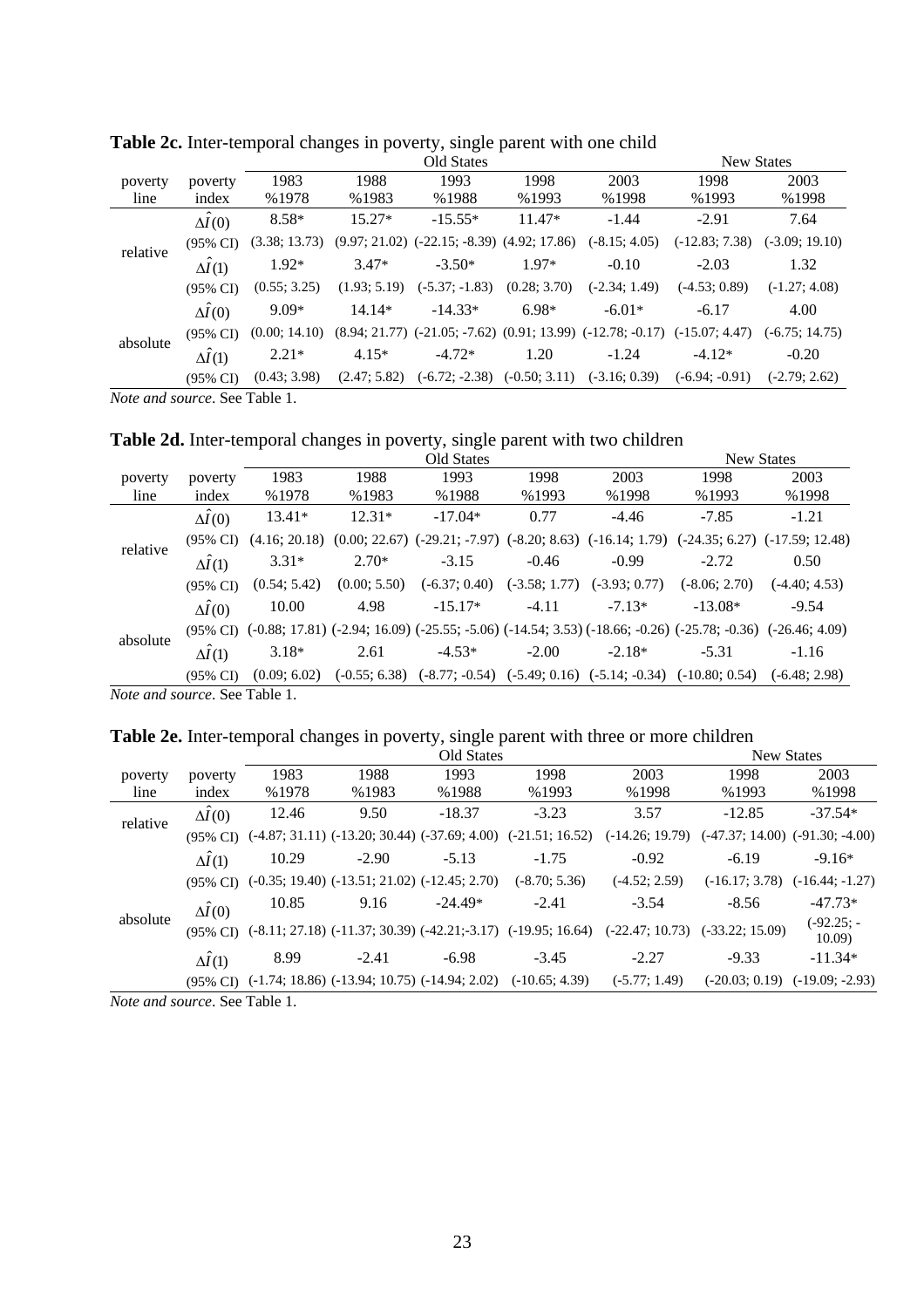|          |                     |                                                                                   |                 | <b>New States</b>                                |              |                 |                  |                 |
|----------|---------------------|-----------------------------------------------------------------------------------|-----------------|--------------------------------------------------|--------------|-----------------|------------------|-----------------|
| poverty  | poverty             | 1983                                                                              | 1988            | 1993                                             | 1998         | 2003            | 1998             | 2003            |
| line     | index               | %1978                                                                             | %1983           | %1988                                            | %1993        | %1998           | %1993            | %1998           |
| relative | $\Delta I(0)$       | $-0.63$                                                                           | 0.06            | $-3.69*$                                         | $0.90*$      | $1.31*$         | $-1.20$          | 0.78            |
|          | $(95\% \text{ CI})$ | $(-1.53; 0.51)$                                                                   | $(-1.10; 1.36)$ | $(-4.98; -2.61)$                                 | (0.15; 1.84) | (0.12; 2.37)    | $(-3.85; 1.36)$  | $(-1.45; 2.79)$ |
|          | $\Delta \hat{I}(1)$ | $-0.18$                                                                           | $-0.01$         | $-0.60*$                                         | 0.16         | $0.36*$         | 0.06             | 0.56            |
|          | $(95\% \text{ CI})$ | $(-0.49; 0.11)$                                                                   |                 | $(-0.33; 0.37)$ $(-0.89; -0.36)$ $(-0.05; 0.40)$ |              | (0.08; 0.59)    | $(-0.40; 0.47)$  | $(-0.14; 1.11)$ |
| absolute | $\Delta \hat{I}(0)$ | $-3.19*$                                                                          | $-1.41$         | $-4.95*$                                         | $-0.62$      | 0.31            | $-5.95*$         | $-1.58$         |
|          | $(95\% \text{ CI})$ | $(-4.24; -1.84)$                                                                  | $(-2.60; 0.00)$ | $(-6.62; -3.57)$ $(-1.59; 0.49)$                 |              | $(-0.94; 1.48)$ | $(-8.79; -2.55)$ | $(-3.90; 0.53)$ |
|          | $\Delta I(1)$       | $-0.81*$                                                                          | $-0.24$         | $-0.99*$                                         | $-0.12$      | 0.11            | $-0.75*$         | 0.13            |
|          | $(95\% \text{ CI})$ | $(-1.15; -0.48)$ $(-0.60; 0.17)$ $(-1.41; -0.72)$ $(-0.34; 0.15)$ $(-0.14; 0.36)$ |                 |                                                  |              |                 | $(-1.33; -0.19)$ | $(-0.60; 0.70)$ |
|          |                     |                                                                                   |                 |                                                  |              |                 |                  |                 |

Table 2f. Inter-temporal changes in poverty, two adults without a child

*Note and source*. See Table 1.

|  |  | <b>Table 2g.</b> Inter-temporal changes in poverty, two adults with one child |  |  |  |  |  |  |  |
|--|--|-------------------------------------------------------------------------------|--|--|--|--|--|--|--|
|--|--|-------------------------------------------------------------------------------|--|--|--|--|--|--|--|

| Table 2g. Inter-temporal changes in poverty, two adults with one child |                      |                 |                 |                  |              |                  |                 |                   |  |
|------------------------------------------------------------------------|----------------------|-----------------|-----------------|------------------|--------------|------------------|-----------------|-------------------|--|
|                                                                        | Old States           |                 |                 |                  |              |                  |                 |                   |  |
| poverty                                                                | poverty              | 1983            | 1988            | 1993             | 1998         | 2003             | 1998            | 2003              |  |
| line                                                                   | index                | %1978           | %1983           | %1988            | %1993        | %1998            | %1993           | %1998             |  |
| relative                                                               | $\Delta I(0)$        | $2.05*$         | 0.37            | $-1.31$          | $5.43*$      | $-2.30$          | 1.91            | $-2.85$           |  |
|                                                                        | $(95\% \text{ CI})$  | (1.12; 3.17)    | $(-0.86; 1.61)$ | $(-2.99; 0.12)$  | (3.19; 7.92) | $(-4.47; 0.05)$  | $(-1.08; 5.09)$ | $(-7.47; 1.31)$   |  |
|                                                                        | $\Delta \hat{I}(1)$  | $0.39*$         | 0.26            | $-0.26$          | $1.07*$      | $-0.31$          | $0.95*$         | $-0.57$           |  |
|                                                                        | $(95\% \text{ CI})$  | (0.20; 0.60)    | $(-0.08; 0.52)$ | $(0.12; -0.62)$  | (0.45; 1.70) | $(-0.88; 0.29)$  | (0.00; 1.70)    | $(-1.52; 0.65)$   |  |
| absolute                                                               | $\Delta \hat{I}(0)$  | 1.04            | $-0.82$         | $-2.92*$         | $4.16*$      | $-3.25*$         | $-2.27$         | $-6.86*$          |  |
|                                                                        | $(95\% \text{ CI})$  | $(-0.09; 2.51)$ | $(-2.12; 0.66)$ | $(-4.79; -1.56)$ | (1.70; 6.42) | $(-5.17; -0.87)$ | $(-5.52; 1.69)$ | $(-11.52; -2.22)$ |  |
|                                                                        | $\Delta \hat{I}$ (1) | $0.32*$         | 0.09            | $-0.44$          | $0.97*$      | $-0.65*$         | 0.17            | $-1.14$           |  |
|                                                                        | $(95\% \text{ CI})$  | (0.07; 0.64)    | $(-0.34; 0.40)$ | $(-0.87; 0.02)$  | (0.32; 1.69) | $(-1.31; -0.06)$ | $(-0.82; 1.09)$ | $(-2.14; 0.12)$   |  |

*Note and source*. See Table 1.

## Table 2h. Inter-temporal changes in poverty, two adults with two children

|          |                     | Old States      |                  |                  |              |                                                   | <b>New States</b>                                                   |                  |
|----------|---------------------|-----------------|------------------|------------------|--------------|---------------------------------------------------|---------------------------------------------------------------------|------------------|
| poverty  | poverty             | 1983            | 1988             | 1993             | 1998         | 2003                                              | 1998                                                                | 2003             |
| line     | index               | %1978           | %1983            | %1988            | %1993        | %1998                                             | %1993                                                               | %1998            |
| relative | $\Delta I(0)$       | $3.37*$         | $-0.03$          | $-2.58*$         | $3.23*$      | $-2.82*$                                          | $-2.63$                                                             | $-1.02$          |
|          | $(95\% \text{ CI})$ | (2.22; 4.45)    | $(-1.46;1.40)$   | $(-4.07; -1.21)$ | (0.71; 4.94) | $(-4.48; -0.42)$                                  | $(-7.24; 1.38)$                                                     | $(-5.69; 3.22)$  |
|          | $\Delta \hat{I}(1)$ | $0.53*$         | 0.10             | $-0.25$          | $0.58*$      | $-0.68*$                                          | $-0.72$                                                             | 0.16             |
|          | $(95\% \text{ CI})$ | (0.29; 0.72)    | $(-0.17;0.37)$   | $(-0.63; 0.03)$  | (0.07; 1.11) | $(-1.17; -0.13)$                                  | $(-1.43; 0.26)$                                                     | $(-0.84; 0.98)$  |
| absolute | $\Delta I(0)$       | 0.30            | $-1.78*$         | $-4.01*$         | 1.20         | $-4.43*$                                          | $-7.15*$                                                            | $-5.45*$         |
|          | $(95\% \text{ CI})$ | $(-1.21; 2.13)$ | $(-3.59; -0.46)$ |                  |              |                                                   | $(-5.68; -2.56)$ $(-1.10; 3.08)$ $(-6.32; -2.26)$ $(-12.33; -2.64)$ | $(-9.16; -0.52)$ |
|          | $\Delta \hat{I}(1)$ | $0.35*$         | $-0.12$          | $-0.58*$         | 0.35         | $-0.98*$                                          | $-1.86*$                                                            | $-0.50$          |
|          | $(95\% \text{ CI})$ | (0.04; 0.62)    | $(-0.48; 0.21)$  |                  |              | $(-1.04; -0.23)$ $(-0.29; 0.89)$ $(-1.54; -0.39)$ | $(-2.73; -0.67)$                                                    | $(-1.42; 0.27)$  |
|          |                     |                 |                  |                  |              |                                                   |                                                                     |                  |

*Note and source*. See Table 1.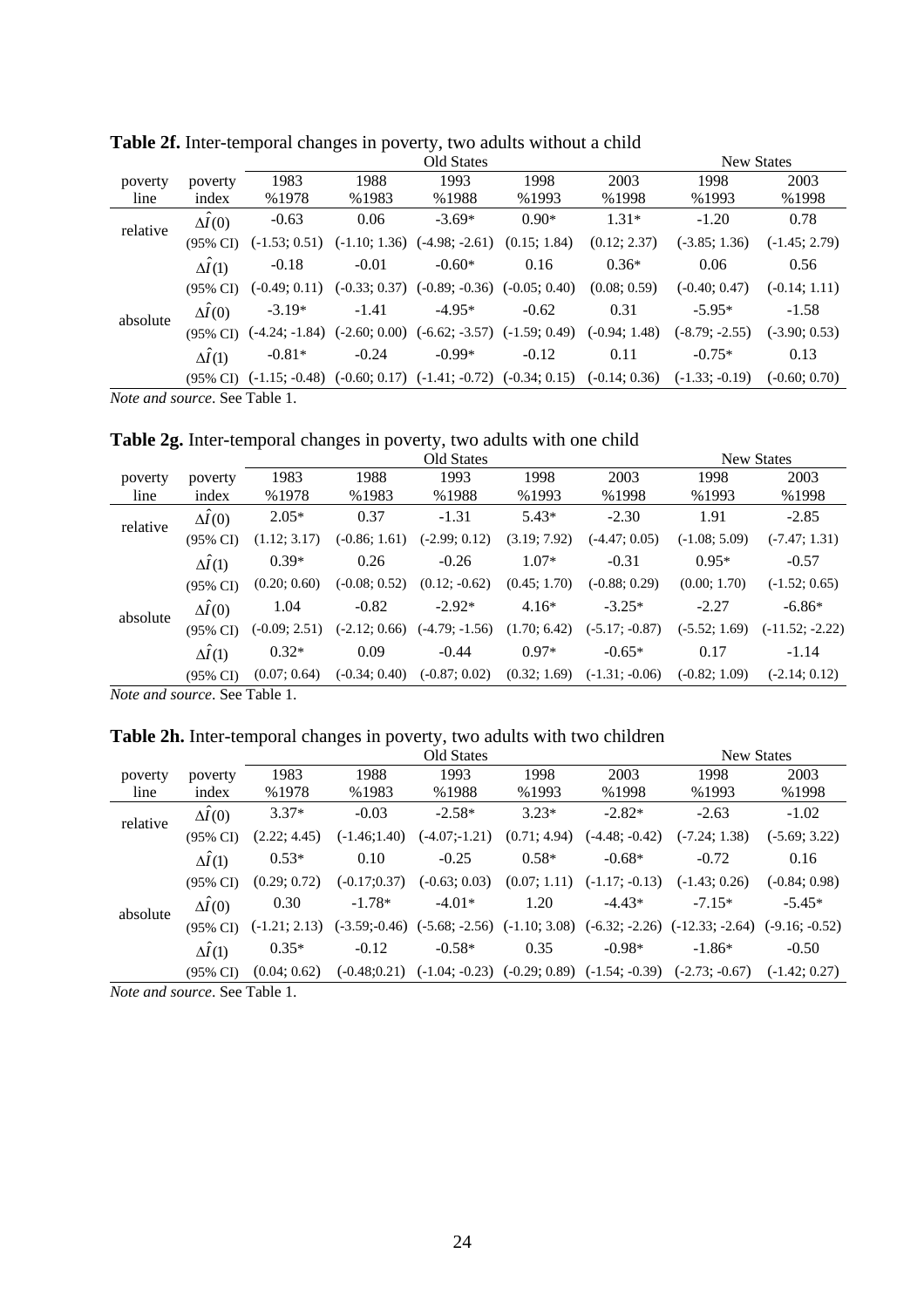|          |                     | Old States                        |                 |                 |                 |                 | <b>New States</b>                                                                                   |                  |  |  |
|----------|---------------------|-----------------------------------|-----------------|-----------------|-----------------|-----------------|-----------------------------------------------------------------------------------------------------|------------------|--|--|
| poverty  | poverty             | 1983                              | 1988            | 1993            | 1998            | 2003            | 1998                                                                                                | 2003             |  |  |
| line     | index               | %1978                             | %1983           | %1988           | %1993           | %1998           | %1993                                                                                               | %1998            |  |  |
| relative | $\Delta I(0)$       | $-0.41$                           | $-0.20$         | $-0.56$         | $-0.14$         | $-2.65$         | $-18.99*$                                                                                           | $-3.81$          |  |  |
|          | $(95\% \text{ CI})$ | $(-3.08; 2.18)$                   | $(-3.48; 2.89)$ | $(-3.66; 2.98)$ | $(-3.56; 3.73)$ | $(-6.67; 1.34)$ | $(-30.29; -9.41)$                                                                                   | $(-17.23; 5.81)$ |  |  |
|          | $\Delta \hat{I}(1)$ | 0.28                              | 0.14            | 0.02            | 0.37            | $-0.95$         | $-2.42*$                                                                                            | $-1.01$          |  |  |
|          | $(95\% \text{ CI})$ | $(-0.22; 0.66)$                   | $(-0.62; 0.92)$ | $(-0.78; 0.83)$ | $(-0.57; 1.33)$ | $(-1.76; 0.19)$ | $(-4.77; -0.67)$                                                                                    | $(-3.53; 1.05)$  |  |  |
| absolute | $\Delta \hat{I}(0)$ | $-6.18*$                          | $-5.37*$        | $-0.50$         | $-3.00$         | $-5.44*$        | $-26.49*$                                                                                           | $-7.74$          |  |  |
|          | $(95\% \text{ CI})$ | $(-9.22; -3.48)$ $(-9.11; -0.44)$ |                 | $(-4.05; 3.01)$ |                 |                 | $(-7.67; 0.58)$ $(-9.01; -1.50)$ $(-36.48; -17.41)$ $(-19.24; 2.40)$                                |                  |  |  |
|          | $\Delta I(1)$       | $-0.85*$                          | $-0.36$         | $-0.12*$        | $-0.31$         | $-1.37*$        | $-5.31*$                                                                                            | $-1.95$          |  |  |
|          | (95% CI)            |                                   |                 |                 |                 |                 | $(-1.56; -0.25)$ $(-1.40; 0.57)$ $(-1.09; -1.56)$ $(-1.43; 0.77)$ $(-2.28; -0.19)$ $(-8.14; -3.34)$ | $(-4.43; 0.19)$  |  |  |

| Table 2i. Inter-temporal changes in poverty, two adults with three or more children |            |
|-------------------------------------------------------------------------------------|------------|
| Old States                                                                          | New States |

*Note and source*. See Table 1.

#### **Table 3.** Socioeconomic characteristics **Characteristics of the household head** Type of variable Reference

|                                 |                                          |                       | category         |
|---------------------------------|------------------------------------------|-----------------------|------------------|
| Gender                          | male; female                             | dummy                 | male             |
| Age cohort                      | age cohort (in years: 0-4; 5-9; 10-14;   | dummy variables       | age 30-39 years  |
|                                 | 15-19; 20-29; 30-39; 40-49; 50-59; 60-   | 1: age cohort applies |                  |
|                                 | 69; 70 and above)                        | $0:$ else             |                  |
| Labor force status              | self-employed farmer; other self         | dummy variables       | white collar     |
|                                 | employed, civil servant; white-collar    | 1: status applies     |                  |
|                                 | worker; blue-collar worker;              | $0$ : else            |                  |
|                                 | unemployed; non-working                  |                       |                  |
| Highest occupational            | university; university of applied        | dummy variables       | equivalent to    |
| degree                          | sciences; equivalent to engineering      | 1: status applies     | engineering      |
|                                 | school; apprenticeship etc.; no          | $0:$ else             | school           |
|                                 | occupational degree or still in job      |                       |                  |
|                                 | training                                 |                       |                  |
| Family status                   | unwed; married; widowed; divorced        | dummy variables       | unwed            |
|                                 |                                          | 1: status applies     |                  |
|                                 |                                          | $0$ : else            |                  |
| Household-level characteristics |                                          |                       |                  |
| Family type                     | single adults with 0, 1, 2, 3+ children; | dummy variables       | childless couple |
|                                 | two adults with $0, 1, 2, 3+$ children;  | 1: type applies       |                  |
|                                 | other                                    | $0:$ else             |                  |
| Number of earners               | $0 - 5$                                  | dummy variables       |                  |
|                                 |                                          | 1: number applies     |                  |
|                                 |                                          | $0$ : else            |                  |
| Number of other household       | cohorts are defined as above             | one covariate per age | one-member       |
| members belonging to a          |                                          | cohort                | household        |
| specific age cohort             |                                          |                       |                  |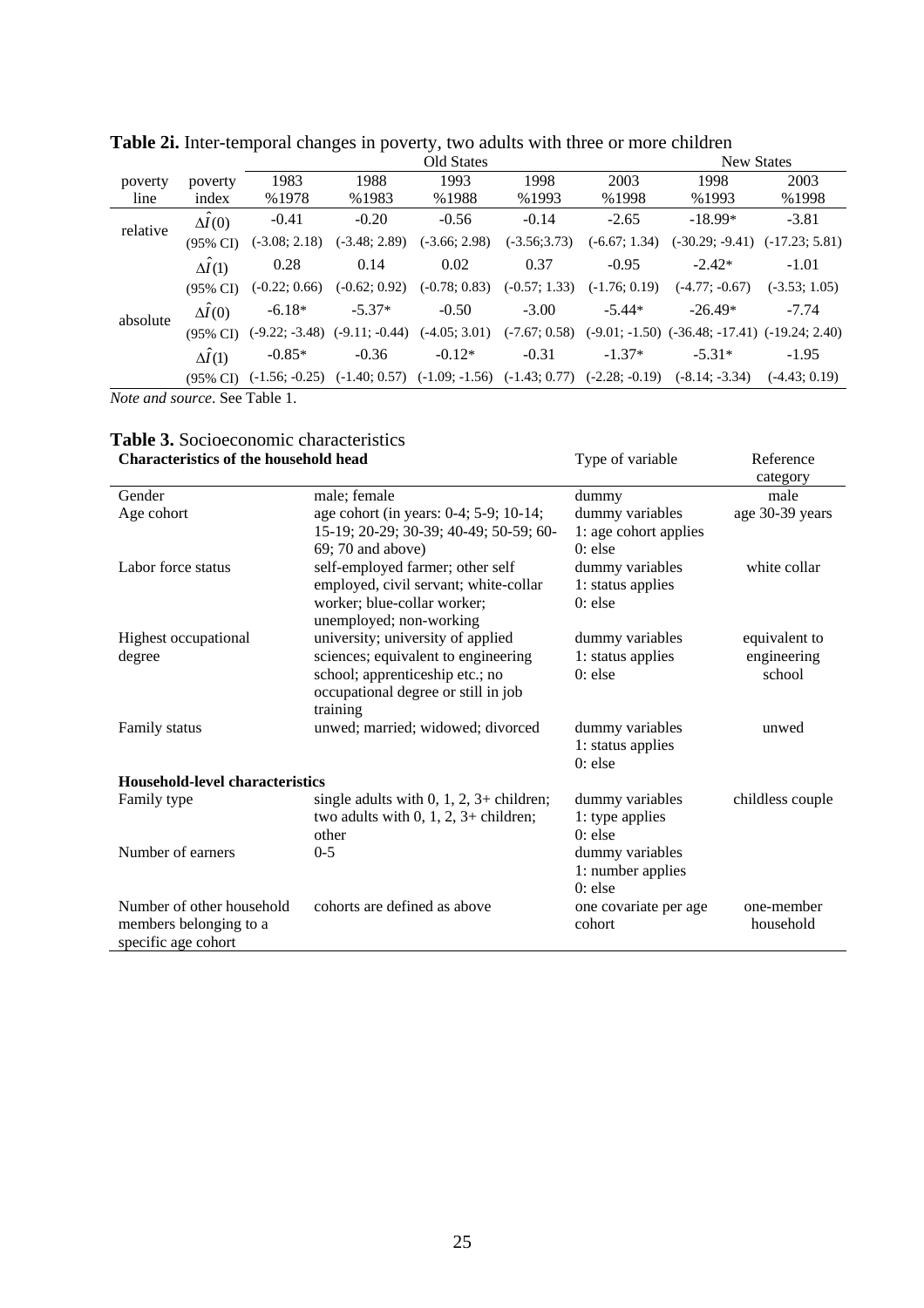|                                     |               | 1993     |        |               | 1998     |       |               | 2003      |        |
|-------------------------------------|---------------|----------|--------|---------------|----------|-------|---------------|-----------|--------|
|                                     | dy/dx         | Std.err. | P >  z | dy/dx         | Std.err. | P> z  | dy/dx         | Std.err.  | P >  z |
| HHH: female                         | 0.010         | 0.000    | 0.000  | 0.025         | 0.000    | 0.000 | 0.033         | 0.000     | 0.000  |
| HHH: married                        | $-0.005$      | 0.000    | 0.000  | $-0.007$      | 0.000    | 0.000 | $-0.028$      | 0.000     | 0.000  |
| HHH: widowed                        | $-0.013$      | 0.000    | 0.000  | $-0.028$      | 0.000    | 0.000 | $-0.043$      | 0.000     | 0.000  |
| HHH: divorced                       | 0.003         | 0.000    | 0.000  | 0.005         | 0.000    | 0.000 | 0.014         | 0.000     | 0.000  |
| HHH: self-employed farmer           | 0.215         | 0.001    | 0.000  | 0.182         | 0.001    | 0.000 | 0.509         | 0.001     | 0.000  |
| HHH is self-employed                | 0.024         | 0.000    | 0.000  | 0.028         | 0.000    | 0.000 | 0.022         | 0.000     | 0.000  |
| HHH: civil servant                  | $-0.019$      | 0.000    | 0.000  | $-0.033$      | 0.000    | 0.000 | $-0.050$      | 0.000     | 0.000  |
| HHH: blue-collar worker             | 0.041         | 0.000    | 0.000  | 0.042         | 0.000    | 0.000 | 0.059         | 0.000     | 0.000  |
| HHH: unemployed                     | 0.141         | 0.000    | 0.000  | 0.154         | 0.001    | 0.000 | 0.274         | 0.001     | 0.000  |
| HHH: non-working (pensioner, etc.)  | 0.039         | 0.000    | 0.000  | 0.073         | 0.000    | 0.000 | 0.108         | 0.000     | 0.000  |
| HHH: university                     | $-0.006$      | 0.000    | 0.000  | $-0.011$      | 0.000    | 0.000 | $-0.025$      | 0.000     | 0.000  |
| HHH: univ. of applied sciences      | 0.001         | 0.000    | 0.000  | $-0.011$      | 0.000    | 0.000 | $-0.028$      | 0.000     | 0.000  |
| HHH: apprenticeship                 | 0.008         | 0.000    | 0.000  | 0.019         | 0.000    | 0.000 | 0.010         | 0.000     | 0.000  |
| HHH: no degree                      | 0.033         | 0.000    | 0.000  | 0.095         | 0.000    | 0.000 | 0.109         | 0.000     | 0.000  |
| HHH: 20-29 years                    | 0.008         | 0.000    | 0.000  | 0.032         | 0.000    | 0.000 | 0.035         | 0.000     | 0.000  |
| HHH: 40-49 years                    | $-0.004$      | 0.000    | 0.000  | $-0.007$      | 0.000    | 0.000 | $-0.012$      | 0.000     | 0.000  |
| HHH: 50-59 years                    | $-0.007$      | 0.000    | 0.000  | $-0.011$      | 0.000    | 0.000 | $-0.027$      | 0.000     | 0.000  |
| HHH: 60-69 years                    | $-0.011$      | 0.000    | 0.000  | $-0.018$      | 0.000    | 0.000 | $-0.041$      | 0.000     | 0.000  |
| HHH: 70+ years                      | $-0.007$      | 0.000    | 0.000  | $-0.019$      | 0.000    | 0.000 | $-0.050$      | 0.000     | 0.000  |
| Number of other HHM age 0-4 years   | 0.004         | 0.000    | 0.000  | 0.009         | 0.000    | 0.000 | 0.010         | 0.000     | 0.000  |
| Number of other HHM age 5-9 years   | 0.006         | 0.000    | 0.000  | 0.002         | 0.000    | 0.000 | $-0.004$      | 0.000     | 0.000  |
| Number of other HHM age 10-14 years | 0.009         | 0.000    | 0.000  | 0.015         | 0.000    | 0.000 | 0.013         | 0.000     | 0.000  |
| Number of other HHM age 15-19 years | 0.018         | 0.000    | 0.000  | 0.027         | 0.000    | 0.000 | 0.041         | 0.000     | 0.000  |
| Number of other HHM age 20-29 years | 0.004         | 0.000    | 0.000  | 0.013         | 0.000    | 0.000 | 0.026         | 0.000     | 0.000  |
| Number of other HHM age 30-39 years | $-0.005$      | 0.000    | 0.000  | $-0.006$      | 0.000    | 0.000 | 0.013         | 0.000     | 0.000  |
| Number of other HHM age 40-49 years | $-0.007$      | 0.000    | 0.000  | $-0.004$      | 0.000    | 0.000 | 0.012         | 0.000     | 0.000  |
| Number of other HHM age 50-59 years | $-0.008$      | 0.000    | 0.000  | $-0.012$      | 0.000    | 0.000 | 0.016         | 0.000     | 0.000  |
| Number of other HHM age 60-69 years | $-0.010$      | 0.000    | 0.000  | $-0.036$      | 0.000    | 0.000 | $-0.016$      | 0.000     | 0.000  |
| Number of other HHM age 70+ years   | $-0.008$      | 0.000    | 0.000  | $-0.029$      | 0.000    | 0.000 | 0.000         | 0.000     | 0.187  |
| Single, childless                   | $-0.001$      | 0.000    | 0.000  | 0.008         | 0.000    | 0.000 | $-0.013$      | 0.000     | 0.000  |
| Single parent, 1 child              | 0.012         | 0.000    | 0.000  | 0.007         | 0.000    | 0.000 | 0.012         | 0.000     | 0.000  |
| Single parent, 2 children           | 0.004         | 0.000    | 0.000  | 0.028         | 0.000    | 0.000 | 0.033         | 0.000     | 0.000  |
| Single parent, $3+$ children        | 0.008         | 0.000    | 0.000  | 0.008         | 0.000    | 0.000 | 0.011         | 0.000     | 0.000  |
| Couple, 1 child                     | $-0.006$      | 0.000    | 0.000  | $-0.011$      | 0.000    | 0.000 | $-0.002$      | 0.000     | 0.000  |
| Couple, 2 children                  | 0.007         | 0.000    | 0.000  | 0.025         | 0.000    | 0.000 | 0.004         | 0.000     | 0.000  |
| Couple, 3+ children                 | 0.011         | 0.000    | 0.000  | 0.019         | 0.000    | 0.000 | $-0.009$      | 0.000     | 0.000  |
| Other household type                | 0.008         | 0.000    | 0.000  | 0.009         | 0.000    | 0.000 | $-0.005$      | 0.000     | 0.000  |
| Earners: 0                          | 0.076         | 0.000    | 0.000  | 0.077         | 0.000    | 0.000 | 0.106         | 0.000     | 0.000  |
| Earners: 2                          | $-0.014$      | 0.000    | 0.000  | $-0.031$      | 0.000    | 0.000 | $-0.052$      | 0.000     | 0.000  |
| Earners: 3                          | $-0.018$      | 0.000    | 0.000  | $-0.038$      | 0.000    | 0.000 | $-0.057$      | $0.000\,$ | 0.000  |
| Earners: 4+                         | $-0.020$      | 0.000    | 0.000  | $-0.040$      | 0.000    | 0.000 | $-0.067$      | 0.000     | 0.000  |
| Prob>chi2                           | 0.000         |          |        | 0.000         |          |       | 0.000         |           |        |
| Log likelihood                      | $-21,376,726$ |          |        | $-22,922,873$ |          |       | $-22,720,321$ |           |        |
| Pseudo R2                           | 0.271         |          |        | 0.251         |          |       | 0.270         |           |        |

**Table 4a.** Marginal effects of logistic regressions, full-sample approach, relative poverty line

*Note.* Dependent variable: dummy poor. HHH denotes household head; HHM denotes household members.

*Source*. German Sample Survey of Income and Expenditures 1993-2003. Own calculations.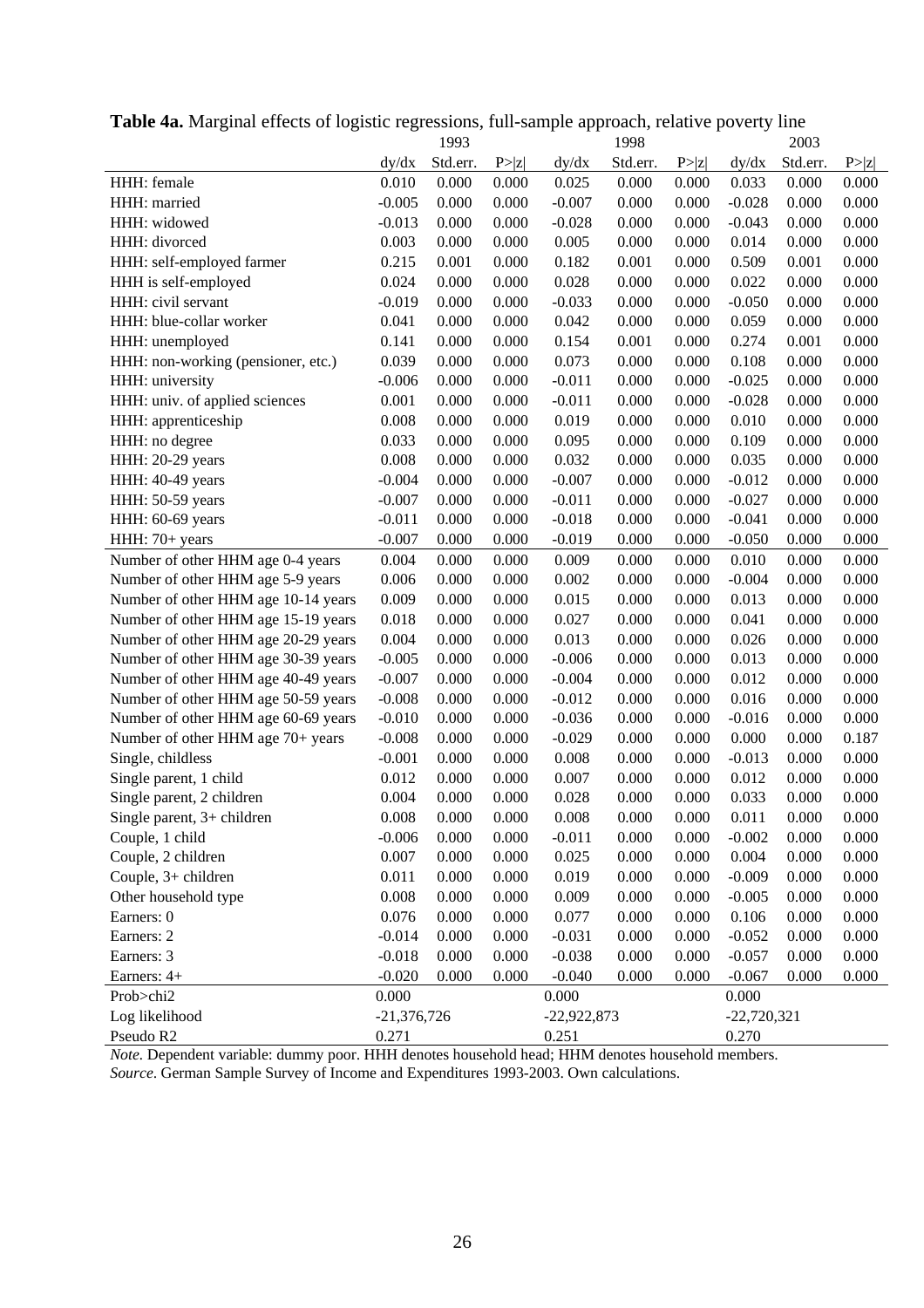|                                     |               | 1993     |        |               | 1998     |       |               | 2003     |        |
|-------------------------------------|---------------|----------|--------|---------------|----------|-------|---------------|----------|--------|
|                                     | dy/dx         | Std.err. | P >  z | dy/dx         | Std.err. | P> z  | dy/dx         | Std.err. | P >  z |
| HHH: female                         | 0.017         | 0.000    | 0.000  | 0.030         | 0.000    | 0.000 | 0.033         | 0.000    | 0.000  |
| HHH: married                        | $-0.003$      | 0.000    | 0.000  | $-0.006$      | 0.000    | 0.000 | $-0.028$      | 0.000    | 0.000  |
| HHH: widowed                        | $-0.019$      | 0.000    | 0.000  | $-0.032$      | 0.000    | 0.000 | $-0.043$      | 0.000    | 0.000  |
| HHH: divorced                       | 0.005         | 0.000    | 0.000  | 0.004         | 0.000    | 0.000 | 0.014         | 0.000    | 0.000  |
| HHH: self-employed farmer           | 0.313         | 0.001    | 0.000  | 0.212         | 0.001    | 0.000 | 0.509         | 0.001    | 0.000  |
| HHH is self-employed                | 0.022         | 0.000    | 0.000  | 0.026         | 0.000    | 0.000 | 0.022         | 0.000    | 0.000  |
| HHH: civil servant                  | $-0.030$      | 0.000    | 0.000  | $-0.040$      | 0.000    | 0.000 | $-0.050$      | 0.000    | 0.000  |
| HHH: blue-collar worker             | 0.064         | 0.000    | 0.000  | 0.047         | 0.000    | 0.000 | 0.059         | 0.000    | 0.000  |
| HHH: unemployed                     | 0.177         | 0.000    | 0.000  | 0.191         | 0.001    | 0.000 | 0.274         | 0.001    | 0.000  |
| HHH: non-working (pensioner, etc.)  | 0.057         | 0.000    | 0.000  | 0.089         | 0.000    | 0.000 | 0.108         | 0.000    | 0.000  |
| HHH: university                     | $-0.009$      | 0.000    | 0.000  | $-0.015$      | 0.000    | 0.000 | $-0.025$      | 0.000    | 0.000  |
| HHH: univ. of applied sciences      | 0.003         | 0.000    | 0.000  | $-0.011$      | 0.000    | 0.000 | $-0.028$      | 0.000    | 0.000  |
| HHH: apprenticeship                 | 0.011         | 0.000    | 0.000  | 0.022         | 0.000    | 0.000 | 0.010         | 0.000    | 0.000  |
| HHH: no dregree                     | 0.048         | 0.000    | 0.000  | 0.102         | 0.000    | 0.000 | 0.109         | 0.000    | 0.000  |
| HHH: 20-29 years                    | 0.014         | 0.000    | 0.000  | 0.034         | 0.000    | 0.000 | 0.035         | 0.000    | 0.000  |
| HHH: 40-49 years                    | $-0.004$      | 0.000    | 0.000  | $-0.009$      | 0.000    | 0.000 | $-0.012$      | 0.000    | 0.000  |
| HHH: 50-59 years                    | $-0.013$      | 0.000    | 0.000  | $-0.016$      | 0.000    | 0.000 | $-0.027$      | 0.000    | 0.000  |
| HHH: 60-69 years                    | $-0.019$      | 0.000    | 0.000  | $-0.021$      | 0.000    | 0.000 | $-0.041$      | 0.000    | 0.000  |
| HHH: 70+ years                      | $-0.014$      | 0.000    | 0.000  | $-0.022$      | 0.000    | 0.000 | $-0.050$      | 0.000    | 0.000  |
| Number of other HHM age 0-4 years   | 0.003         | 0.000    | 0.000  | 0.011         | 0.000    | 0.000 | 0.010         | 0.000    | 0.000  |
| Number of other HHM age 5-9 years   | 0.008         | 0.000    | 0.000  | 0.006         | 0.000    | 0.000 | $-0.004$      | 0.000    | 0.000  |
| Number of other HHM age 10-14 years | 0.013         | 0.000    | 0.000  | 0.020         | 0.000    | 0.000 | 0.013         | 0.000    | 0.000  |
| Number of other HHM age 15-19 years | 0.025         | 0.000    | 0.000  | 0.031         | 0.000    | 0.000 | 0.041         | 0.000    | 0.000  |
| Number of other HHM age 20-29 years | 0.006         | 0.000    | 0.000  | 0.016         | 0.000    | 0.000 | 0.026         | 0.000    | 0.000  |
| Number of other HHM age 30-39 years | $-0.011$      | 0.000    | 0.000  | $-0.006$      | 0.000    | 0.000 | 0.013         | 0.000    | 0.000  |
| Number of other HHM age 40-49 years | $-0.018$      | 0.000    | 0.000  | $-0.005$      | 0.000    | 0.000 | 0.012         | 0.000    | 0.000  |
| Number of other HHM age 50-59 years | $-0.012$      | 0.000    | 0.000  | $-0.016$      | 0.000    | 0.000 | 0.016         | 0.000    | 0.000  |
| Number of other HHM age 60-69 years | $-0.014$      | 0.000    | 0.000  | $-0.040$      | 0.000    | 0.000 | $-0.016$      | 0.000    | 0.000  |
| Number of other HHM age 70+ years   | $-0.013$      | 0.000    | 0.000  | $-0.031$      | 0.000    | 0.000 | 0.000         | 0.000    | 0.187  |
| Single, childless                   | 0.004         | 0.000    | 0.000  | 0.009         | 0.000    | 0.000 | $-0.013$      | 0.000    | 0.000  |
| Single parent, 1 child              | 0.017         | 0.000    | 0.000  | 0.010         | 0.000    | 0.000 | 0.012         | 0.000    | 0.000  |
| Single parent, 2 children           | 0.015         | 0.000    | 0.000  | 0.040         | 0.000    | 0.000 | 0.033         | 0.000    | 0.000  |
| Single parent, $3+$ children        | 0.027         | 0.000    | 0.000  | 0.011         | 0.000    | 0.000 | 0.011         | 0.000    | 0.000  |
| Couple, 1 child                     | $-0.009$      | 0.000    | 0.000  | $-0.007$      | 0.000    | 0.000 | $-0.002$      | 0.000    | 0.000  |
| Couple, 2 children                  | 0.020         | 0.000    | 0.000  | 0.026         | 0.000    | 0.000 | 0.004         | 0.000    | 0.000  |
| Couple, 3+ children                 | 0.030         | 0.000    | 0.000  | 0.021         | 0.000    | 0.000 | $-0.009$      | 0.000    | 0.000  |
| Other household type                | 0.026         | 0.000    | 0.000  | 0.009         | 0.000    | 0.000 | $-0.005$      | 0.000    | 0.000  |
| Earners: 0                          | 0.110         | 0.000    | 0.000  | 0.078         | 0.000    | 0.000 | 0.106         | 0.000    | 0.000  |
| Earners: 2                          | $-0.022$      | 0.000    | 0.000  | $-0.034$      | 0.000    | 0.000 | $-0.052$      | 0.000    | 0.000  |
| Earners: 3                          | $-0.030$      | 0.000    | 0.000  | $-0.044$      | 0.000    | 0.000 | $-0.057$      | 0.000    | 0.000  |
| Earners: 4+                         | $-0.031$      | 0.000    | 0.000  | $-0.046$      | 0.000    | 0.000 | $-0.067$      | 0.000    | 0.000  |
| Prob>chi2                           | 0.000         |          |        | 0.000         |          |       | 0.000         |          |        |
| Log likelihood                      | $-26,635,793$ |          |        | $-25,065,356$ |          |       | $-22,720,321$ |          |        |
| Pseudo R2                           | 0.259         |          |        | 0.247         |          |       | 0.270         |          |        |
|                                     |               |          |        |               |          |       |               |          |        |

**Table 4b.** Marginal effects of logistic regressions, full-sample approach, absolute poverty line

*Note.* Dependent variable: dummy poor. HHH denotes household head; HHM denotes household members.

*Source*. German Sample Survey of Income and Expenditures 1993-2003. Own calculations.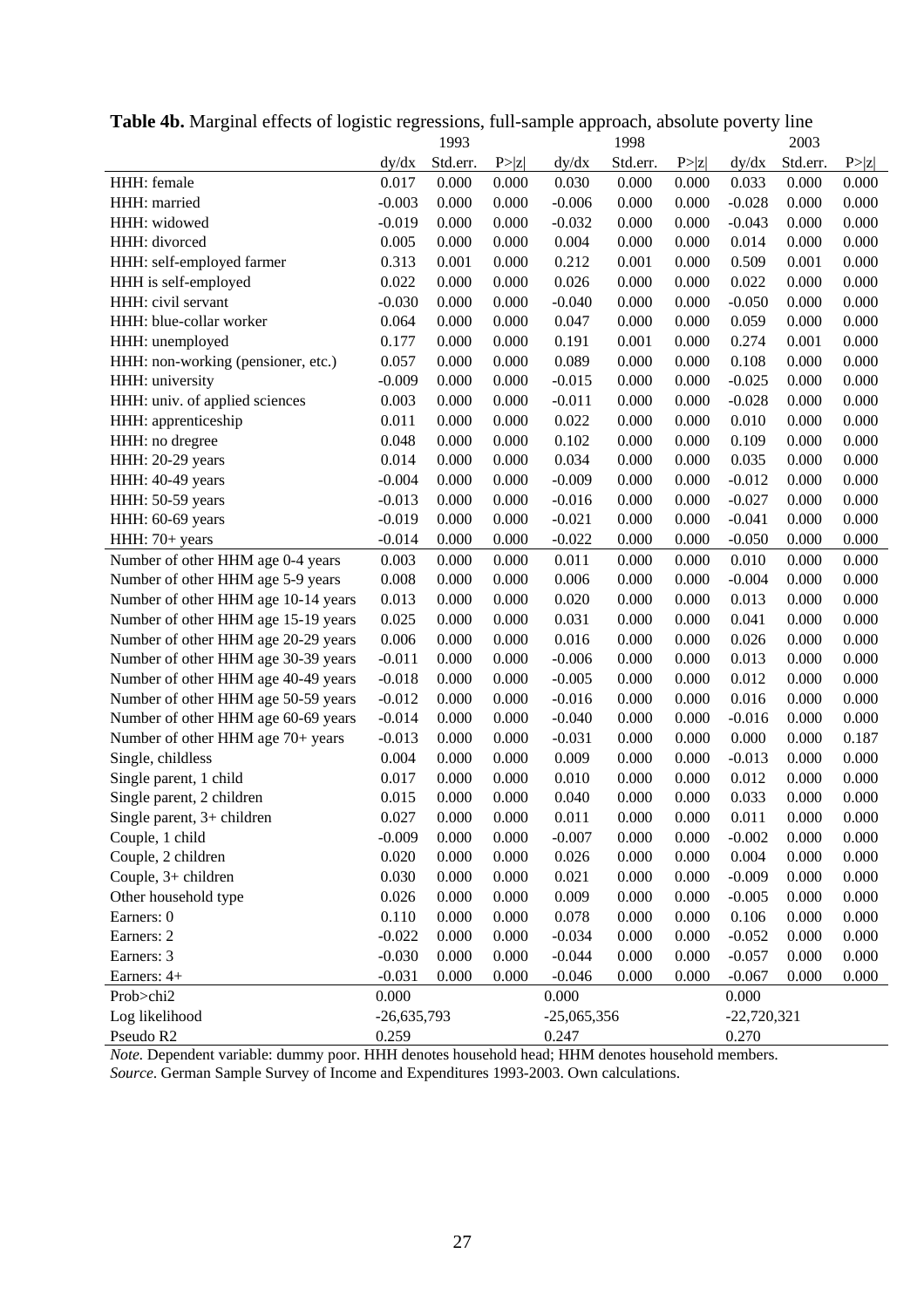## **Table 4c.** Marginal effects of logistic regressions, restricted-sample approach, relative poverty line

|                                     |               | 1993     |       |               | 1998     |        |               | 2003     |        |
|-------------------------------------|---------------|----------|-------|---------------|----------|--------|---------------|----------|--------|
|                                     | dy/dx         | Std.err. | P> z  | dy/dx         | Std.err. | P >  z | dy/dx         | Std.err. | P >  z |
| HHH: female                         | 0.004         | 0.000    | 0.000 | 0.021         | 0.000    | 0.000  | 0.019         | 0.000    | 0.000  |
| HHH: married                        | $-0.003$      | 0.000    | 0.000 | $-0.011$      | 0.000    | 0.000  | $-0.022$      | 0.000    | 0.000  |
| HHH: widowed                        | $-0.007$      | 0.000    | 0.000 | $-0.024$      | 0.000    | 0.000  | $-0.026$      | 0.000    | 0.000  |
| HHH: divorced                       | 0.001         | 0.000    | 0.000 | 0.000         | 0.000    | 0.000  | 0.005         | 0.000    | 0.000  |
| HHH: self-employed farmer           | 0.240         | 0.001    | 0.000 | 0.218         | 0.001    | 0.000  | 0.488         | 0.001    | 0.000  |
| HHH is self-employed                | 0.015         | 0.000    | 0.000 | 0.034         | 0.000    | 0.000  | 0.023         | 0.000    | 0.000  |
| HHH: civil servant                  | $-0.011$      | 0.000    | 0.000 | $-0.029$      | 0.000    | 0.000  | $-0.042$      | 0.000    | 0.000  |
| HHH: blue-collar worker             | 0.016         | 0.000    | 0.000 | $-0.036$      | 0.000    | 0.000  | 0.041         | 0.000    | 0.000  |
| HHH: unemployed                     | 0.086         | 0.000    | 0.000 | 0.184         | 0.001    | 0.000  | 0.263         | 0.001    | 0.000  |
| HHH: non-working (pensioner, etc.)  | 0.024         | 0.000    | 0.000 | 0.085         | 0.000    | 0.000  | 0.103         | 0.000    | 0.000  |
| HHH: university                     | $-0.004$      | 0.000    | 0.000 | $-0.009$      | 0.000    | 0.000  | $-0.013$      | 0.000    | 0.000  |
| HHH: univ. of applied sciences      | $-0.006$      | 0.000    | 0.000 | $-0.013$      | 0.000    | 0.000  | $-0.025$      | 0.000    | 0.000  |
| HHH: apprenticeship                 | 0.004         | 0.000    | 0.000 | 0.019         | 0.000    | 0.000  | 0.010         | 0.000    | 0.000  |
| HHH: no degree                      | 0.032         | 0.000    | 0.000 | 0.109         | 0.000    | 0.000  | 0.108         | 0.000    | 0.000  |
| HHH: 20-29 years                    | 0.004         | 0.000    | 0.000 | 0.029         | 0.000    | 0.000  | 0.027         | 0.000    | 0.000  |
| HHH: 40-49 years                    | $-0.002$      | 0.000    | 0.000 | $-0.009$      | 0.000    | 0.000  | $-0.010$      | 0.000    | 0.000  |
| HHH: 50-59 years                    | $-0.004$      | 0.000    | 0.000 | $-0.014$      | 0.000    | 0.000  | $-0.027$      | 0.000    | 0.000  |
| HHH: 60-69 years                    | $-0.008$      | 0.000    | 0.000 | $-0.020$      | 0.000    | 0.000  | $-0.038$      | 0.000    | 0.000  |
| HHH: 70+ years                      | $-0.006$      | 0.000    | 0.000 | $-0.022$      | 0.000    | 0.000  | $-0.043$      | 0.000    | 0.000  |
| Number of other HHM age 0-4 years   | 0.002         | 0.000    | 0.000 | 0.012         | 0.000    | 0.000  | 0.009         | 0.000    | 0.000  |
| Number of other HHM age 5-9 years   | 0.003         | 0.000    | 0.000 | 0.003         | 0.000    | 0.000  | 0.002         | 0.000    | 0.000  |
| Number of other HHM age 10-14 years | 0.006         | 0.000    | 0.000 | 0.017         | 0.000    | 0.000  | 0.011         | 0.000    | 0.000  |
| Number of other HHM age 15-19 years | 0.009         | 0.000    | 0.000 | 0.024         | 0.000    | 0.000  | 0.036         | 0.000    | 0.000  |
| Number of other HHM age 20-29 years | 0.005         | 0.000    | 0.000 | 0.014         | 0.000    | 0.000  | 0.027         | 0.000    | 0.000  |
| Number of other HHM age 30-39 years | 0.001         | 0.000    | 0.000 | $-0.005$      | 0.000    | 0.000  | 0.010         | 0.000    | 0.000  |
| Number of other HHM age 40-49 years | $-0.001$      | 0.000    | 0.000 | $-0.001$      | 0.000    | 0.000  | 0.009         | 0.000    | 0.000  |
| Number of other HHM age 50-59 years | $-0.002$      | 0.000    | 0.000 | $-0.014$      | 0.000    | 0.000  | 0.012         | 0.000    | 0.000  |
| Number of other HHM age 60-69 years | $-0.003$      | 0.000    | 0.000 | $-0.028$      | 0.000    | 0.000  | $-0.001$      | 0.000    | 0.000  |
| Number of other HHM age 70+ years   | 0.001         | 0.000    | 0.000 | $-0.024$      | 0.000    | 0.000  | 0.011         | 0.000    | 0.000  |
| Single, childless                   | $-0.001$      | 0.000    | 0.000 | 0.008         | 0.000    | 0.000  | $-0.010$      | 0.000    | 0.000  |
| Single parent, 1 child              | 0.015         | 0.000    | 0.000 | 0.002         | 0.000    | 0.000  | 0.015         | 0.000    | 0.000  |
| Single parent, 2 children           | 0.007         | 0.000    | 0.000 | 0.025         | 0.000    | 0.000  | 0.038         | 0.000    | 0.000  |
| Single parent, $3+$ children        | 0.017         | 0.000    | 0.000 | 0.003         | 0.000    | 0.000  | 0.019         | 0.000    | 0.000  |
| Couple, 1 child                     | $-0.000$      | 0.000    | 0.000 | $-0.014$      | 0.000    | 0.000  | 0.021         | 0.000    | 0.000  |
| Couple, 2 children                  | 0.005         | 0.000    | 0.000 | 0.022         | 0.000    | 0.000  | 0.009         | 0.000    | 0.000  |
| Couple, 3+ children                 | 0.005         | 0.000    | 0.000 | 0.012         | 0.000    | 0.000  | $-0.011$      | 0.000    | 0.000  |
| Other household type                | 0.005         | 0.000    | 0.000 | 0.007         | 0.000    | 0.000  | $-0.007$      | 0.000    | 0.000  |
| Earners: 0                          | 0.051         | 0.000    | 0.000 | 0.068         | 0.000    | 0.000  | 0.086         | 0.000    | 0.000  |
| Earners: 2                          | $-0.010$      | 0.000    | 0.000 | $-0.031$      | 0.000    | 0.000  | $-0.043$      | 0.000    | 0.000  |
| Earners: 3                          | $-0.012$      | 0.000    | 0.000 | $-0.037$      | 0.000    | 0.000  | $-0.047$      | 0.000    | 0.000  |
| Earners: 4+                         | $-0.012$      | 0.000    | 0.000 | $-0.037$      | 0.000    | 0.000  | $-0.057$      | 0.000    | 0.000  |
| Prob>chi2                           | 0.000         |          |       | 0.000         |          |        | 0.000         |          |        |
| Log likelihood                      | $-12,663,455$ |          |       | $-16,998,492$ |          |        | $-17,370,935$ |          |        |
| Pseudo R2                           | 0.308         |          |       | 0.260         |          |        | 0.259         |          |        |

*Note.* Dependent variable: dummy poor. HHH denotes household head; HHM denotes household members. *Source*. German Sample Survey of Income and Expenditures 1993-2003. Own calculations.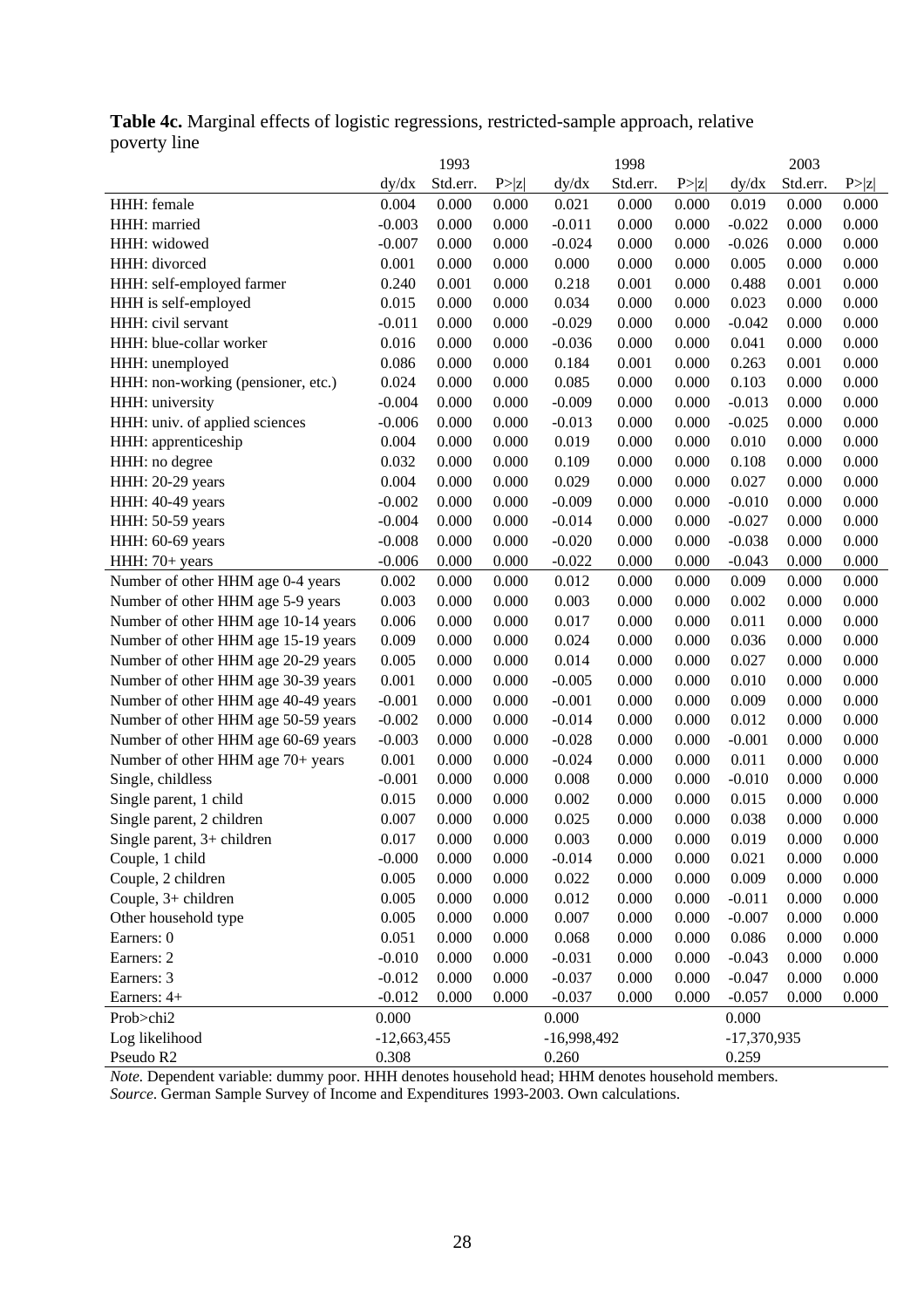## **Table 4d.** Marginal effects of logistic regressions, restricted-sample approach, absolute poverty line

|                                     |               | 1993     |        |               | 1998     |        |               | 2003     |        |
|-------------------------------------|---------------|----------|--------|---------------|----------|--------|---------------|----------|--------|
|                                     | dy/dx         | Std.err. | P >  z | dy/dx         | Std.err. | P >  z | dy/dx         | Std.err. | P >  z |
| HHH: female                         | 0.006         | 0.000    | 0.000  | 0.023         | 0.000    | 0.000  | 0.019         | 0.000    | 0.000  |
| HHH: married                        | $-0.003$      | 0.000    | 0.000  | $-0.006$      | 0.000    | 0.000  | $-0.022$      | 0.000    | 0.000  |
| HHH: widowed                        | $-0.010$      | 0.000    | 0.000  | $-0.024$      | 0.000    | 0.000  | $-0.026$      | 0.000    | 0.000  |
| HHH: divorced                       | 0.001         | 0.000    | 0.000  | 0.001         | 0.000    | 0.000  | 0.005         | 0.000    | 0.000  |
| HHH: self-employed farmer           | 0.322         | 0.001    | 0.000  | 0.226         | 0.001    | 0.000  | 0.488         | 0.001    | 0.000  |
| HHH is self-employed                | 0.013         | 0.000    | 0.000  | 0.030         | 0.000    | 0.000  | 0.023         | 0.000    | 0.000  |
| HHH: civil servant                  | $-0.017$      | 0.000    | 0.000  | $-0.031$      | 0.000    | 0.000  | $-0.042$      | 0.000    | 0.000  |
| HHH: blue-collar worker             | 0.024         | 0.000    | 0.000  | 0.034         | 0.000    | 0.000  | 0.041         | 0.000    | 0.000  |
| HHH: unemployed                     | 0.094         | 0.000    | 0.000  | 0.191         | 0.001    | 0.000  | 0.263         | 0.001    | 0.000  |
| HHH: non-working (pensioner, etc.)  | 0.027         | 0.000    | 0.000  | 0.084         | 0.000    | 0.000  | 0.103         | 0.000    | 0.000  |
| HHH: university                     | $-0.007$      | 0.000    | 0.000  | $-0.009$      | 0.000    | 0.000  | $-0.013$      | 0.000    | 0.000  |
| HHH: univ. of applied sciences      | $-0.009$      | 0.000    | 0.000  | $-0.012$      | 0.000    | 0.000  | $-0.025$      | 0.000    | 0.000  |
| HHH: apprenticeship                 | 0.008         | 0.000    | 0.000  | 0.020         | 0.000    | 0.000  | 0.010         | 0.000    | 0.000  |
| HHH: no dregree                     | 0.049         | 0.000    | 0.000  | 0.107         | 0.000    | 0.000  | 0.108         | 0.000    | 0.000  |
| HHH: 20-29 years                    | 0.011         | 0.000    | 0.000  | 0.030         | 0.000    | 0.000  | 0.027         | 0.000    | 0.000  |
| HHH: 40-49 years                    | $-0.000$      | 0.000    | 0.000  | $-0.009$      | 0.000    | 0.000  | $-0.010$      | 0.000    | 0.000  |
| HHH: 50-59 years                    | $-0.007$      | 0.000    | 0.000  | $-0.016$      | 0.000    | 0.000  | $-0.027$      | 0.000    | 0.000  |
| HHH: 60-69 years                    | $-0.012$      | 0.000    | 0.000  | $-0.021$      | 0.000    | 0.000  | $-0.038$      | 0.000    | 0.000  |
| HHH: 70+ years                      | $-0.008$      | 0.000    | 0.000  | $-0.022$      | 0.000    | 0.000  | $-0.043$      | 0.000    | 0.000  |
| Number of other HHM age 0-4 years   | 0.002         | 0.000    | 0.000  | 0.012         | 0.000    | 0.000  | 0.009         | 0.000    | 0.000  |
| Number of other HHM age 5-9 years   | 0.003         | 0.000    | 0.000  | 0.007         | 0.000    | 0.000  | 0.002         | 0.000    | 0.000  |
| Number of other HHM age 10-14 years | 0.006         | 0.000    | 0.000  | 0.018         | 0.000    | 0.000  | 0.011         | 0.000    | 0.000  |
| Number of other HHM age 15-19 years | 0.012         | 0.000    | 0.000  | 0.024         | 0.000    | 0.000  | 0.036         | 0.000    | 0.000  |
| Number of other HHM age 20-29 years | 0.006         | 0.000    | 0.000  | 0.015         | 0.000    | 0.000  | 0.027         | 0.000    | 0.000  |
| Number of other HHM age 30-39 years | $-0.000$      | 0.000    | 0.000  | $-0.005$      | 0.000    | 0.000  | 0.010         | 0.000    | 0.000  |
| Number of other HHM age 40-49 years | $-0.004$      | 0.000    | 0.000  | $-0.000$      | 0.000    | 0.000  | 0.009         | 0.000    | 0.000  |
| Number of other HHM age 50-59 years | $-0.001$      | 0.000    | 0.000  | $-0.016$      | 0.000    | 0.000  | 0.012         | 0.000    | 0.000  |
| Number of other HHM age 60-69 years | $-0.003$      | 0.000    | 0.000  | $-0.027$      | 0.000    | 0.000  | $-0.001$      | 0.000    | 0.000  |
| Number of other HHM age 70+ years   | 0.000         | 0.000    | 0.000  | $-0.022$      | 0.000    | 0.000  | 0.011         | 0.000    | 0.000  |
| Single, childless                   | 0.002         | 0.000    | 0.000  | 0.010         | 0.000    | 0.000  | $-0.010$      | 0.000    | 0.000  |
| Single parent, 1 child              | 0.019         | 0.000    | 0.000  | 0.009         | 0.000    | 0.000  | 0.015         | 0.000    | 0.000  |
| Single parent, 2 children           | 0.023         | 0.000    | 0.000  | 0.040         | 0.000    | 0.000  | 0.038         | 0.000    | 0.000  |
| Single parent, $3+$ children        | 0.039         | 0.000    | 0.000  | 0.004         | 0.000    | 0.000  | 0.019         | 0.000    | 0.000  |
| Couple, 1 child                     | 0.005         | 0.000    | 0.000  | $-0.008$      | 0.000    | 0.000  | 0.021         | 0.000    | 0.000  |
| Couple, 2 children                  | 0.013         | 0.000    | 0.000  | 0.018         | 0.000    | 0.000  | 0.009         | 0.000    | 0.000  |
| Couple, 3+ children                 | 0.020         | 0.000    | 0.000  | 0.010         | 0.000    | 0.000  | $-0.011$      | 0.000    | 0.000  |
| Other household type                | 0.025         | 0.000    | 0.000  | 0.006         | 0.000    | 0.000  | $-0.007$      | 0.000    | 0.000  |
| Earners: 0                          | 0.077         | 0.000    | 0.000  | 0.067         | 0.000    | 0.000  | 0.086         | 0.000    | 0.000  |
| Earners: 2                          | $-0.015$      | 0.000    | 0.000  | $-0.030$      | 0.000    | 0.000  | $-0.043$      | 0.000    | 0.000  |
| Earners: 3                          | $-0.017$      | 0.000    | 0.000  | $-0.037$      | 0.000    | 0.000  | $-0.047$      | 0.000    | 0.000  |
| Earners: 4+                         | $-0.018$      | 0.000    | 0.000  | $-0.038$      | 0.000    | 0.000  | $-0.057$      | 0.000    | 0.000  |
| Prob>chi2                           | 0.000         |          |        | 0.000         |          |        | 0.000         |          |        |
| Log likelihood                      | $-16,072,661$ |          |        | $-18,561,689$ |          |        | $-17,370,935$ |          |        |
| Pseudo R2                           | 0.294         |          |        | 0.255         |          |        | 0.259         |          |        |

*Note.* Dependent variable: dummy poor. HHH denotes household head; HHM denotes household members. *Source*. German Sample Survey of Income and Expenditures 1993-2003. Own calculations.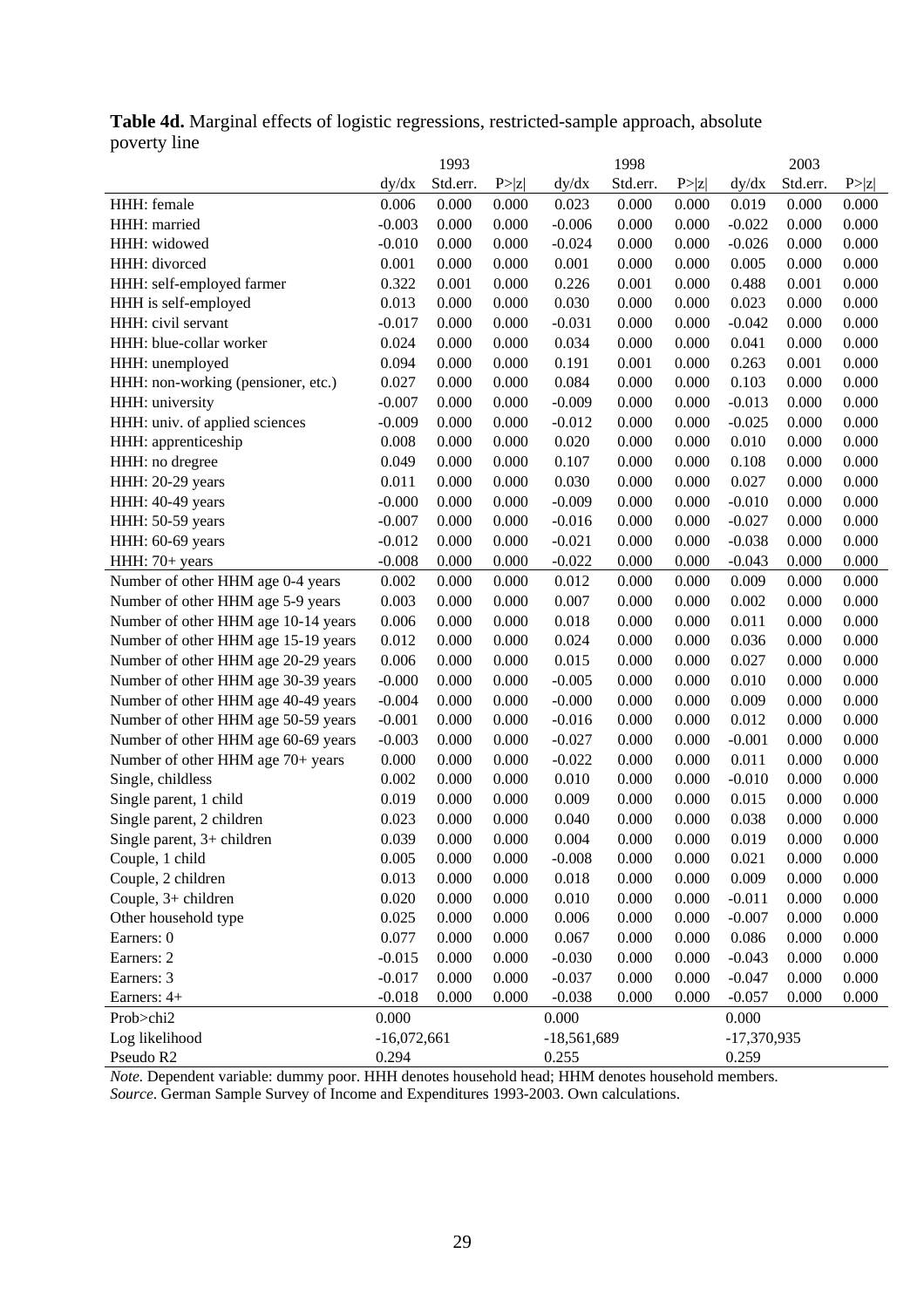|            |                               |          | 1993            |        |          | 1998            |        |          | 2003             |        |
|------------|-------------------------------|----------|-----------------|--------|----------|-----------------|--------|----------|------------------|--------|
|            | Poverty rate, West            | 0.088    |                 |        | 0.114    |                 |        | 0.113    |                  |        |
|            | Poverty rate, East            | 0.214    |                 |        | 0.191    |                 |        | 0.201    |                  |        |
|            | Difference                    | $-0.126$ |                 |        | $-0.077$ |                 |        | $-0.088$ |                  |        |
|            |                               | Coef.    | Std.err.        | P >  z | Coef.    | Std.err.        | P >  z | Coef.    | Std.err.         | P >  z |
| full       | <b>HHH</b> sex                | $-0.004$ | 0.000           | 0.000  | $-0.005$ | 0.000           | 0.000  | $-0.004$ | 0.000            | 0.000  |
| sample     | HHH age                       | $-0.002$ | 0.000           | 0.000  | $-0.008$ | 0.000           | 0.000  | $-0.002$ | 0.000            | 0.000  |
|            | HHH family status             | $-0.003$ | 0.000           | 0.000  | $-0.005$ | 0.000           | 0.000  | $-0.007$ | 0.000            | 0.000  |
|            | <b>HHH</b> labor force status | $-0.016$ | 0.000           | 0.000  | $-0.006$ | 0.000           | 0.000  | $-0.013$ | 0.000            | 0.000  |
|            | <b>HHH</b> education          | 0.013    | 0.000           | 0.000  | 0.013    | 0.000           | 0.000  | 0.008    | 0.000            | 0.000  |
|            | HHM age                       | $-0.004$ | 0.000           | 0.000  | $-0.002$ | 0.000           | 0.000  | $-0.003$ | 0.000            | 0.000  |
|            | HH type                       | $-0.000$ | 0.000           | 0.000  | $-0.001$ | 0.000           | 0.000  | $-0.001$ | 0.000            | 0.000  |
|            | Number earners                | 0.002    | 0.000           | 0.000  | 0.006    | 0.000           | 0.000  | $-0.006$ | 0.000            | 0.000  |
|            | Total explained, pooled       |          | $-0.015(11.9%)$ |        |          | $-0.008(9.6\%)$ |        |          | $-0.028(31.4%)$  |        |
| restricted | HHH sex                       | $-0.002$ | 0.000           | 0.000  | $-0.003$ | 0.000           | 0.000  | $-0.004$ | 0.000            | 0.000  |
| sample     | HHH age                       | $-0.005$ | 0.000           | 0.000  | 0.012    | 0.000           | 0.000  | $-0.003$ | 0.000            | 0.000  |
|            | HHH family status             | $-0.001$ | 0.000           | 0.000  | $-0.002$ | 0.000           | 0.000  | $-0.007$ | 0.000            | 0.000  |
|            | <b>HHH</b> labor force status | $-0.014$ | 0.000           | 0.000  | $-0.018$ | 0.000           | 0.000  | $-0.012$ | 0.000            | 0.000  |
|            | <b>HHH</b> education          | 0.023    | 0.000           | 0.000  | 0.017    | 0.000           | 0.000  | 0.007    | 0.000            | 0.000  |
|            | HHM age                       | 0.004    | 0.000           | 0.000  | 0.017    | 0.000           | 0.588  | $-0.004$ | 0.000            | 0.000  |
|            | HH type                       | 0.004    | 0.000           | 0.000  | 0.004    | 0.000           | 0.000  | $-0.001$ | 0.000            | 0.000  |
|            | Number earners                | $-0.024$ | 0.000           | 0.000  | $-0.032$ | 0.000           | 0.000  | $-0.003$ | 0.000            | 0.000  |
|            | Total explained, restricted   |          | $-0.000(0.1\%)$ |        |          | $-0.005(6.5%)$  |        |          | $-0.025(28.1\%)$ |        |

**Table 5a.** Non-linear decomposition of East/West poverty divide (relative poverty line)

*Note*. Specifications labelled "pooled" use the coefficient estimates from the full sample (pooled regression); specifications labelled "restricted" use the coefficient estimates from the West German population. Decomposition results are based 50 replications using randomized ordering of variables. HHH denotes household head; HH denotes HH type. *Source*. German Sample Survey of Income and Expenditures 1993-2003. Own calculations.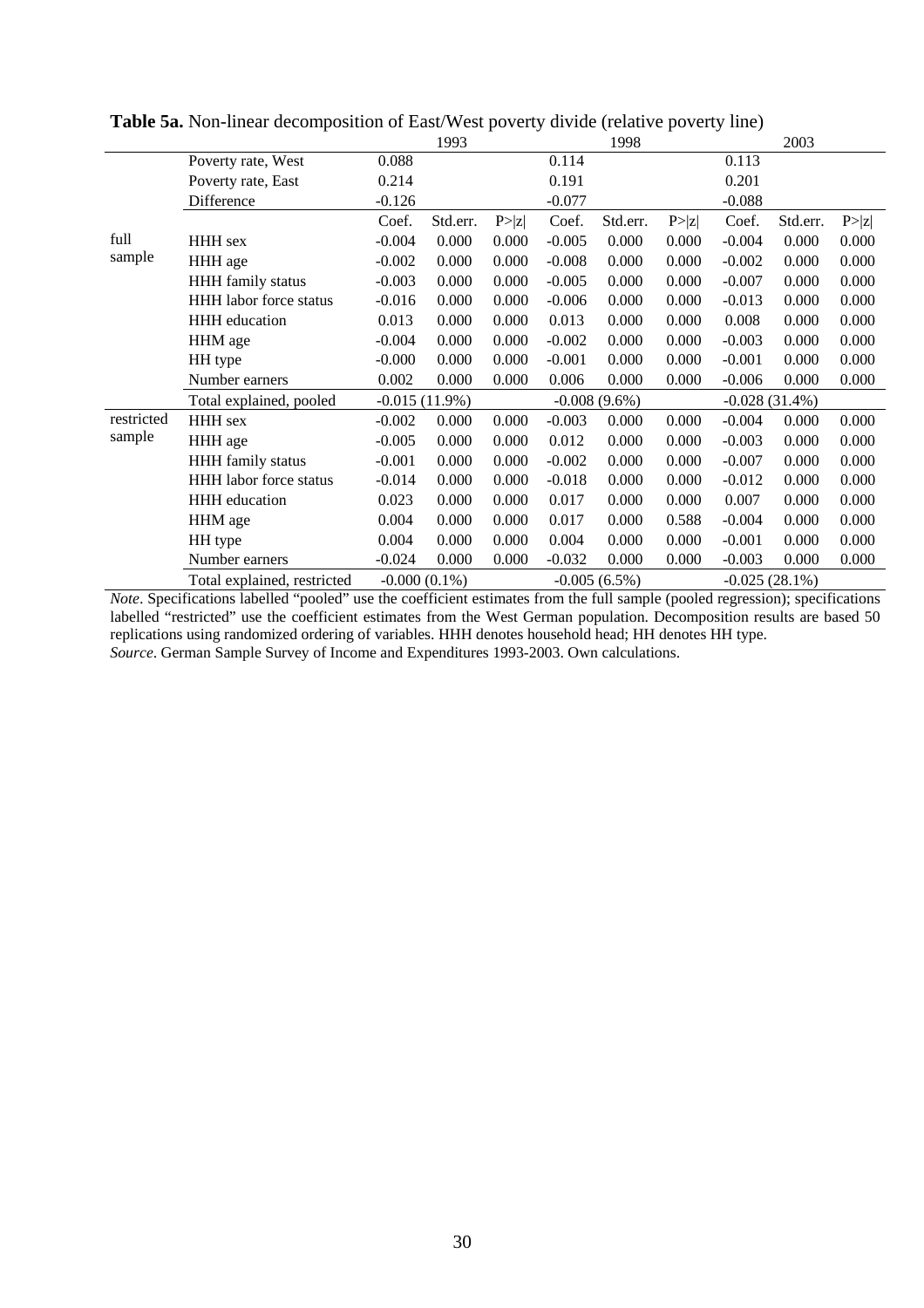|            |                               |                  | 1993     |        |                | 1998     |        |                  | 2003            |        |
|------------|-------------------------------|------------------|----------|--------|----------------|----------|--------|------------------|-----------------|--------|
|            | Poverty rate, West            | 0.122            |          |        | 0.129          |          |        | 0.113            |                 |        |
|            | Poverty rate, East            | 0.296            |          |        | 0.223          |          |        | 0.201            |                 |        |
|            | Difference                    | $-0.175$         |          |        | $-0.094$       |          |        | $-0.088$         |                 |        |
|            |                               | Coef.            | Std.err. | P >  z | Coef.          | Std.err. | P >  z | Coef.            | Std.err.        | P >  z |
| full       | <b>HHH</b> sex                | $-0.006$         | 0.000    | 0.000  | $-0.006$       | 0.000    | 0.000  | $-0.004$         | 0.000           | 0.000  |
| sample     | HHH age                       | $-0.005$         | 0.000    | 0.000  | $-0.008$       | 0.000    | 0.000  | $-0.003$         | 0.000           | 0.000  |
|            | HHH family status             | $-0.004$         | 0.000    | 0.000  | $-0.004$       | 0.000    | 0.000  | $-0.007$         | 0.000           | 0.000  |
|            | HHH labor force status        | $-0.015$         | 0.000    | 0.000  | $-0.006$       | 0.000    | 0.000  | $-0.012$         | 0.000           | 0.000  |
|            | <b>HHH</b> education          | 0.014            | 0.000    | 0.000  | 0.012          | 0.000    | 0.000  | 0.007            | 0.000           | 0.000  |
|            | HHM age                       | $-0.008$         | 0.000    | 0.000  | $-0.002$       | 0.000    | 0.000  | $-0.004$         | 0.000           | 0.000  |
|            | HH type                       | $-0.003$         | 0.000    | 0.000  | $-0.002$       | 0.000    | 0.000  | $-0.001$         | 0.000           | 0.000  |
|            | Number earners                | 0.007            | 0.000    | 0.000  | 0.008          | 0.000    | 0.000  | $-0.003$         | 0.000           | 0.000  |
|            | Total explained, pooled       | $-0.019(10.9\%)$ |          |        | $-0.008(8.5%)$ |          |        |                  | $-0.028(31.4%)$ |        |
| restricted | HHH sex                       | $-0.002$         | 0.000    | 0.000  | $-0.004$       | 0.000    | 0.000  | $-0.004$         | 0.000           | 0.000  |
| sample     | HHH age                       | $-0.002$         | 0.000    | 0.000  | $-0.002$       | 0.000    | 0.000  | $-0.003$         | 0.000           | 0.000  |
|            | HHH family status             | $-0.003$         | 0.000    | 0.000  | $-0.003$       | 0.000    | 0.000  | $-0.007$         | 0.000           | 0.000  |
|            | <b>HHH</b> labor force status | $-0.011$         | 0.000    | 0.000  | $-0.007$       | 0.000    | 0.000  | $-0.012$         | 0.000           | 0.000  |
|            | <b>HHH</b> education          | 0.026            | 0.000    | 0.000  | 0.013          | 0.000    | 0.000  | 0.007            | 0.000           | 0.000  |
|            | HHM age                       | $-0.005$         | 0.000    | 0.000  | $-0.002$       | 0.000    | 0.000  | $-0.004$         | 0.000           | 0.000  |
|            | HH type                       | $-0.001$         | 0.000    | 0.000  | $-0.001$       | 0.000    | 0.000  | $-0.001$         | 0.000           | 0.000  |
|            | Number earners                | 0.002            | 0.000    | 0.000  | 0.002          | 0.000    | 0.000  | $-0.003$         | 0.000           | 0.000  |
|            | Total explained, restricted   | $0.004(0\%)$     |          |        | $-0.004(4.7%)$ |          |        | $-0.025(28.1\%)$ |                 |        |

**Table 5b.** Non-linear decomposition of East/West poverty divide (absolute poverty line)

*Note*. Specifications labelled "pooled" use the coefficient estimates from the full sample (pooled regression); specifications labelled "restricted" use the coefficient estimates from the West German population. Decomposition results are based 50 replications using randomized ordering of variables. HHH denotes household head; HH denotes HH type. *Source*. German Sample Survey of Income and Expenditures 1993-2003. Own calculations.

## **APPENDIX**

#### **Table A1.** Unweighted numbers of observations

|                         |               |               |               |               | Year          |               |               |               |               |
|-------------------------|---------------|---------------|---------------|---------------|---------------|---------------|---------------|---------------|---------------|
|                         | 1978          | 1983          | 1988          | 1993          |               |               | 1998          | 2003          |               |
|                         | Old           | Old           | Old           | Old           | <b>New</b>    | Old           | <b>New</b>    | Old           | <b>New</b>    |
| Household type          | <b>States</b> | <b>States</b> | <b>States</b> | <b>States</b> | <b>States</b> | <b>States</b> | <b>States</b> | <b>States</b> | <b>States</b> |
| other childless         | 7,324         | 7,450         | 7,775         | 4,424         | 1,025         | 4,769         | 1,430         | 4.060         | 1,325         |
| 1 adult, no child       | 7.491         | 7,692         | 8,657         | 7,682         | 1,425         | 8,894         | 1,994         | 8,498         | 1,789         |
| 1 adult, 1 child        | 421           | 612           | 611           | 536           | 277           | 841           | 356           | 714           | 228           |
| . adult. 2 children     | 192           | 248           | 273           | 256           | 117           | 460           | 165           | 345           | 95            |
| 1 adult, $3+$ children  | 84            | 56            | 69            | 63            | 18            | 129           | 27            | 79            | 9             |
| 2 adults, no child      | 14.218        | 12,075        | 13,133        | 9,560         | 2,809         | 12.403        | 3.641         | 12,107        | 3,428         |
| 2 adults, 1 child       | 6.848         | 6,426         | 5,295         | 3,133         | 1,110         | 3,909         | 1,105         | 2,836         | 925           |
| 2 adults, 2 children    | 7.437         | 6.938         | 6,219         | 3,868         | 1,371         | 5,693         | 1.401         | 3.960         | 688           |
| 2 adults, $3+$ children | 2.925         | 2,112         | 2,153         | 2.246         | 304           | 2,285         | 208           | 1.479         | 166           |

*Source*. German Sample Survey of Income and Expenditures 1978-2003. Own calculations.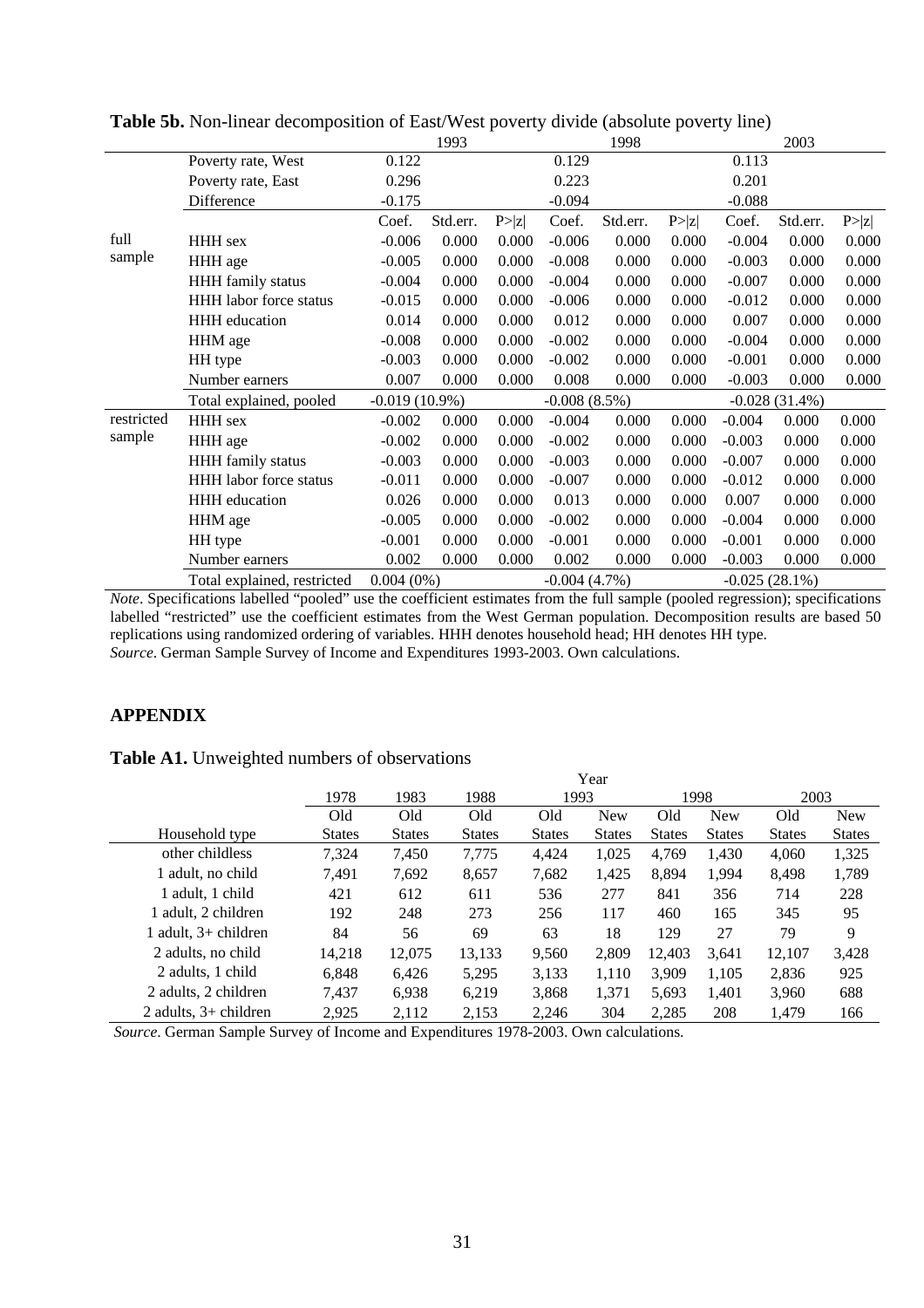| Table A2. Breakdown of the sample (relative frequencies of all households, weighted) |  |  |  |  |  |  |  |
|--------------------------------------------------------------------------------------|--|--|--|--|--|--|--|
|--------------------------------------------------------------------------------------|--|--|--|--|--|--|--|

|                                            |               | 1993          | 1998          |               | 2003          |               |
|--------------------------------------------|---------------|---------------|---------------|---------------|---------------|---------------|
|                                            | Old           | <b>New</b>    | Old           | <b>New</b>    | Old           | <b>New</b>    |
|                                            | <b>States</b> | <b>States</b> | <b>States</b> | <b>States</b> | <b>States</b> | <b>States</b> |
| HHH: female                                | 32.43         | 43.53         | 34.06         | 43.24         | 36.12         | 46.39         |
| HHH: single                                | 18.40         | 14.09         | 22.59         | 19.17         | 25.51         | 24.50         |
| HHH: married                               | 56.12         | 60.12         | 52.76         | 54.20         | 50.31         | 47.67         |
| HHH: widowed                               | 15.58         | 13.16         | 11.06         | 8.95          | 8.74          | 7.35          |
| HHH: divorced                              | 9.87          | 12.63         | 13.66         | 17.68         | 15.47         | 20.48         |
| HHH: self-employed farmer                  | 0.94          | 0.09          | 0.63          | 0.19          | 0.63          | 0.00          |
| HHH is self-employed                       | 6.73          | 2.36          | 5.86          | 4.15          | 5.45          | 4.43          |
| HHH: civil servant                         | 5.86          | 0.88          | 5.28          | 2.25          | 4.61          | 2.93          |
| HHH: white-collar worker                   | 22.84         | 27.03         | 28.64         | 27.59         | 30.30         | 25.74         |
| HHH: blue-collar worker                    | 21.32         | 23.89         | 19.28         | 21.43         | 16.76         | 18.34         |
| HHH: unemployed                            | 3.63          | 10.39         | 4.58          | 8.95          | 4.39          | 10.01         |
| HHH: non-working (pensioner, etc.)         | 38.54         | 35.36         | 35.73         | 35.63         | 37.73         | 38.37         |
| HHH: university                            | 9.11          | 19.07         | 11.57         | 19.12         | 13.19         | 19.79         |
| HHH: univ. of applied sciences             | 8.85          | 24.85         | 9.68          | 15.46         | 10.50         | 17.39         |
| HHH: engineering school and similar degree | 12.36         | 7.55          | 14.73         | 16.10         | 17.63         | 17.66         |
| HHH: apprenticeship                        | 55.02         | 45.10         | 56.10         | 46.05         | 51.92         | 41.24         |
| HHH: no degree                             | 14.63         | 3.43          | 7.83          | 3.28          | 6.71          | 3.91          |
| HHH: 20-29 years                           | 10.78         | 10.06         | 8.72          | 7.92          | 9.46          | 9.58          |
| HHH: 40-49 years                           | 20.25         | 21.83         | 21.98         | 19.58         | 19.01         | 16.00         |
| HHH: 50-59 years                           | 16.87         | 18.09         | 18.51         | 21.06         | 21.17         | 23.43         |
| HHH: 60-69 years                           | 18.31         | 21.56         | 17.43         | 17.81         | 15.74         | 15.10         |
| HHH: 70+ years                             | 15.15         | 15.76         | 15.05         | 15.94         | 16.06         | 16.96         |
| Earners: 0                                 | 18.64         | 12.70         | 18.30         | 17.68         | 18.56         | 18.94         |
| Earners: 1                                 | 37.04         | 39.56         | 38.07         | 42.18         | 40.31         | 46.26         |
| Earners: 2                                 | 37.41         | 31.33         | 36.73         | 30.06         | 35.80         | 29.94         |
| Earners: 3                                 | 22.53         | 26.29         | 22.81         | 23.77         | 21.77         | 21.02         |
| Earners: 4+                                | 2.58          | 2.65          | 2.09          | 3.53          | 1.98          | 2.54          |
| Single, childless                          | 0.53          | 0.17          | 0.34          | 0.45          | 0.32          | 0.24          |
| Single parent, 1 child                     | 22.48         | 19.95         | 23.24         | 21.97         | 24.14         | 25.89         |
| Single parent, 2 children                  | 11.99         | 8.45          | 12.84         | 10.00         | 12.79         | 10.47         |
| Single parent, 3+ children                 | 4.51          | 6.19          | 4.33          | 6.30          | 5.10          | 6.69          |
| Couple, 1 child                            | 27.32         | 29.87         | 29.06         | 29.50         | 29.27         | 29.93         |
| Couple, 2 children                         | 31.10         | 33.50         | 25.58         | 28.08         | 24.76         | 22.83         |
| Couple, 3+ children                        | 2.60          | 2.04          | 4.95          | 4.17          | 3.94          | 4.19          |

*Source*. German Sample Survey of Income and Expenditures 1993-2003. Own calculations.